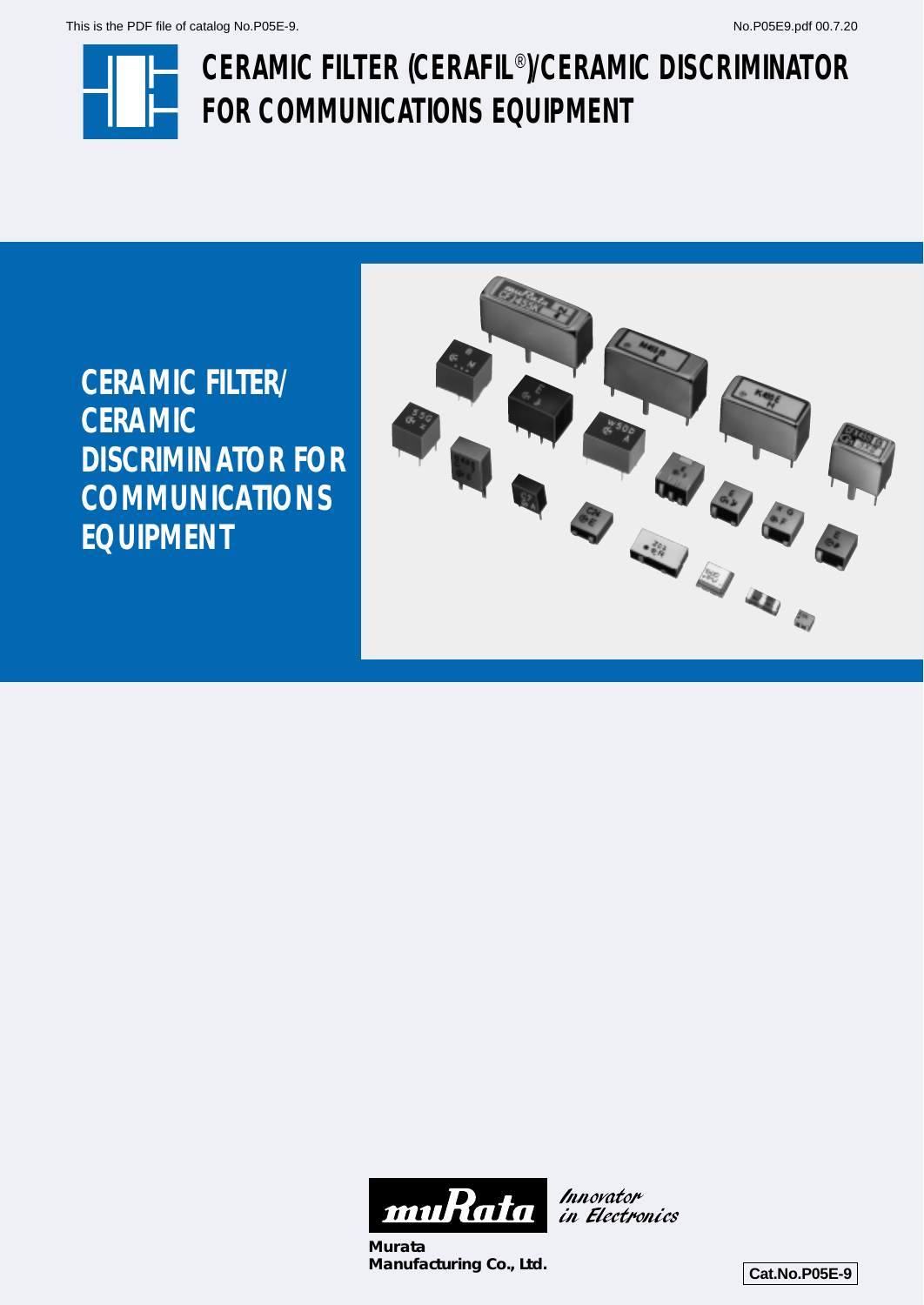#### $-$  CONTENTS  $-$

| Selection Guide of Ceramic Filter (CERAFIL <sup>®</sup> ) and Discriminator for Communications Equipment |  |
|----------------------------------------------------------------------------------------------------------|--|
|                                                                                                          |  |
|                                                                                                          |  |
|                                                                                                          |  |

# SMD Type Ceramic Filter (CERAFIL<sup>®</sup>)

| $\bullet$ CFUCG455 Series                                                                                                                                                                                                                                                                                                             |  |
|---------------------------------------------------------------------------------------------------------------------------------------------------------------------------------------------------------------------------------------------------------------------------------------------------------------------------------------|--|
|                                                                                                                                                                                                                                                                                                                                       |  |
|                                                                                                                                                                                                                                                                                                                                       |  |
|                                                                                                                                                                                                                                                                                                                                       |  |
|                                                                                                                                                                                                                                                                                                                                       |  |
|                                                                                                                                                                                                                                                                                                                                       |  |
|                                                                                                                                                                                                                                                                                                                                       |  |
| $\bullet$ CFEC10.8M $\Box$ Series $\cdots$ $\cdots$ $\cdots$ $\cdots$ $\cdots$ $\cdots$ $\cdots$ $\cdots$ $\cdots$ $\cdots$ $\cdots$ $\cdots$ $\cdots$ $\cdots$ $\cdots$ $\cdots$ $\cdots$ $\cdots$ $\cdots$ $\cdots$ $\cdots$ $\cdots$ $\cdots$ $\cdots$ $\cdots$ $\cdots$ $\cdots$ $\cdots$ $\cdots$ $\cdots$ $\cdots$ $\cdots$ $\$ |  |
|                                                                                                                                                                                                                                                                                                                                       |  |
|                                                                                                                                                                                                                                                                                                                                       |  |

# Metal Case Type Ceramic Filter (CERAFIL<sup>®</sup>)

# Plastic Case Type Ceramic Filter (CERAFIL<sup>®</sup>)

# **Ceramic Discriminator for Communications Equipment**

|--|--|--|

\*CERAFIL<sup>®</sup> (Ceramic Filter) is the Registered Trademark of Murata Manufacturing Co., Ltd.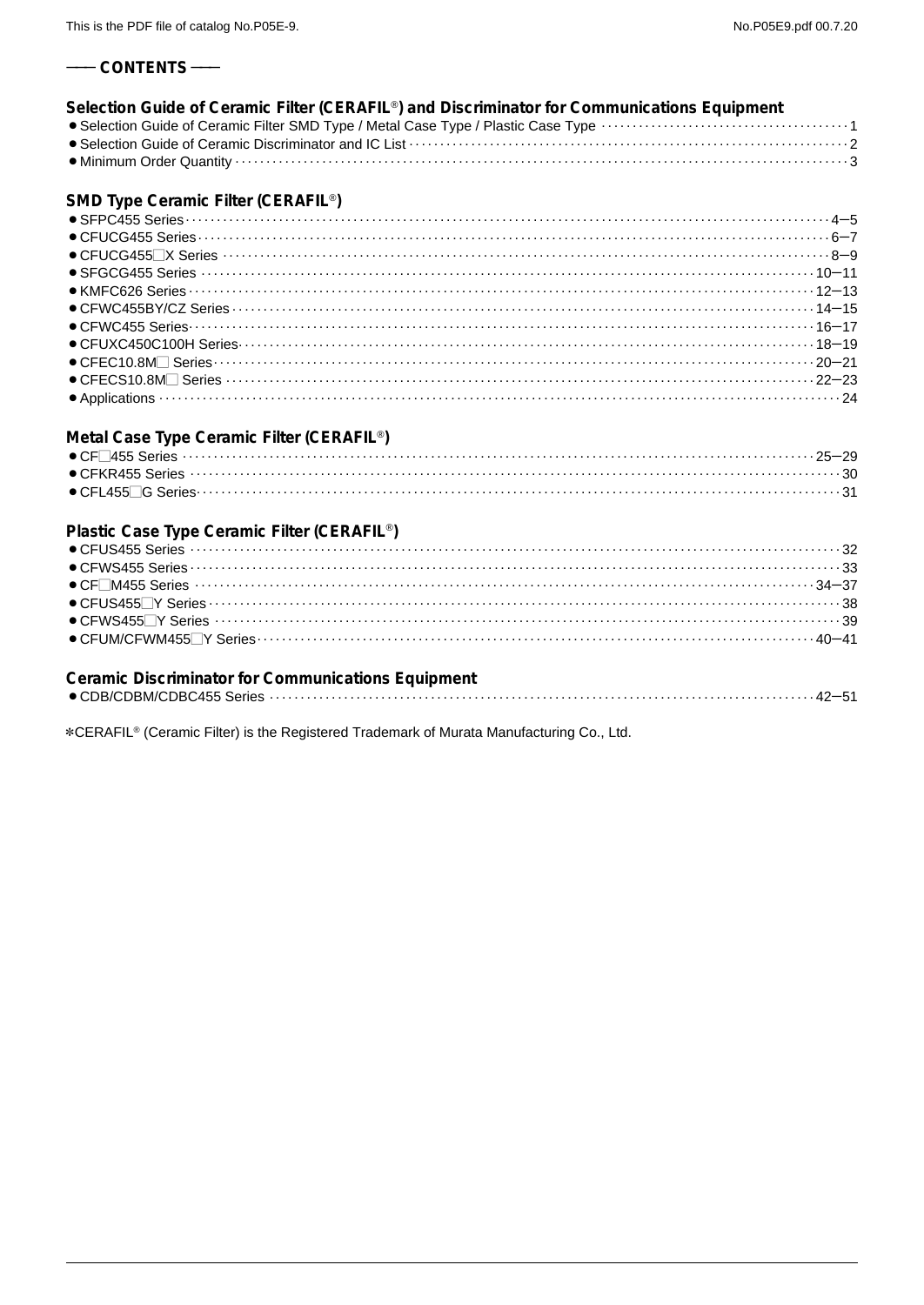# <span id="page-2-0"></span>**SELECTION GUIDE**

# ● SMD Type

|                                                                                               |                                 |                          | 6dB Bandwidth (kHz) min. |                       |     |      |                          |           |                                                                                                                                  | Attenuation        | Page                     |                    |                    |                          |        |
|-----------------------------------------------------------------------------------------------|---------------------------------|--------------------------|--------------------------|-----------------------|-----|------|--------------------------|-----------|----------------------------------------------------------------------------------------------------------------------------------|--------------------|--------------------------|--------------------|--------------------|--------------------------|--------|
| <b>Type</b>                                                                                   | Part Number                     | A                        | B                        | $\mathsf{C}$          | D   | E    | E10                      | F         | G                                                                                                                                | H                  |                          | HT                 | $\mathsf{I}$       | $(dB)$ min.              | Number |
|                                                                                               |                                 | ±17.5                    | ±15                      | $\overline{\pm 12.5}$ | ±10 | ±7.5 | ±7                       | ±6        | ±4.5                                                                                                                             | $\overline{\pm 3}$ | $\overline{+2}$          | $\overline{\pm 3}$ | $\overline{\pm 2}$ | Within 455±80 or ±100kHz |        |
| <b>High Selectivity</b><br><b>Series</b>                                                      | SFPC455□ (4 Elements)           | $\overline{\phantom{0}}$ | $\overline{\phantom{0}}$ | —                     |     |      | —                        | $\bullet$ | $\bullet$                                                                                                                        |                    | $\overline{\phantom{0}}$ | —                  | $\qquad \qquad -$  | $27 (G-H: 25)$           | 4      |
| (Plastic Case Type)                                                                           | CFUCG455□ (4 Elements)          | $\overline{\phantom{0}}$ |                          | —                     |     |      | $\overline{\phantom{0}}$ | ●         |                                                                                                                                  |                    | $\overline{\phantom{0}}$ |                    |                    | 27 (G: 25)               | 6      |
| <b>Narrow Bandwidth</b><br>G.D.T. Flat Type<br><b>Miniature Series</b><br>(Plastic Case Type) | $CFUCG455\n\nX$<br>(4 Elements) |                          |                          |                       |     |      |                          |           |                                                                                                                                  |                    |                          |                    |                    | $27 (G-H: 25)$           | 8      |
| G.D.T.Flat Type<br><b>Miniature Series</b><br>(Plastic Case Type)                             | $SFGCG455\Box$<br>(4 Elements)  |                          |                          |                       |     |      |                          |           |                                                                                                                                  |                    |                          |                    |                    | $25(D-E:23)$             | 10     |
| G.D.T. Flat Type<br><b>High Selectivity</b><br><b>SMD Series</b><br>(Plastic Case Type)       | KMFC626<br>(4 Elements X2)      |                          |                          |                       |     |      |                          |           |                                                                                                                                  |                    |                          |                    |                    | 55                       | 12     |
| G.D.T. Flat Type<br><b>Miniature Series</b><br>(Plastic Case Type)                            | CFWC455BY/CZ<br>(6 Elements)    |                          |                          |                       |     |      |                          |           |                                                                                                                                  |                    |                          |                    |                    | $25(D-E:23)$             | 14     |
| G.D.T. Flat Type<br><b>High Selectivity</b><br><b>SMD Series</b><br>(Plastic Case Type)       | CFWC455<br>(6 Elements)         |                          |                          |                       |     |      |                          |           |                                                                                                                                  |                    |                          |                    |                    | 55                       | 16     |
| <b>Ultra Small</b><br>package Series<br>(Cap package)                                         | CFUXC450C100H<br>(4 Elements)   |                          |                          |                       |     |      |                          |           |                                                                                                                                  |                    |                          |                    |                    |                          | 18     |
| <b>MHz Range</b><br>G.D.T. Flat Type                                                          | CFEC10.8M□<br>(2 Elements)      |                          |                          |                       |     |      |                          |           | • 3dB bandwidth is available in ±110kHz to ±170kHz.<br>• Types with 10.7, 10.75, and 10.8MHz of center frequency are available.  |                    |                          |                    |                    |                          | 20     |
| Ultra Small package Series<br>(Cap package)                                                   | CFECS10.8M□<br>(2 Elements)     |                          |                          |                       |     |      |                          |           | • 3dB bandwidth is available in $\pm$ 110kHz and $\pm$ 150kHz.<br>• Types with 10.75, 10.8MHz of center frequency are available. |                    |                          |                    |                    |                          | 22     |

# ¡**Metal Case Type**

|        |                                                  |                          | 6dB Bandwidth (kHz) min. |     |     |    |                                     |    |    |    |    |      |                      | Attenuation              |                |
|--------|--------------------------------------------------|--------------------------|--------------------------|-----|-----|----|-------------------------------------|----|----|----|----|------|----------------------|--------------------------|----------------|
| Type   | Part Number                                      | А                        | B                        | ⌒   | D   | E  | E <sub>10</sub>                     | F  | G  | н  |    |      | ĸ                    | $(dB)$ min.              | Page<br>Number |
|        |                                                  | $\pm 17.5$               | ±15                      | ±13 | ±10 | ±8 | ±7.5                                | ±6 | ±4 | ±3 | ±2 | ±1.5 | Total<br>$1.0 - 3.2$ | Within 455±80 or ±100kHz |                |
|        | $CFK455\Box$ (11 Elements)                       |                          |                          |     |     |    |                                     |    |    |    |    |      |                      | 80                       |                |
|        | CFX455 <sup>[1</sup> (9 Elements)                | $\overline{\phantom{0}}$ |                          |     |     |    |                                     |    |    |    |    |      |                      | 70                       |                |
|        | $CFS455$ (15 Elements)                           |                          |                          |     |     |    |                                     |    |    |    |    |      |                      | $70($ $J:60)$            |                |
|        | High Selectivity CFR455 <sup>[11 Elements]</sup> |                          |                          |     |     |    |                                     |    |    |    |    |      |                      | $60 (E-I : 55)$          | 25             |
| Series | CFL455 <sup>[1</sup> (9 Elements)                | $\overline{\phantom{0}}$ |                          |     |     |    | $\overline{\left( \pm 7.0 \right)}$ |    |    |    |    |      |                      | 60                       |                |
|        | $\mathsf{CFG455}\square$ (7 Elements)            | $\overline{\phantom{0}}$ |                          |     |     |    | $\sum_{(\pm 7.0)}$                  |    |    |    |    |      |                      | 50                       |                |
|        | CFM455□(9 Elements)                              |                          |                          |     |     |    |                                     |    |    |    |    |      |                      | $50 (E-I : 45)$          |                |
|        | $SFJ455$ (11 Elements)                           | $\overline{\phantom{0}}$ |                          |     |     |    |                                     |    |    |    |    |      |                      | 60                       |                |

| Type   | Part Number | <b>Features</b>                                                                                    | Page $ $<br><b>Number</b> |
|--------|-------------|----------------------------------------------------------------------------------------------------|---------------------------|
|        |             | G.D.T. Flat Type CFKR455□ (11 Elements)   High selectivity, small G.D.T.deviation, Bandwidth : D-H | 30                        |
| Series |             | $ CFL455\Box G$ (9 Elements) High selectivity, small G.D.T. deviation, Bandwidth: A-E              | 31                        |

# ¡**Plastic Case Type**

|             |                                                      |       | 6dB Bandwidth (kHz) min. |             |     |                     |                               |    |                  |    | Attenuation |      |    |                           |                |
|-------------|------------------------------------------------------|-------|--------------------------|-------------|-----|---------------------|-------------------------------|----|------------------|----|-------------|------|----|---------------------------|----------------|
| <b>Type</b> | Part Number                                          | А     | в                        |             | D   |                     | E <sub>10</sub>               |    | G                | н  |             |      |    | $(dB)$ min.               | Page<br>Number |
|             |                                                      | ±17.5 |                          | $±15$ ±12.5 | ±10 | ±7.5                | ±7                            | ±6 | ±4.5             | ±3 | ±2          | ±1.5 | ±1 | Within 455±80 or ±100kHz  |                |
|             | High Selectivity CFUS455 <sup>1</sup> (4 Elements)   |       |                          |             |     |                     |                               |    |                  |    |             |      |    | 27 (G: 25)<br>(H, I: 35)  | 32             |
|             | Low Profile Series CFWS455 <sup>1</sup> (6 Elements) |       |                          |             |     |                     |                               |    |                  |    |             |      |    | 35 (HT, IT: 60)           | 33             |
|             | CFUM455 <sup>1</sup> (4 Elements)                    | -     |                          |             |     |                     |                               |    |                  |    |             |      |    | 27 (G: 25)<br>(H, I: 35)  |                |
|             | High Selectivity CFWM455 <sup>1</sup> (6 Elements)   |       |                          |             |     |                     |                               |    |                  |    |             |      |    | 35(H, 1:65)               | 34             |
|             | Miniature Series   CFVM455□ (7 Elements)             |       |                          | $(\pm 13)$  |     | $\sum_{(\pm 8)}$    |                               |    | $\sum_{(\pm 4)}$ |    |             |      |    | 50                        |                |
|             | CFZM455□ (9 Elements)                                |       |                          | $(\pm 13)$  |     | $\frac{1}{(\pm 8)}$ | $\overline{\text{t}^{2}}$ .5) |    | $\sum_{(\pm 4)}$ |    |             |      |    | 70                        |                |
|             | G.D.T. Flat Type CFUS455□Y (4 Elements)              |       |                          |             |     |                     |                               |    |                  |    |             |      |    | 25 $(D-F:23)$<br>(G : 20) | 38             |
| Series      | CFWS455 <sup>T</sup> Y (6 Elements)                  |       |                          |             |     |                     |                               |    |                  |    |             |      |    | 35                        | 39             |
|             | G.D.T. Flat Type CFUM455DY (4 Elements)              |       |                          |             |     |                     |                               |    |                  |    |             |      |    | 25 $(D-F:23)$             | 40             |
|             | Miniature Series   CFWM455 <sup>™</sup> (6 Elements) |       |                          |             |     |                     |                               |    |                  |    |             |      |    | 35                        |                |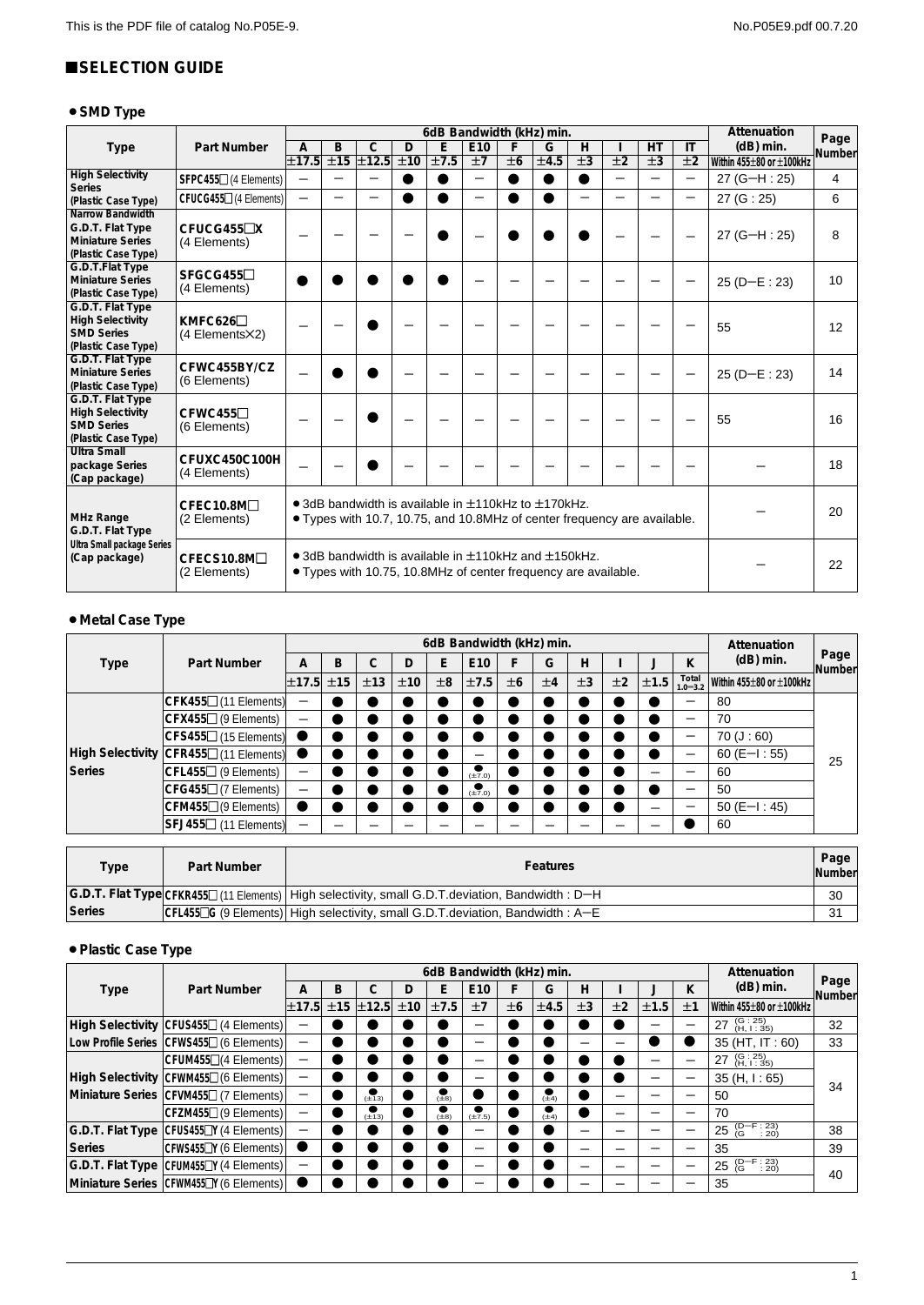# <span id="page-3-0"></span>**ESELECTION GUIDE OF CERAMIC DISCRIMINATOR AND IC LIST**

#### ¡**Ceramic Discriminator For Quadrature Detection**

| Type                                      | Part Number             | <b>Features</b>                                                                                                             | Page<br>Number |
|-------------------------------------------|-------------------------|-----------------------------------------------------------------------------------------------------------------------------|----------------|
| <b>Standard Series</b>                    | CDB455C                 | Ceramic discriminator for quadrature detection, eliminating adjustment in detection circuit.                                |                |
| <b>Miniature Series</b>                   | CDBM455C                | Small sized ceramic discriminator for quadrature detection, eliminating adjustment in<br>detection circuit.                 |                |
| Wide Bandwidth<br><b>Series</b>           | CDB455CL                | Wide bandwidth ceramic discriminator for quadrature detection, eliminating adjustment in<br>detection circuit.              |                |
| Wide Bandwidth<br><b>Miniature Series</b> | CDBM455CL□              | Small sized, wide bandwidth ceramic discriminator for quadrature detection, eliminating<br>adjustment in detection circuit. | 42             |
| <b>SMD Series</b>                         | CDBC455CX <sub>1</sub>  | Reflow solderable SMD ceramic discriminator for quadrature detection, non-adjustment.                                       |                |
| Wide Bandwidth<br><b>SMD Series</b>       | CDBC455CLX <sub>1</sub> | Reflow solderable wide bandwidth SMD ceramic discriminator for quadrature detection,<br>non-adjustment.                     |                |

#### ● **IC List**

| IC              | <b>Applicable Series</b> |           |                        |          |            |                          |                  |  |  |
|-----------------|--------------------------|-----------|------------------------|----------|------------|--------------------------|------------------|--|--|
|                 | CDB455C <sub>D</sub>     | CDBM455CO | CDBC455CX <sub>D</sub> | CDB455CL | CDBM455CLO | CDBC455CLX <sup>[]</sup> | $\square$ No.    |  |  |
| MC3357          | $\bullet$                | $\bullet$ |                        |          |            |                          | $\overline{7}$   |  |  |
| MC3361          |                          |           |                        |          |            |                          | 49               |  |  |
| MC3371          | $\qquad \qquad -$        | $\bullet$ |                        |          |            |                          | 18               |  |  |
| MC3372          |                          |           |                        |          |            |                          | 16               |  |  |
| MC13136         |                          |           |                        |          |            |                          | 34               |  |  |
| LA8610          |                          |           |                        |          |            |                          | 4                |  |  |
| <b>NE604</b>    |                          |           |                        | 0        | ●          |                          | $\boldsymbol{9}$ |  |  |
| <b>NE605</b>    |                          |           |                        |          |            |                          | 29               |  |  |
| NE (SA) 606/616 | $\overline{\phantom{0}}$ |           |                        |          |            | $\bullet$                | 36               |  |  |
| NE (SA) 607/617 | —                        |           |                        |          |            |                          | 39               |  |  |
| CXA1003BM       | ●                        |           |                        |          | $\bullet$  |                          | 13               |  |  |
| <b>CXA1183M</b> |                          |           |                        |          |            |                          | 15               |  |  |
| <b>CXA1184M</b> | ●                        |           |                        |          |            |                          | $\mathbf{3}$     |  |  |
| CXA1474         |                          |           |                        |          |            |                          | 33               |  |  |
| CXA1484         | $\overline{\phantom{0}}$ |           |                        |          |            |                          | 25               |  |  |
| CXA3117         |                          |           |                        |          |            |                          | 50               |  |  |
| TK10487         |                          |           |                        |          |            |                          | 27               |  |  |
| TK14501         |                          |           |                        |          |            |                          | 30               |  |  |
| TK14590/14591   |                          |           |                        |          |            |                          | 42               |  |  |
| TK10930         |                          |           |                        |          |            |                          | 35               |  |  |
| TA8103F         |                          |           |                        |          |            |                          | 10               |  |  |
| TA8104F         |                          |           |                        |          |            |                          | $\overline{2}$   |  |  |
| TA31132         |                          |           |                        |          |            |                          | 21               |  |  |
| TA31136         |                          |           |                        |          |            |                          | 24               |  |  |
| TA31141         |                          |           |                        |          |            |                          | 31               |  |  |
| TA31142         |                          |           |                        |          |            |                          | 28               |  |  |
| TA31143         |                          |           |                        |          |            |                          | 32               |  |  |
| TA31145         |                          |           |                        |          |            |                          | 40               |  |  |
| TA31147         |                          |           |                        |          |            |                          | 47               |  |  |
| TA31149         |                          |           |                        |          |            |                          | 54               |  |  |

"-" Not available Part Number

Please feel free to ask us on other IC. We will arrange the discriminator.

\* Ceramic filter and discriminators for 450kHz frequency range are also available.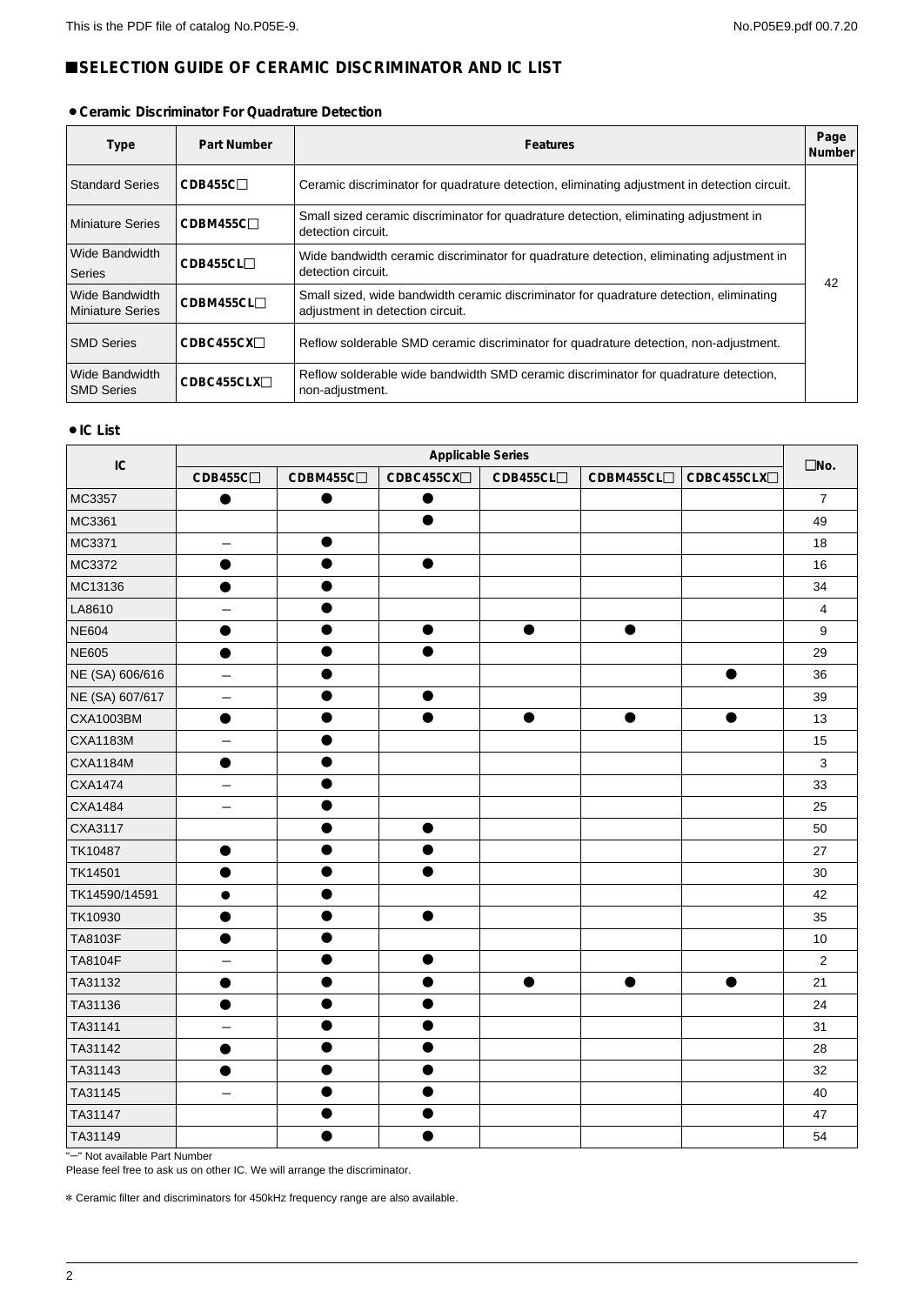# <span id="page-4-0"></span>!**MINIMUM ORDER QUANTITY OF CERAMIC FILTER AND DISCRIMINATOR**

#### ¡**Minimum Order Quantity**

| <b>Type</b>                    | Part Number     | Packaging Quantity (pcs.) |
|--------------------------------|-----------------|---------------------------|
| Chip Combination               | KMFC626         | 450 (kit)                 |
|                                | SFPC455         | 1,000 (/reel)             |
|                                | CFUCG/SFGCG     | 450 (/reel)               |
|                                | <b>CFWC</b>     | 350 (/reel)               |
| Chip Type                      | <b>CFUXC</b>    | 2,500 (/reel)             |
|                                | <b>CFEC10.8</b> | 2,000 (/reel)             |
|                                | CFECS10.8       | 2,000 (/reel)             |
|                                | <b>CFS455</b>   | 100                       |
|                                | <b>CFM455</b>   | 100                       |
| <b>Metal Case Type</b>         | <b>CFK455</b>   | 100                       |
| for General Use                | <b>CFL455</b>   | 100                       |
|                                | $CFL455\Box G$  | 100                       |
|                                | <b>CFKR455</b>  | 100                       |
| <b>Metal Case</b>              | CFX455          | 100                       |
| <b>Small Size Series</b>       | <b>CFG455</b>   | 100                       |
|                                | <b>CFJ455</b>   | 100                       |
| <b>Resin Molded Type</b>       | <b>CFUS455</b>  | 200                       |
| for General Use                | <b>CFWS455</b>  | 150                       |
| <b>Resin Molded</b>            | <b>CFUM</b>     | 250                       |
| Ultra-small type               | <b>CFWM</b>     | 150                       |
| Discriminators for General Use | <b>CDB455C</b>  | 500                       |
| <b>Discriminators</b>          | CDBM455C        | 500                       |
| Ultra-small Series             | CDBC455CX       | 500 (/reel)               |

"Minimum Quantity" means the numbers of units of each delivery or order. The quantity should be an integral multiple of the "minimum quantity". (Please note that the actual delivery quantity in a package may change sometimes.)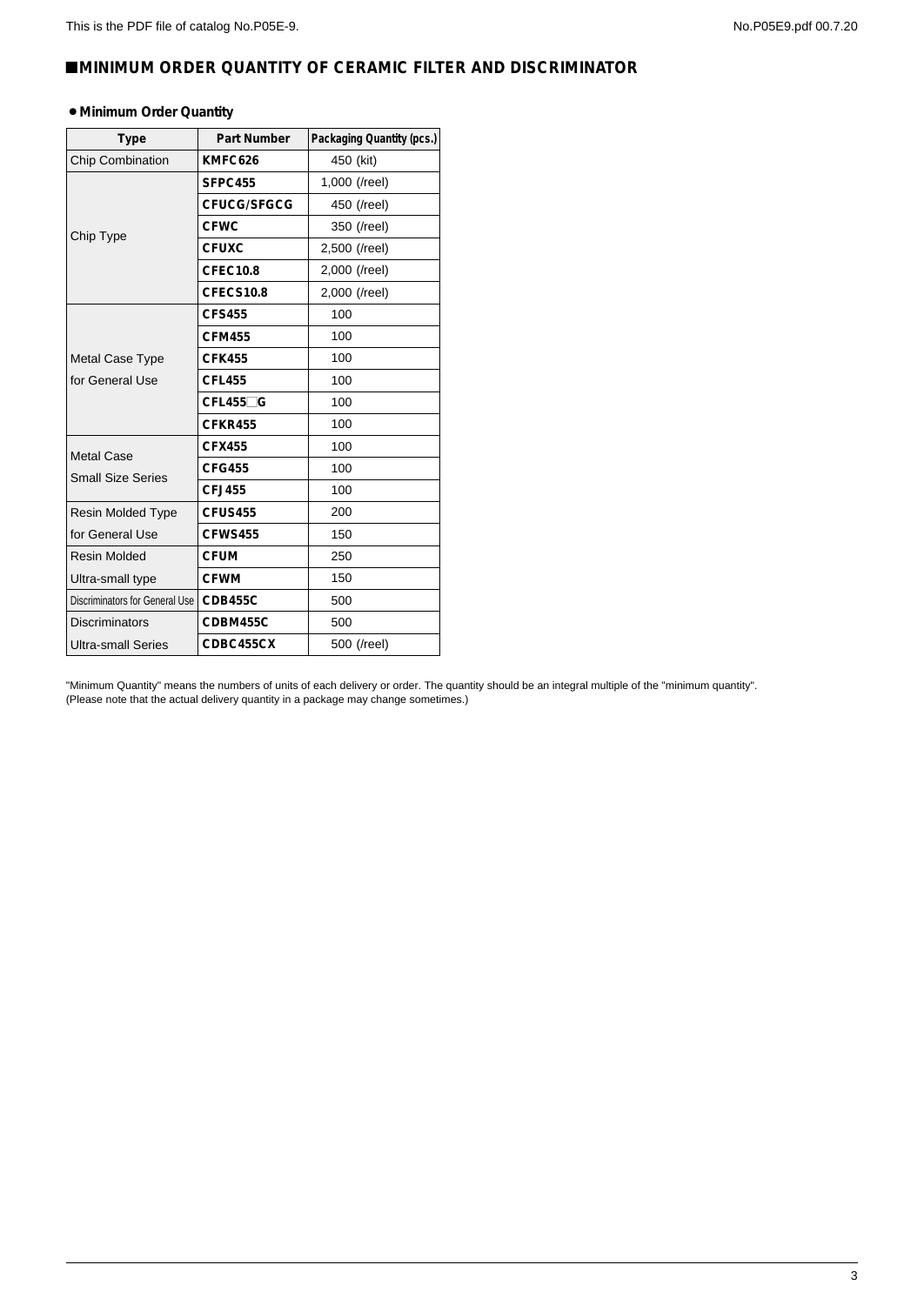\*CERAFIL® is the Registered Trademark of Murata Manufacturing Co., Ltd.



**SMD Type Ceramic Filter for Communications Equipment SFPC455 Series**

# <span id="page-5-0"></span>**Washable Chip Ceramic Filters for Automatic Insertion and Reflow Soldering**

The SFPC455 $\Box$  series comprises small, high performance, economical, thin (5.0mm) filters consisting of 4 ceramic elements. Their innovative construction is perfect for shrinking mobile communication products such as cordless phones, pager and transceivers.

# !**FEATURES**

- 1. The filters are mountable by automatic placers.
- 2. The filters can be reflow soldered and withstand washing.
- 3. They are slim, at only 5.0mm maximum thickness.
- 4. The bandwidth ranges from D to H.
- 5. Operating temperature range :  $-20^{\circ}$ C to  $+80^{\circ}$ C Storage temperature range :  $-40^{\circ}$ C to  $+85^{\circ}$ C

### !**SPECIFICATIONS**



| Character-<br><b>istics</b><br>Part Number | Center<br>Frequency<br>(kHz) | 6dB<br><b>Bandwidth</b><br>(kHz) min. | 40dB<br><b>Bandwidth</b><br>(kHz) max. | Stopband<br>Attenuation<br>455±100kHz<br>$(dB)$ min. | <b>Insertion Loss</b><br>(at minimum<br>loss point)<br>$(dB)$ max. | Ripple<br>$(dB)$ max. | Input/Output<br>Impedance<br>$(\Omega)$ |
|--------------------------------------------|------------------------------|---------------------------------------|----------------------------------------|------------------------------------------------------|--------------------------------------------------------------------|-----------------------|-----------------------------------------|
| SFPC455D                                   | $455 \pm 1.5$                | ±10.0                                 | $\pm 20.0$                             | 27                                                   |                                                                    | 2.0                   | 1500                                    |
| SFPC455E                                   | $455 \pm 1.5$                | ±7.5                                  | ±15.0                                  | 27                                                   | 6                                                                  | 1.5                   | 1500                                    |
| SFPC455F                                   | $455 \pm 1.5$                | ± 6.0                                 | ±12.5                                  | 27                                                   | 6                                                                  | 1.5                   | 1500                                    |
| SFPC455G                                   | $455 \pm 1.0$                | ± 4.5                                 | ±10.0                                  | 25                                                   | 6                                                                  | 1.5                   | 1500                                    |
| SFPC455H                                   | $455 \pm 1.0$                | ± 3.0                                 | ± 9.0                                  | 25                                                   | 6                                                                  | 1.5                   | 2000                                    |

Note : For tape and reel packaging, the suffix is "-TC01". For example, SFPC455G-TC01.

#### !**DIMENSIONS**



# **TEST CIRCUIT**



Note : Use DC blocking capacitor to connect the filters output to an IF amplifier. Avoid applying direct current between terminals 2 and 3.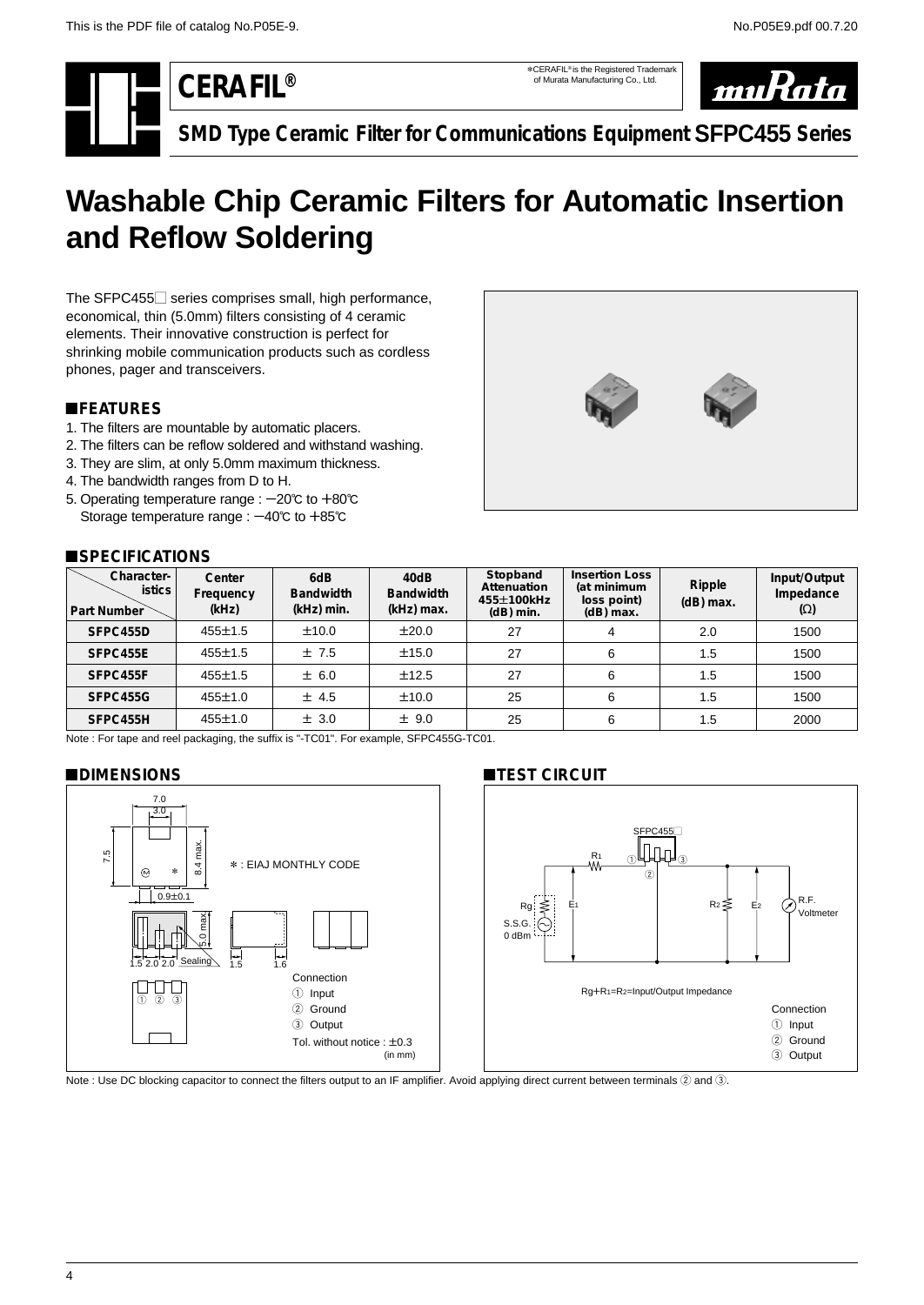# !**FREQUENCY CHARACTERISTICS** (SFPC455G)





# ■**MARKING**

| <b>Part Number</b> | Marking |
|--------------------|---------|
| SFPC455D           |         |
| SFPC455E           | F       |
| SFPC455F           |         |
| SFPC455G           | G       |
| SFPC455H           |         |

# (Ex.) SFPC455G



### !**DIMENSIONS**

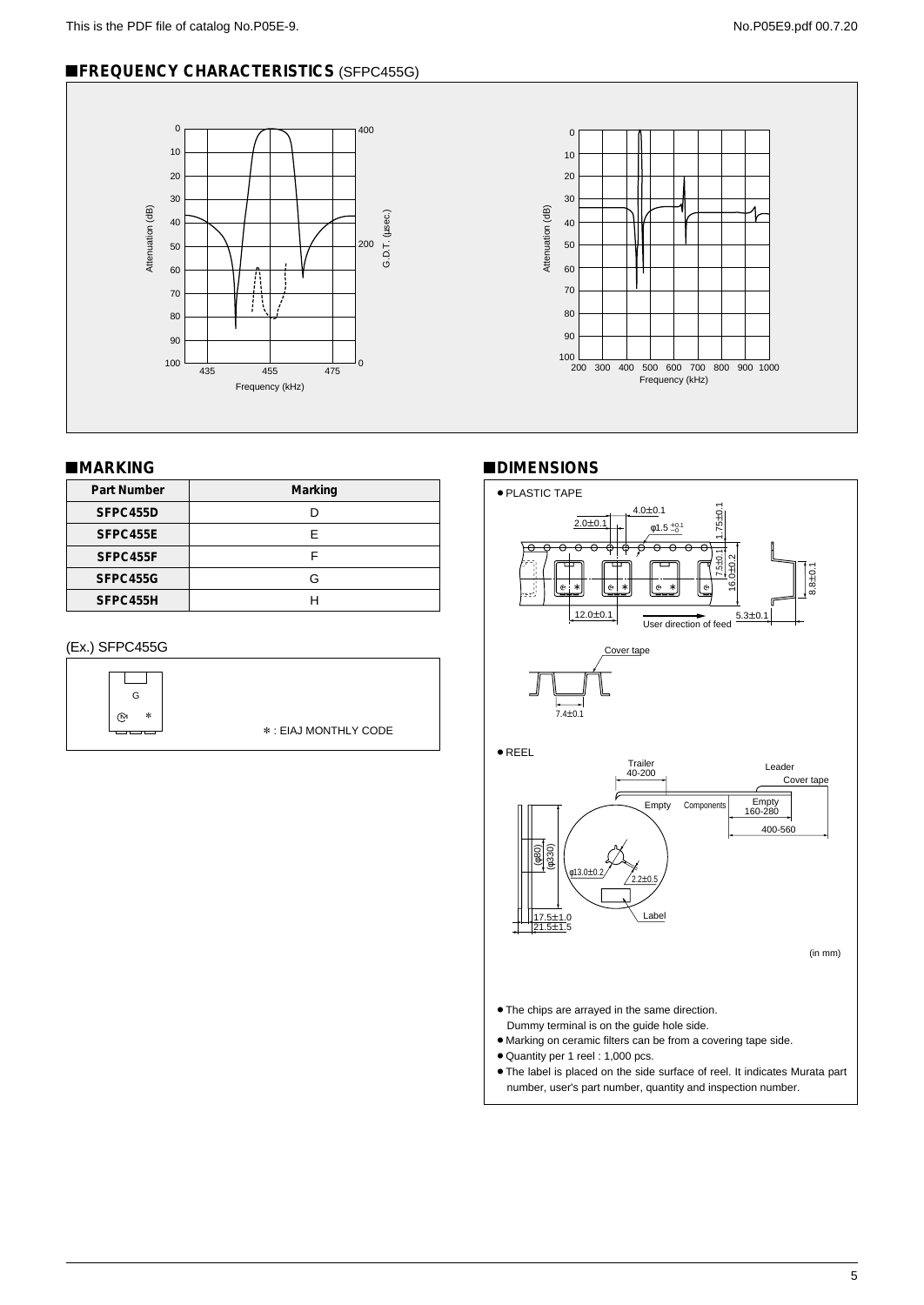R.F. Voltmeter

<span id="page-7-0"></span>**CERAFIL®**

\*CERAFIL® is the Registered Trademark of Murata Manufacturing Co., Ltd.



**SMD Type Ceramic Filter for Communications Equipment CFUCG455 Series**

# **Chip Ceramic Filters for Automatic Insertion and Reflow Soldering**

The CFUCG455 $\Box$  series comprises small, high performance, thin (4.0mm) filters consisting of 4 ceramic elements. Their innovative construction is perfect for shrinking mobile communication products such as pocket pagers and cellular phones.

# !**FEATURES**

- 1. The filters are mountable by automatic placers.
- 2. The filters can be reflow soldered and withstand washing.
- 3. They are slim, at only 4.0mm maximum thickness, and have a small mounting area (7.5X6.0mm) enabling flexible PCB design.
- 4. The bandwidth ranges from D to G.
- 5. Operating temperature range :  $-20^{\circ}$  to  $+80^{\circ}$ Storage temperature range :  $-40^{\circ}$ C to  $+85^{\circ}$ C



### !**SPECIFICATIONS**

| Character-<br><b>istics</b><br>Part Number | Center<br>Frequency<br>(kHz) | 6dB<br><b>Bandwidth</b><br>(kHz) min. | 40dB<br><b>Bandwidth</b><br>(kHz) max. | Attenuation<br>455±100kHz<br>$(dB)$ min. | <b>Insertion</b><br>Loss<br>$(d)$ max. | Ripple<br>$(dB)$ max. | Input/Output<br>Impedance<br>$(\Omega)$ |
|--------------------------------------------|------------------------------|---------------------------------------|----------------------------------------|------------------------------------------|----------------------------------------|-----------------------|-----------------------------------------|
| CFUCG455D                                  | $455 \pm 1.5$                | ±10.0                                 | $\pm 20.0$                             | 27                                       |                                        | 2.0                   | 1500                                    |
| CFUCG455E                                  | $455 \pm 1.5$                | ±7.5                                  | ±15.0                                  | 27                                       | 6                                      | 1.5                   | 1500                                    |
| CFUCG455F                                  | $455 \pm 1.5$                | ± 6.0                                 | ±12.5                                  | 27                                       | 6                                      | 1.5                   | 1500                                    |
| CFUCG455G                                  | $455 \pm 1.0$                | $±$ 4.5                               | ±10.0                                  | 25                                       | 6                                      | 1.5                   | 1500                                    |

Note : For tape and reel packaging, the suffix is "-TC". For example, CFUCG455G-TC.

# !**DIMENSIONS**



Note : Use DC blocking capacitor to connect the filters output to an IF amplifier. Avoid applying direct current between terminals 2 and 3.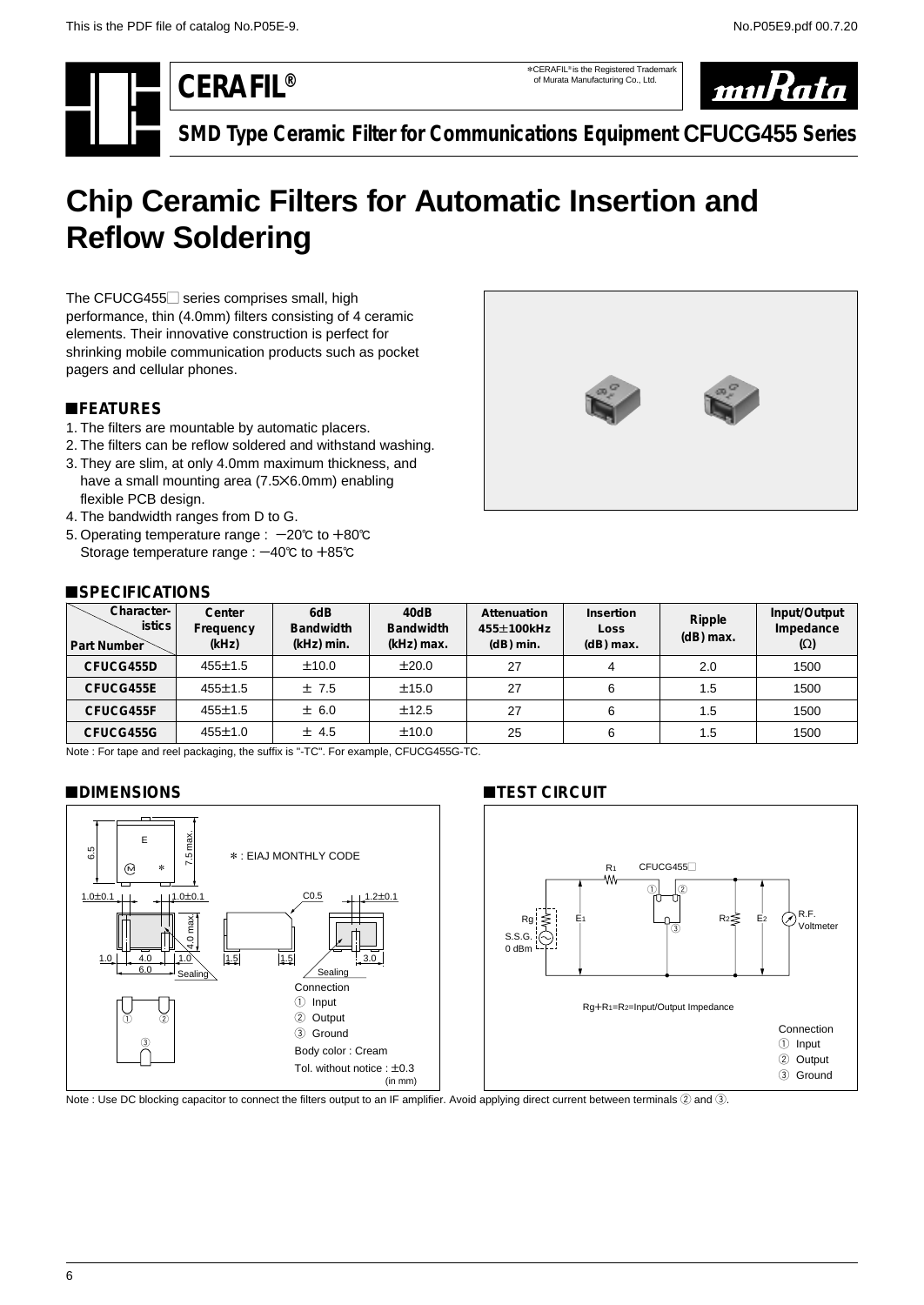# !**FREQUENCY CHARACTERISTICS** (CFUCG455G)



# !**MARKING**

| Part Number | Marking |
|-------------|---------|
| CFUCG455D   |         |
| CFUCG455E   | F       |
| CFUCG455F   |         |
| CFUCG455G   | G       |

# (Ex.) CFUCG455G



# !**DIMENSIONS**



¡The label is placed on the side surface of reel. It indicates Murata part number, user's part number, quantity and inspection number.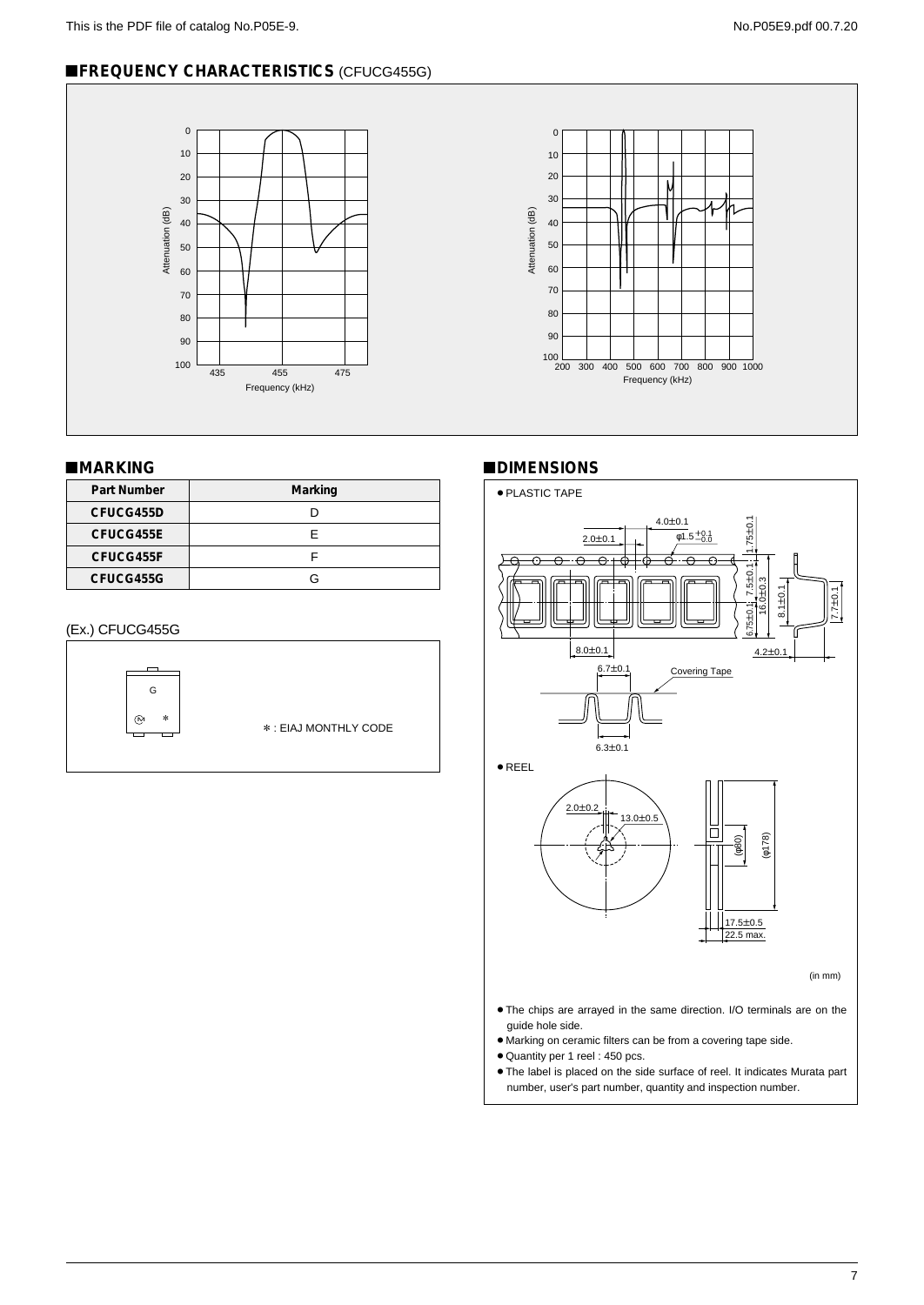\*CERAFIL® is the Registered Trademark of Murata Manufacturing Co., Ltd.



**SMD Type Ceramic Filter for Communications Equipment CFUCG455**-**X Series**

# <span id="page-9-0"></span>**Chip Ceramic Filter with Narrow Bandwidth and Flat G.D.T. in Smaller Package**

The CFUCG455<sup>-X</sup> series comprises small, high performance, thin (4.0mm) filters consisting of 4 ceramic elements. The filters exhibit an extremely flat G.D.T.characteristic combined with a narrow bandwidth. The filters are recommended for narrow band digital communication applications.

# !**FEATURES**

- 1. The filters are mountable by automatic placers.
- 2. The filters can be reflow soldered and withstand washing.
- 3. They are slim, at only 4.0mm maximum thickness, and have a small mounting area (7.5X6.0mm) enabling flexible PCB design.
- 4. The bandwidth ranges from E to H.
- 5. Operating temperature range :  $-20^{\circ}$ C to  $+80^{\circ}$ C Storage temperature range :  $-40^{\circ}$ C to  $+85^{\circ}$ C



#### $B$  **SPECIFICATIONS**

| Character-<br>Part Number | <b>Center Frequency</b><br>istics (Center of 6dB B.W.)<br>(kHz) | 6dB<br><b>Bandwidth</b><br>(kHz) min. | 40dB<br><b>Bandwidth</b><br>(kHz) max. | Stopband<br>Attenuation<br>455±100kHz<br>$(dB)$ min. | Insertion Loss<br>(at minimum<br>loss point)<br>$(dB)$ max. | Ripple<br>$(dB)$ max. | G.D.T.<br>Deviation<br>$\mu$ sec.) max. | Input/Output<br>Impedance<br>$(\Omega)$ |
|---------------------------|-----------------------------------------------------------------|---------------------------------------|----------------------------------------|------------------------------------------------------|-------------------------------------------------------------|-----------------------|-----------------------------------------|-----------------------------------------|
| CFUCG455EX                | $455 \pm 1.5$                                                   | ±7.5                                  | ±17.5                                  | 27                                                   | 6                                                           | 1.0                   | 25                                      | 1500                                    |
| CFUCG455FX                | $455 \pm 1.5$                                                   | ±6.0                                  | ±15.0                                  | 27                                                   | 6                                                           | 1.0                   | 25                                      | 1500                                    |
| CFUCG455GX                | $455 \pm 1.0$                                                   | ±4.5                                  | ±12.5                                  | 25                                                   | 6                                                           | 1.0                   | 25                                      | 1500                                    |
| CFUCG455HX                | $455 \pm 1.0$                                                   | $\pm 3.0$                             | ±10.0                                  | 25                                                   |                                                             | 1.0                   | 25                                      | 1500                                    |

Note : For tape and reel packaging, the suffix is "-TC". For example, CFUCG455GX-TC.

#### !**DIMENSIONS**



# **TEST CIRCUIT**



Note : Use DC blocking capacitor to connect the filters output to an IF amplifier. Avoid applying direct current between terminals 2 and 3.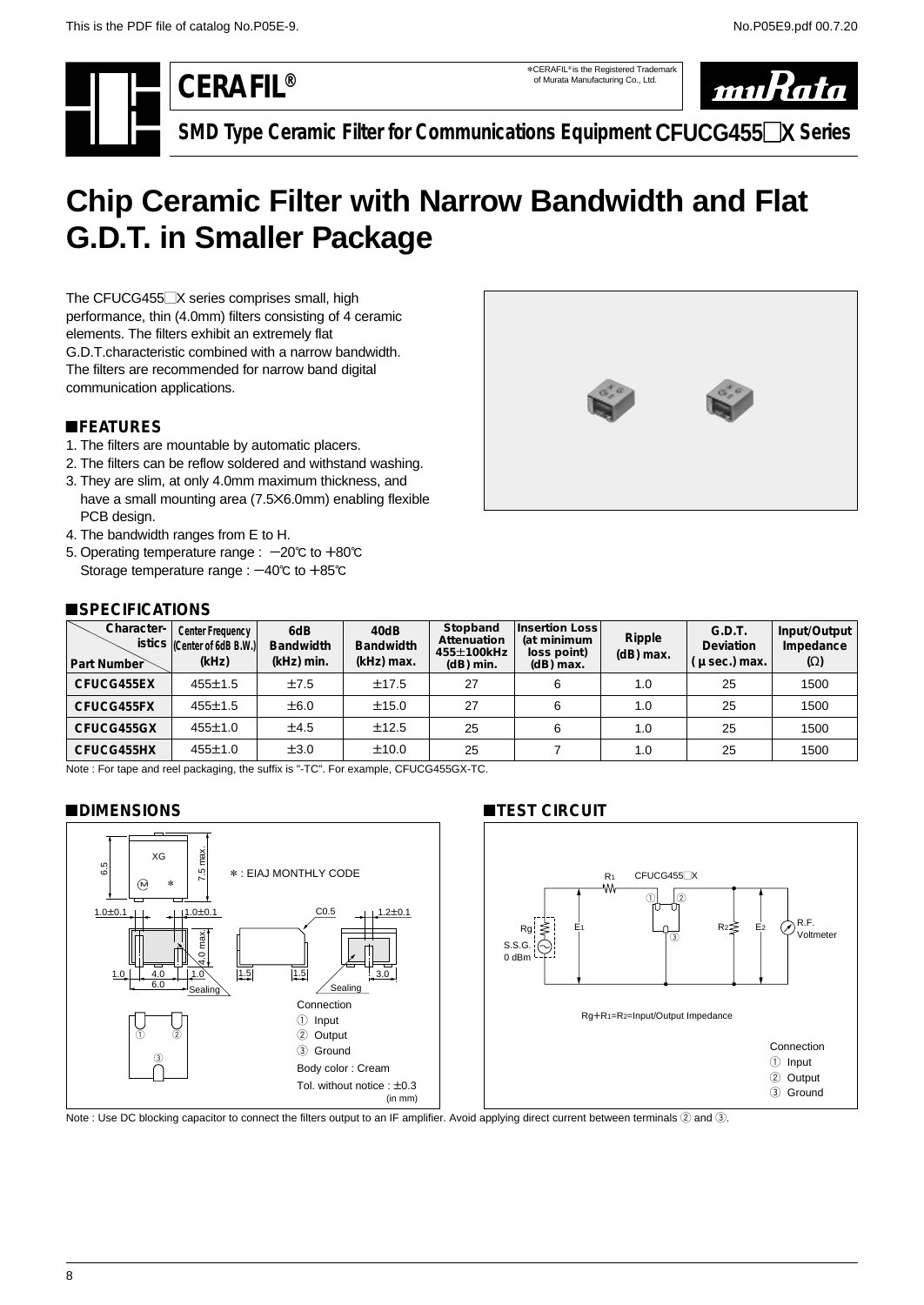# !**FREQUENCY CHARACTERISTICS** (CFUCG455GX)



# !**MARKING**

| Part Number | Marking |
|-------------|---------|
| CFUCG455EX  | XF.     |
| CFUCG455FX  | XF      |
| CFUCG455GX  | XG      |
| CFUCG455HX  | xн      |

### (Ex.) CFUCG455GX



# !**DIMENSIONS**



 $\bullet$  The label is placed on the side surface of reel. It indicates Murata part number, user's part number, quantity and inspection number.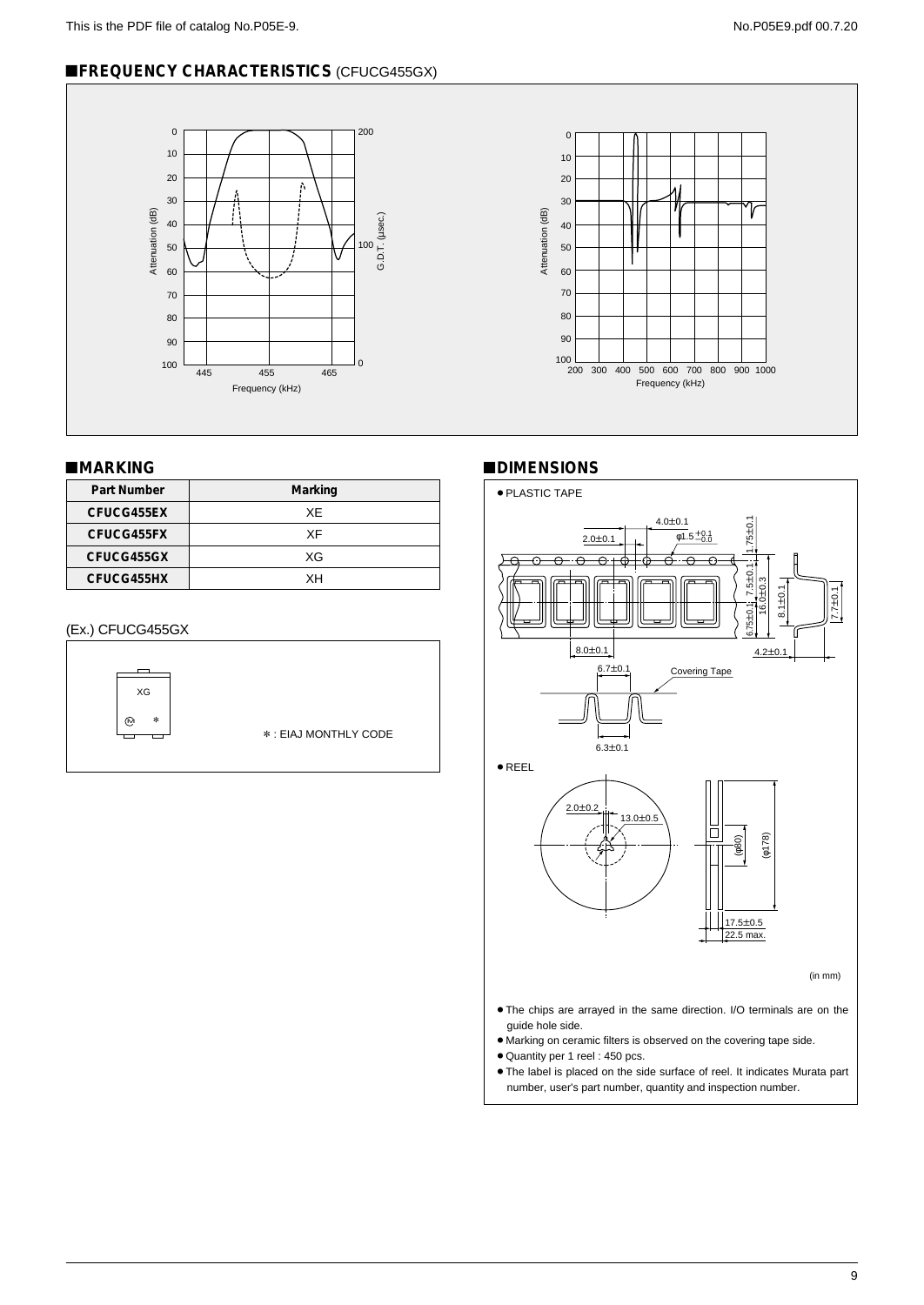\*CERAFIL® is the Registered Trademark of Murata Manufacturing Co., Ltd.



**SMD Type Ceramic Filter for Communications Equipment SFGCG455 Series**

# <span id="page-11-0"></span>**Chip Ceramic for Automatic Insertion and Reflow Soldering in Smaller Package**

The SFGCG455 $\Box$  series comprises small, high performance, thin (4.0mm) filters consisting of 4 ceramic elements. The filters exhibit an extremely flat G.D.T. characteristic. The filters are recommended for digital communication applications and are perfect in hand held cellular phones, etc.

# !**FEATURES**

- 1. The filters are mountable by automatic placers.
- 2. The filters can be reflow soldered and withstand washing.
- 3. They are slim, at only 4.0mm maximum thickness, and have a small mounting area (7.5X6.0mm) enabling flexible PCB design.
- 4. The bandwidth ranges from A to E.
- 5. Operating temperature range :  $-20^{\circ}$  to  $+80^{\circ}$ C Storage temperature range :  $-40^{\circ}$ C to  $+85^{\circ}$ C



# !**SPECIFICATIONS**

| Character-<br>Part Number | <b>Center Frequency</b><br>istics (Center of 6dB B.W.)<br>(kHz) | 6dB<br><b>Bandwidth</b><br>(kHz) min. | 40dB<br><b>Bandwidth</b><br>(kHz) max. | Stopband<br>Attenuation<br>455±100kHz<br>$(dB)$ min. | <b>Insertion Loss</b><br>(at minimum<br>loss point)<br>$(dB)$ max. | Ripple<br>$(dB)$ max. | G.D.T.<br>Deviation<br>$\mu$ sec.) max. | Input/Output<br>Impedance<br>$(\Omega)$ |
|---------------------------|-----------------------------------------------------------------|---------------------------------------|----------------------------------------|------------------------------------------------------|--------------------------------------------------------------------|-----------------------|-----------------------------------------|-----------------------------------------|
| SFGCG455AX                | $455 \pm 2.0$                                                   | ±17.5                                 | ±40.0                                  | 25                                                   | 4                                                                  | 1.0                   | 15                                      | 1000                                    |
| SFGCG455BX                | $455 \pm 1.5$                                                   | ±15.0                                 | ±35.0                                  | 25                                                   | 5                                                                  | 1.0                   | 15                                      | 1000                                    |
| SFGCG455CX                | $455 \pm 1.5$                                                   | ±12.5                                 | ±30.0                                  | 25                                                   | 6                                                                  | 1.0                   | 15                                      | 1000                                    |
| SFGCG455DX                | $455 \pm 1.0$                                                   | ±10.0                                 | ±25.0                                  | 23                                                   |                                                                    | 1.0                   | 20                                      | 1500                                    |
| SFGCG455EX                | $455 \pm 1.0$                                                   | ±7.5                                  | ±20.0                                  | 23                                                   | 8                                                                  | 1.0                   | 20                                      | 1500                                    |

Note : For tape and reel packaging, the suffix is "-TC". For example, SFGCG455EX-TC.

### !**DIMENSIONS**



# **TEST CIRCUIT**



Note : Use DC blocking capacitor to connect the filters output to an IF amplifier. Avoid applying direct current between terminals 2 and 3.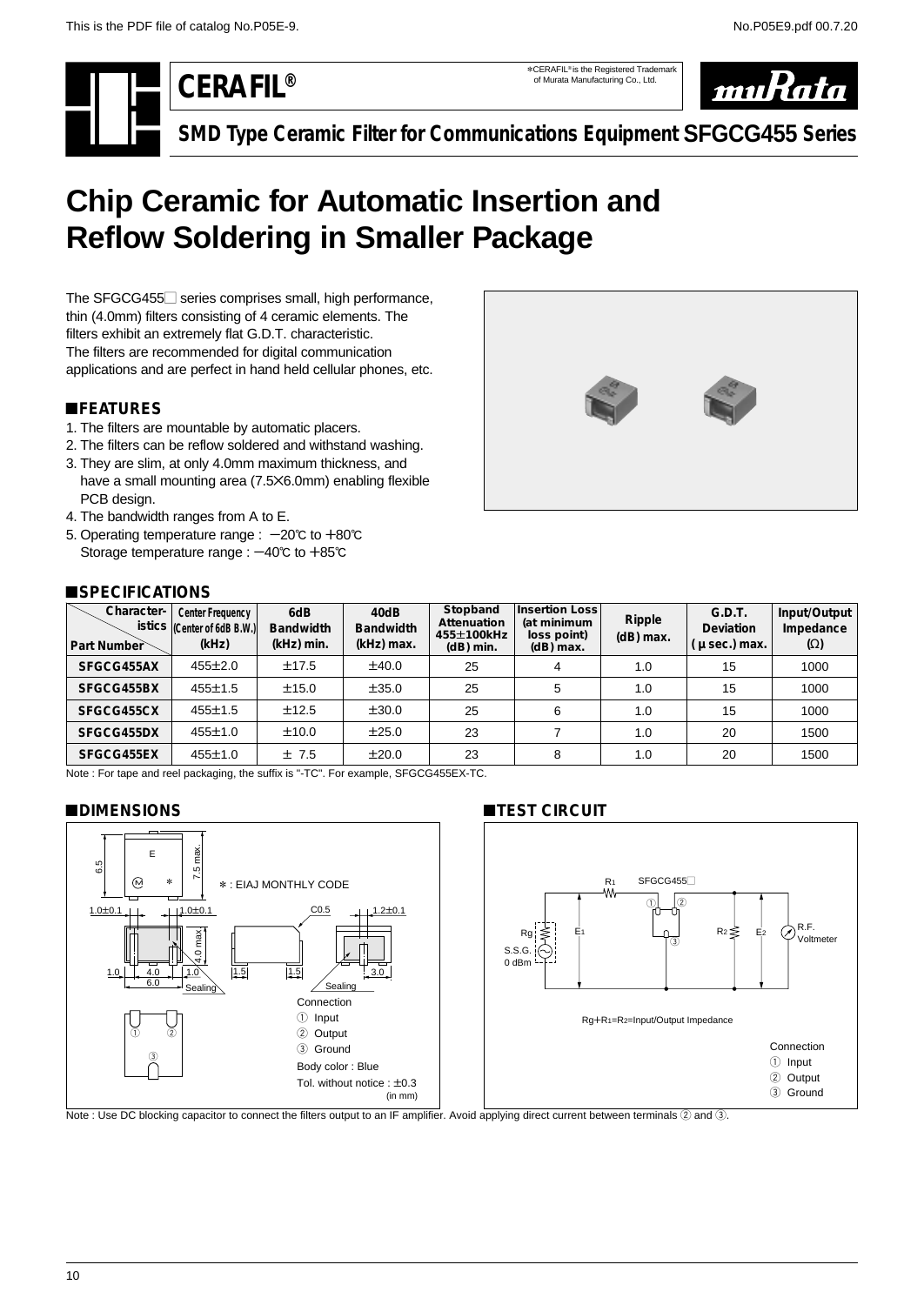# **EFREQUENCY CHARACTERISTICS (CFUCG455BX)**





### !**MARKING**

| <b>Part Number</b> | Marking |
|--------------------|---------|
| SFGCG455AX         | А       |
| SFGCG455BX         | в       |
| SFGCG455CX         | C       |
| SFGCG455DX         |         |
| SFGCG455EX         |         |

# (Ex.) CFUCG455BX



# !**DIMENSIONS**



¡The label is placed on the side surface of reel. It indicates Murata part number, user's part number, quantity and inspection number.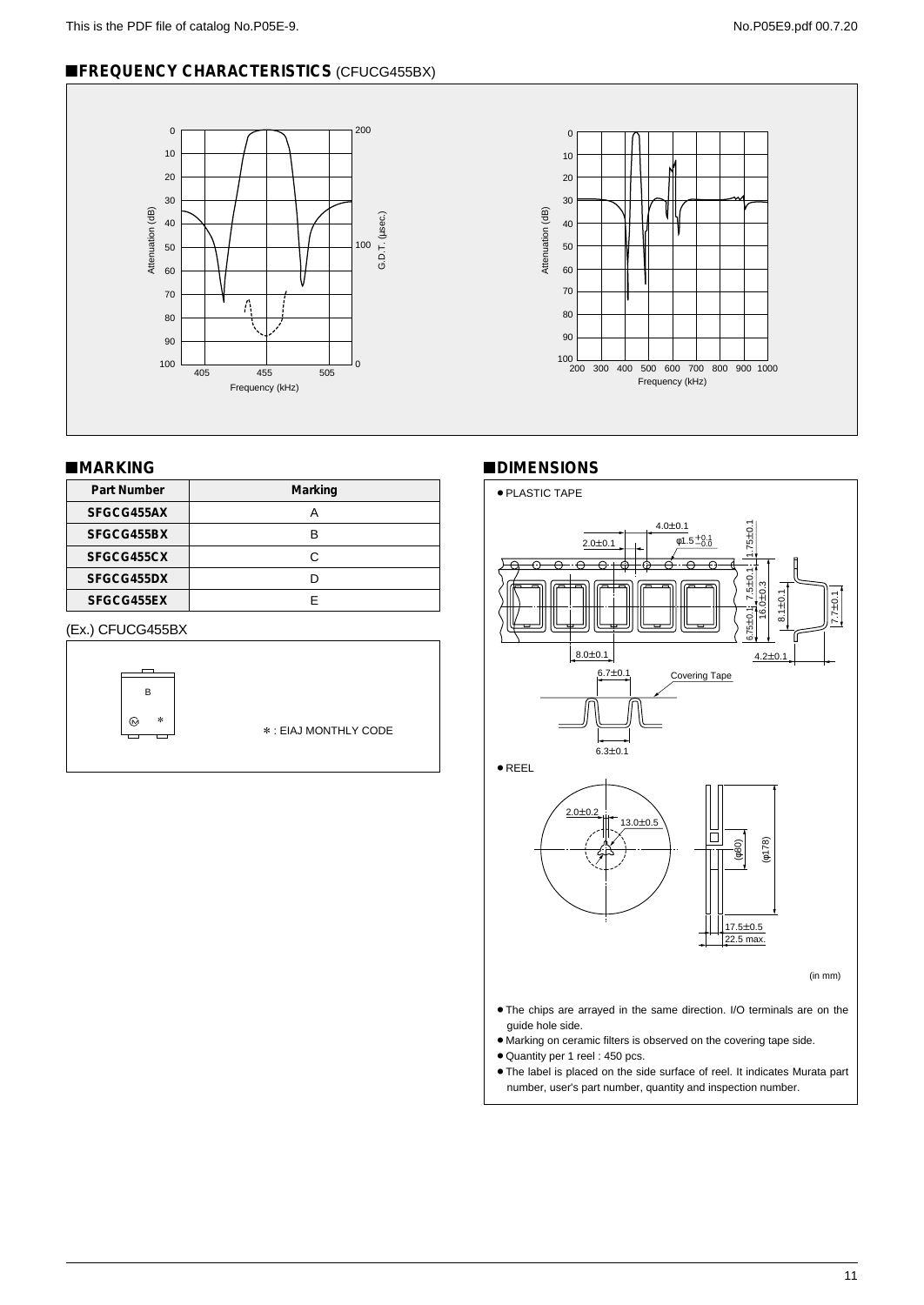\*CERAFIL® is the Registered Trademark of Murata Manufacturing Co., Ltd.



**SMD Type Ceramic Filter for Communications Equipment KMFC626C Series**

# <span id="page-13-0"></span>**Washable, Chip Ceramic Filter Kit for Automatic Insertion and Reflow Soldering**

The KMFC626C $\Box$  series comprises filters that are two types of SFGCG455CZ<sup>-</sup> series filters coupled at random. SFGCG455CZ<sup>1</sup> series filters are small, high performance, thin (4.0mm) filters consisting of 4 ceramic elements. The filters are recommended for digital communication applications and are perfect in hand held cellular phones.

# !**FEATURES**

- 1. The filters are mountable by automatic placers.
- 2. The filters can be reflow soldered and withstand washing.
- 3. They are slim, at only 4.0mm maximum thickness, and have a small mounting area (7.5X6.0mm) enable flexible PCB design.
- 4. The filters are wide bandwidth, flat G.D.T. within pass band.
- 5. Operating temperature range :  $-20^{\circ}$ C to +75 $^{\circ}$ C Storage temperature range :  $-40^{\circ}$ C to  $+85^{\circ}$ C



# !**SPECIFICATIONS**

| Character-                                 | Nominal                                | 3dB              |                  |                  | <b>Stop Band Attenuation</b>                                   |            | Spurious Response   Insertion |        |       |                |                                                      | Input                       |
|--------------------------------------------|----------------------------------------|------------------|------------------|------------------|----------------------------------------------------------------|------------|-------------------------------|--------|-------|----------------|------------------------------------------------------|-----------------------------|
| <i>istics</i>                              | Center<br>Frequency (fn) (from 455kHz) | <b>Bandwidth</b> | at 455<br>±16kHz | at 455<br>±25kHz | within 455<br>±40-±50kHz ±100kHz 0.1-1MHz 555-675kHz at 455kHz | within 455 | within                        | within | Loss  | Ripple<br>(dB) | $ G.D.T.$ Ripple<br>Deviation                        | /Output<br><b>Impedance</b> |
| Part Number                                | (kHz)                                  | (kHz)            | (dB)             | (dB)             | (dB)                                                           | (dB)       | (dB)                          | (dB)   | (dB)  |                | $\mu$ sec.)                                          | $(k\Omega)$                 |
| KMFC626C<br>(SFGCG455CZA+CZB)              | 455                                    | $\pm$ 10.5 to    |                  | 30min.           | 60min.                                                         | 55min.     | 40min.                        | 20min. |       |                | within 455 within 455<br>$\pm$ 10.5kHz $\pm$ 10.5kHz | 1.5                         |
| <b>KMFC626C30</b><br>(SFGCG455CZ10A+CZ10B) |                                        | $±13.0$ max.     |                  |                  |                                                                |            |                               |        | 8max. | $0.5$ max.     | 20max.                                               | 1.0                         |
| <b>KMFC626C5</b><br>(SFGCG455CZ5A+CZ5B)    | 455                                    | $\pm$ 9.0 to     | 6.5min.          | 40min.           | 60min.                                                         | 55min.     | 20min.                        | –      | 8max. | $±9$ kHz       | within 455 within 455<br>$±9$ kHz                    | 1.5                         |
| <b>KMFC626C35</b><br>(SFGCG455CZ15A+CZ15B) |                                        | $±11.5$ max.     |                  |                  |                                                                |            |                               |        |       | $0.5$ max.     | 20max.                                               | 1.0                         |

Note : For tape and reel packaging, the suffix is "-TC". For example, KMFC626C-TC. Combination part number involves A, B type filter each 1 piece.

### !**DIMENSIONS**



# **TEST CIRCUIT**



Note : To take best advantage of safety features of ceramic filters, connect B type filter's output to IF amplifier though DC cut capacitor. Avoid to apply direct current output of B type filter.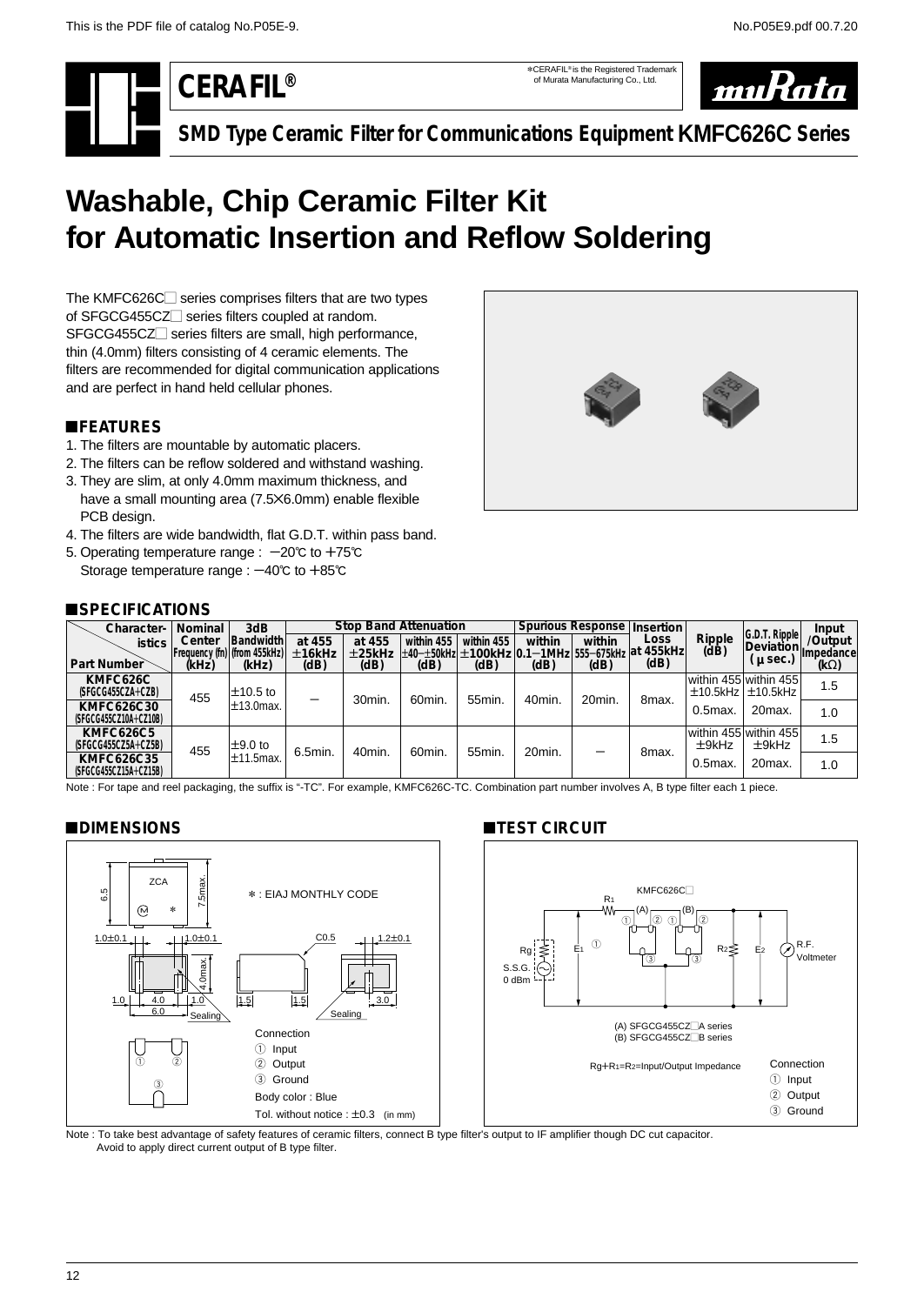# !**FREQUENCY CHARACTERISTICS** (KMFC626C)





#### !**MARKING**

|                  | A type                               | <b>B</b> type                        |
|------------------|--------------------------------------|--------------------------------------|
|                  |                                      |                                      |
| KMFC626C         | ZCA<br>(SFGCG455CZA)                 | ZCB<br>(SFGCG455CZB)                 |
| KMFC626C30       | C <sub>10</sub> A<br>(SFGCG455CZ10A) | C <sub>10</sub> B<br>(SFGCG455CZ10B) |
| <b>KMFC626C5</b> | C <sub>5</sub> A<br>(SFGCG455CZ5A)   | C5B<br>(SFGCG455CZ5B)                |
| KMFC626C35       | C <sub>15</sub> A<br>(SFGCG455CZ15A) | C15B<br>(SFGCG455CZ15B)              |

#### (Ex.) SFGCG455CZA



\* : EIAJ MONTHLY CODE

### !**DIMENSIONS**



- ¡Quantity per 1 reel : 450 pcs.
- $\bullet$  The label is placed on the side surface of reel. It indicates Murata part number, user's part number, quantity and inspection number.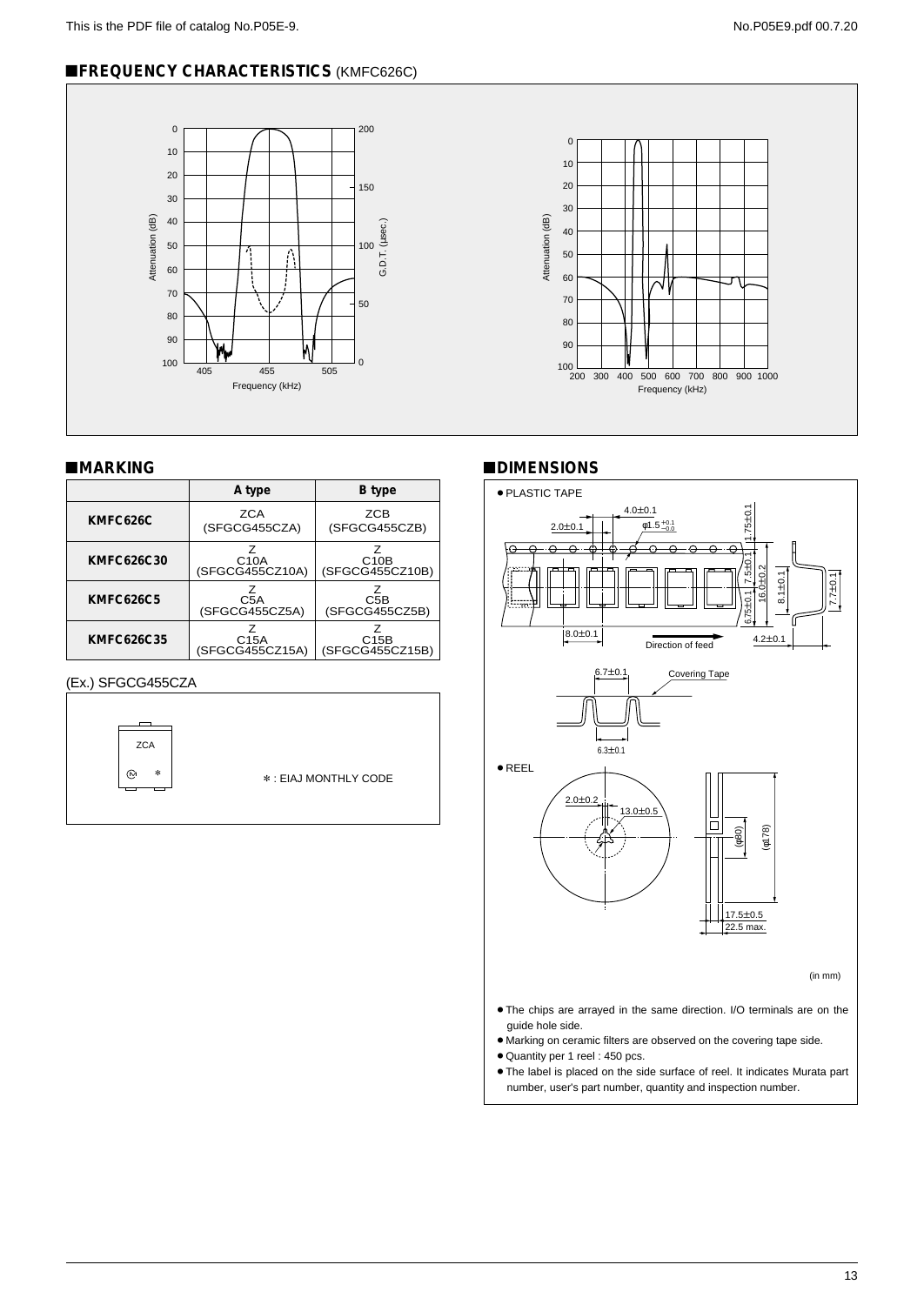\*CERAFIL® is the Registered Trademark of Murata Manufacturing Co., Ltd.



<span id="page-15-0"></span>

**SMD Ceramic Filter for Communications Equipment CFWC455BY/CZ Series**

# **Chip Ceramic Filter for Automatic Insertion and Reflow Soldering**

The CFWC455BY/CZ series consist of 6 ceramic elements. The filters are recommended for digital communication applications and are perfect in hand held cellular phones.

# !**FEATURES**

- 1. The filters are mountable by automatic placers.
- 2. The filters can be reflow soldered.
- 3. They are slim, at only 3.0mm maximum thickness, and have a small mounting area (11.5X7.5mm) enable flexible PCB design.
- 4. The filters are wide bandwidth, flat G.D.T. within pass band.
- 5. Operating temperature range :  $-20^{\circ}$  to +75 $^{\circ}$ C Storage temperature range :  $-40^{\circ}$ C to  $+85^{\circ}$ C

# !**SPECIFICATIONS**

| ____________  |         |                          |         |        |                                          |                   |                             |        |            |                                  |                              |             |
|---------------|---------|--------------------------|---------|--------|------------------------------------------|-------------------|-----------------------------|--------|------------|----------------------------------|------------------------------|-------------|
| Character-    | Nominal | 3dB                      |         |        | <b>Stop Band Attenuation</b>             |                   | Spurious Response Insertion |        |            |                                  |                              | Input       |
| <b>istics</b> | Center  | Bandwidth                | at fn   | at fn  | within fn                                | within fn         | within                      | within | Loss       | Ripple<br>(dB)                   | G.D.T. Ripple <br>Deviation. | /Output     |
|               |         | 'Frequency(fn) (from fn) | ±16kHz  | ±25kHz | ±40-±50kHz ±100kHz 0.1-1.0MHz 555-675kHz |                   |                             |        | (at fn)    |                                  | $\mu$ sec.)                  | 'Ilmpedance |
| Part Number   | (kHz)   | (kHz)                    | (dB)    | (dB)   | (dB)                                     | (dB)              | (dB)                        | (dB)   | (dB)       |                                  |                              | $(k\Omega)$ |
| CFWC455CZ     | 455     | ±10.5<br>to<br>±13.0     |         | 30min. | 55 <sub>min</sub>                        | 50 <sub>min</sub> | 40min.                      | 20min. | $6.0$ max. | $(\pm 10.5$ kHz $)$<br>$0.5$ max | $(\pm 10.5$ kHz)<br>27max.   | 1.0         |
| CFWC455CZ2    | 455     | ± 9.0<br>to<br>±11.5     | 6.5min. | 40min. | 55 <sub>min</sub>                        | 50 <sub>min</sub> | 20min.                      | -      | 6.0max.    | (±9kHz)<br>$0.5$ max             | $(\pm 9kHz)$<br>27max.       | 1.0         |

| Character-<br><i>istics</i><br>Part Number | Nominal<br>Center<br>$[Freauencv(fn)]$ (from 450kHZ) $ (from 450kHz) (from 450kHz)]$ (from 450kHZ) $ (within 0.1-1.0MHz) (at$<br>(kHz) | 3dB<br><b>Bandwidth</b><br>(kHz) | 6dB<br><b>Bandwidth</b><br>(kHz) | 50dB<br><b>Bandwidth</b><br>(kHz) | Stop Band<br><b>Attenuation Response</b><br>(dB) | Spurious<br>(dB) | Insertion<br>LOSS<br>450kHz)<br>(dB) | Ripple<br>(dB)                | G.D.<br>T Ripple<br>Deviation<br>$\mu$ sec.) | Input/Output<br><b>Impedance</b><br>(Nominal)<br>(k $\Omega$ ) |
|--------------------------------------------|----------------------------------------------------------------------------------------------------------------------------------------|----------------------------------|----------------------------------|-----------------------------------|--------------------------------------------------|------------------|--------------------------------------|-------------------------------|----------------------------------------------|----------------------------------------------------------------|
| CFWC450BY1                                 | 450                                                                                                                                    | $±11.5$ min.                     | $\pm$ 13.0min.                   | $\pm 30.0$ max.                   | 45min.                                           | 20min.           | 4.0max.                              | $(\pm 10.0$ kHz<br>$2.0max$ . | $(\pm 10.0$ kHz $)$<br>$3.0max$ .            | 1.0                                                            |

**TEST CIRCUIT** 

Note : For tape and reel packaging, the suffix is "-TC". For example, CFWC455CZ-TC.

# !**DIMENSIONS**





Rg+R<sub>1</sub>=R<sub>2</sub>=Input/Output Impedance

1 Input<br>2 Outpu 2 Output<br>34 Ground Ground

Note : To take best advantage of safety features of ceramic filters, connect B type filter's output to IF amplifier though DC cut capacitor. Avoid to apply direct current output of B type filter.

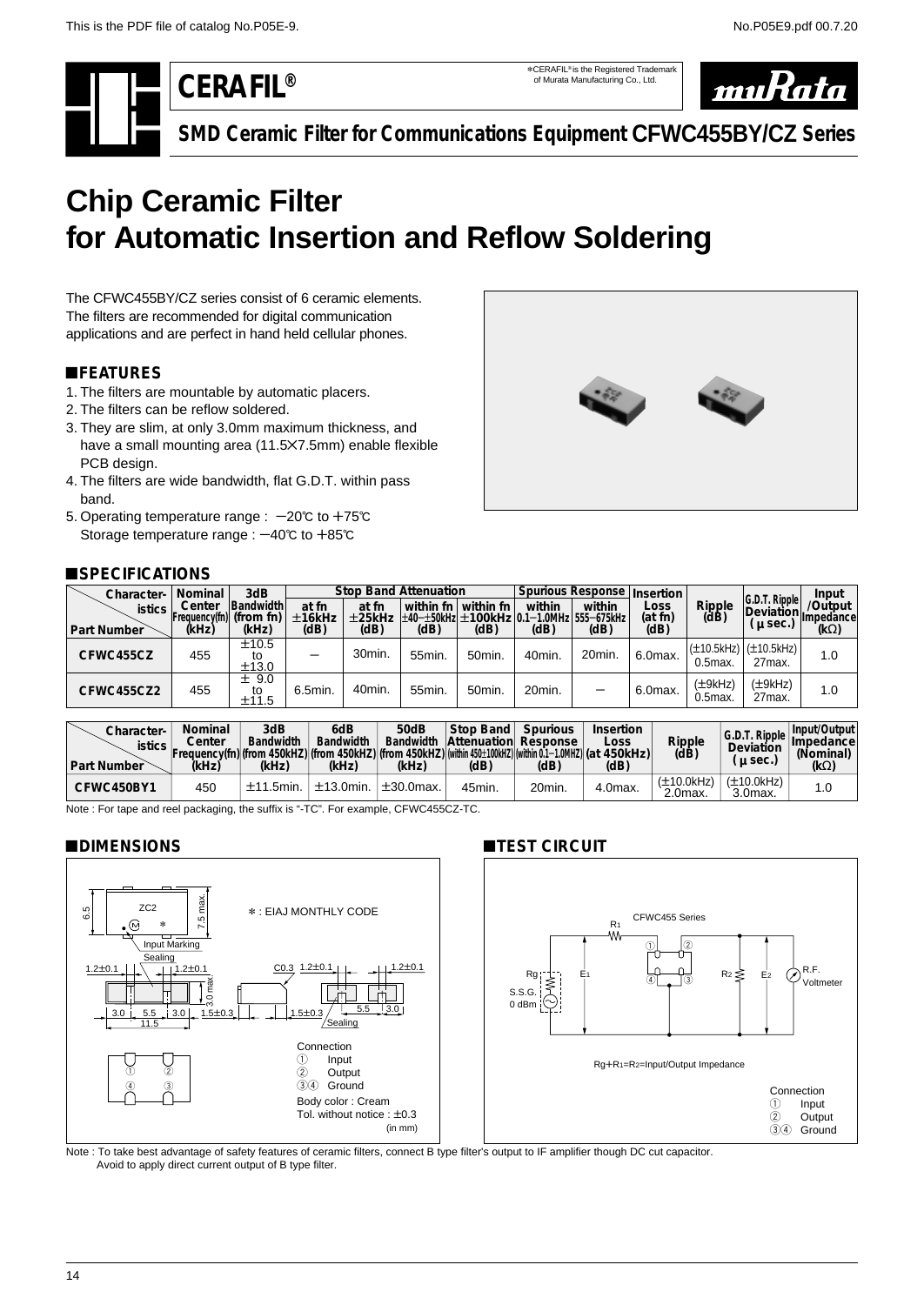# **EFREQUENCY CHARACTERISTICS (CFWC455CZ2)**



# !**MARKING**

| <b>Part Number</b> | Marking    |
|--------------------|------------|
| CFWC455CZ          | 7C         |
| CFWC455CZ2         | <b>7C2</b> |
| CFWC450BY1         | Y50<br>R1  |

#### (Ex.) CFWC455CZ2



#### !**DIMENSIONS**



¡The label is placed on the side surface of reel. It indicates Murata part number, user's part number, quantity and inspection number.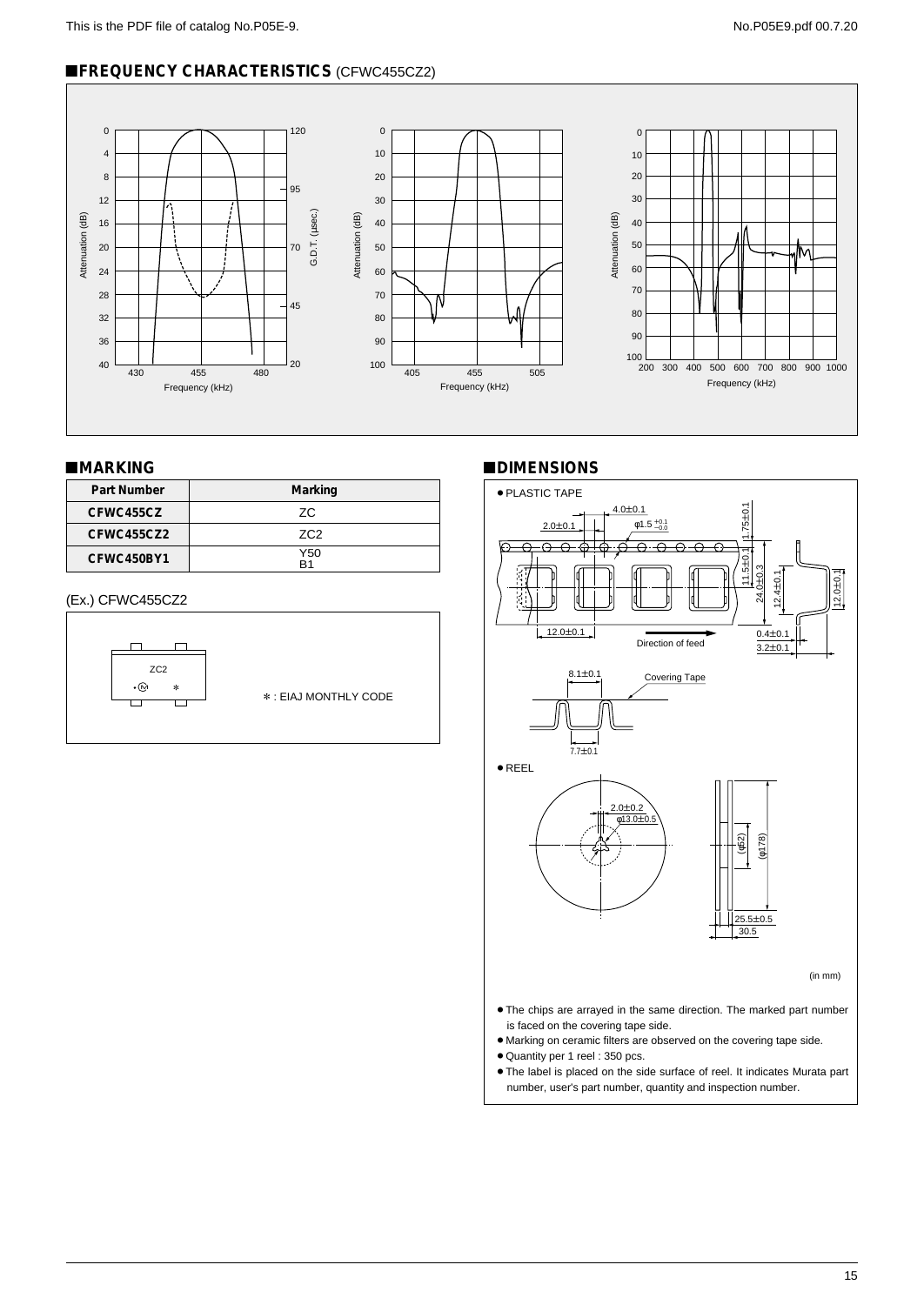\*CERAFIL® is the Registered Trademark of Murata Manufacturing Co., Ltd.



**SMD Ceramic Filter for Communications Equipment CFWC455 Series**

# <span id="page-17-0"></span>**Chip Ceramic Filter for Automatic Insertion and Reflow Soldering**

The CFWC455 series consist of 6 ceramic elements. The filters are recommended for digital communication applications and are perfect in hand held phones.

# !**FEATURES**

- 1. The filters are mountable by automatic placers.
- 2. The filters can be reflow soldered and withstand washing.
- 3. They are slim, at only 3.0mm maximum thickness, and have a small mounting area (11.5X7.5mm) enable flexible PCB design.
- 4. The filters are wide bandwidth, flat G.D.T. within pass band.
- 5. Operating temperature range :  $-20^{\circ}$  to  $+80^{\circ}$ Storage temperature range :  $-40^{\circ}$ C to  $+85^{\circ}$ C

# **SPECIFICATIONS**



| Character-<br><b>istics</b><br>Part Number | Nominal<br>Center<br>Frequency(fn)<br>(kHz) | 3dB<br><b>Bandwidth</b><br>(from fn)<br>(kHz) | <b>50dB</b><br><b>Bandwidth</b><br>(from fn)<br>(kHz) | within fn<br>(dB) | within fn<br>(dB) | Stop Band Attenuation Spurious Response<br>within<br>「±18—±33 ±100kHz   0.1—1.0MHz  <br>(dB) | Insertion<br>Loss<br>(at fn)<br>(dB) | Ripple<br>(dB)            | Deviation        | G.D.T. Ripple<br>$\mu$ sec.)   | Input<br>/Output<br>I Impedance<br>$(k\Omega)$ |
|--------------------------------------------|---------------------------------------------|-----------------------------------------------|-------------------------------------------------------|-------------------|-------------------|----------------------------------------------------------------------------------------------|--------------------------------------|---------------------------|------------------|--------------------------------|------------------------------------------------|
| CFWC455E1                                  | 455                                         |                                               | ±6.5min. ±15.0max.                                    | 55min.            | 50 <sub>min</sub> | 20min.                                                                                       | 4.0max.                              | $(\pm 6.5)$<br>$3.0max$ . |                  |                                | 1.5                                            |
| CFWC455E4                                  | 455                                         |                                               | $\pm$ 6.5min, $\pm$ 15.5max.                          | 55min.            | 50 <sub>min</sub> | 20min.                                                                                       | 4.0max.                              | $(\pm 6.5)$<br>2.0max.    | (±3kHz)<br>20max | (±5kHz)<br>50 <sub>max</sub> . | 1.5                                            |

Note : For tape and reel packaging, the suffix is "-TC". For example, CFWC455E1-TC.

### !**DIMENSIONS**



# **INTEST CIRCUIT**



Note : To take best advantage of safety features of ceramic filters, connect B type filter's output to IF amplifier though DC cut capacitor. Avoid to apply direct current output of B type filter.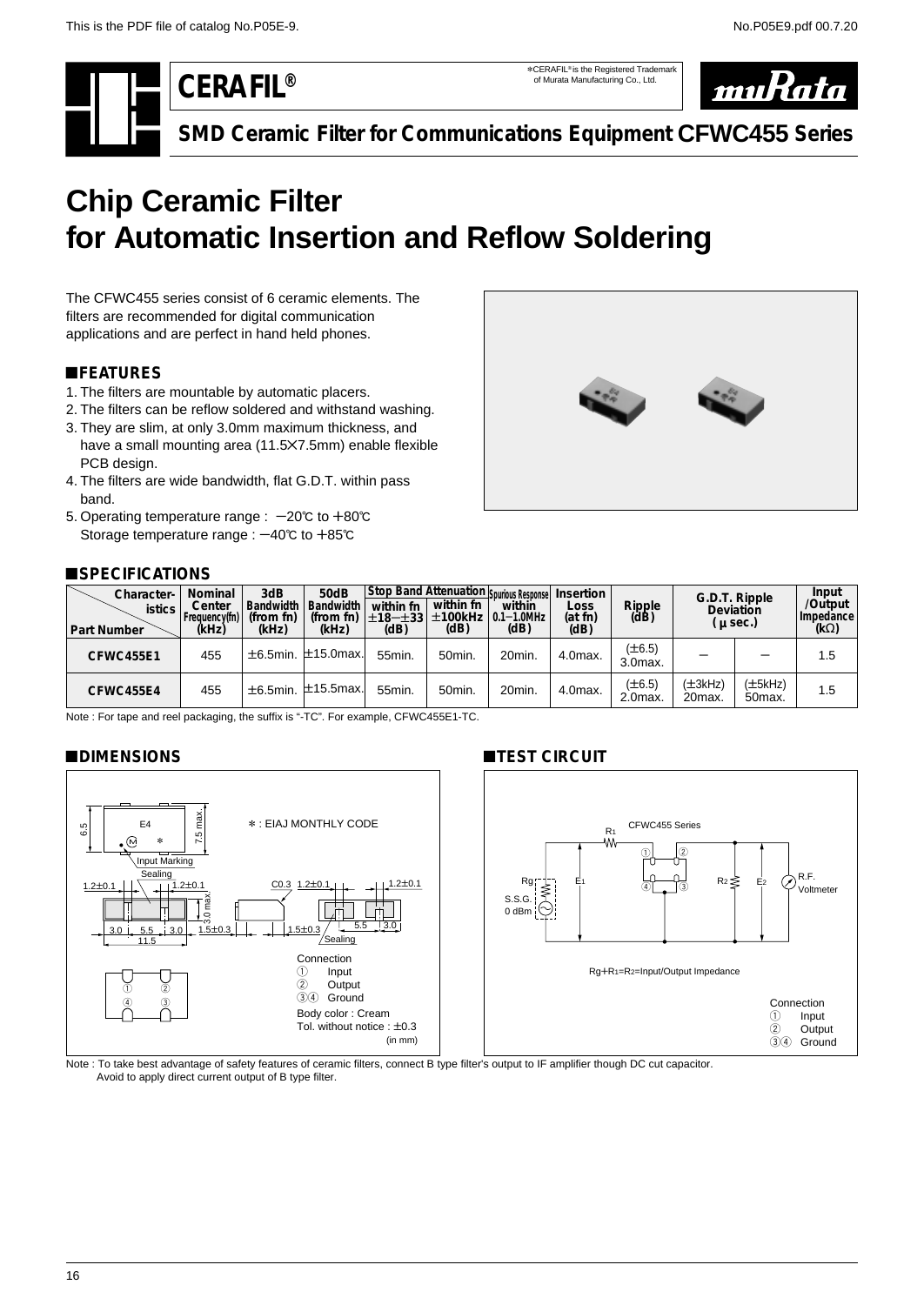# !**FREQUENCY CHARACTERISTICS** (CFWC455E4)



# !**MARKING**

| Part Number      | Marking |
|------------------|---------|
| <b>CFWC455E1</b> | F1      |
| CFWC455E4        | F4      |

#### (Ex.) CFWC455E4



#### !**DIMENSIONS**



number, user's part number, quantity and inspection number.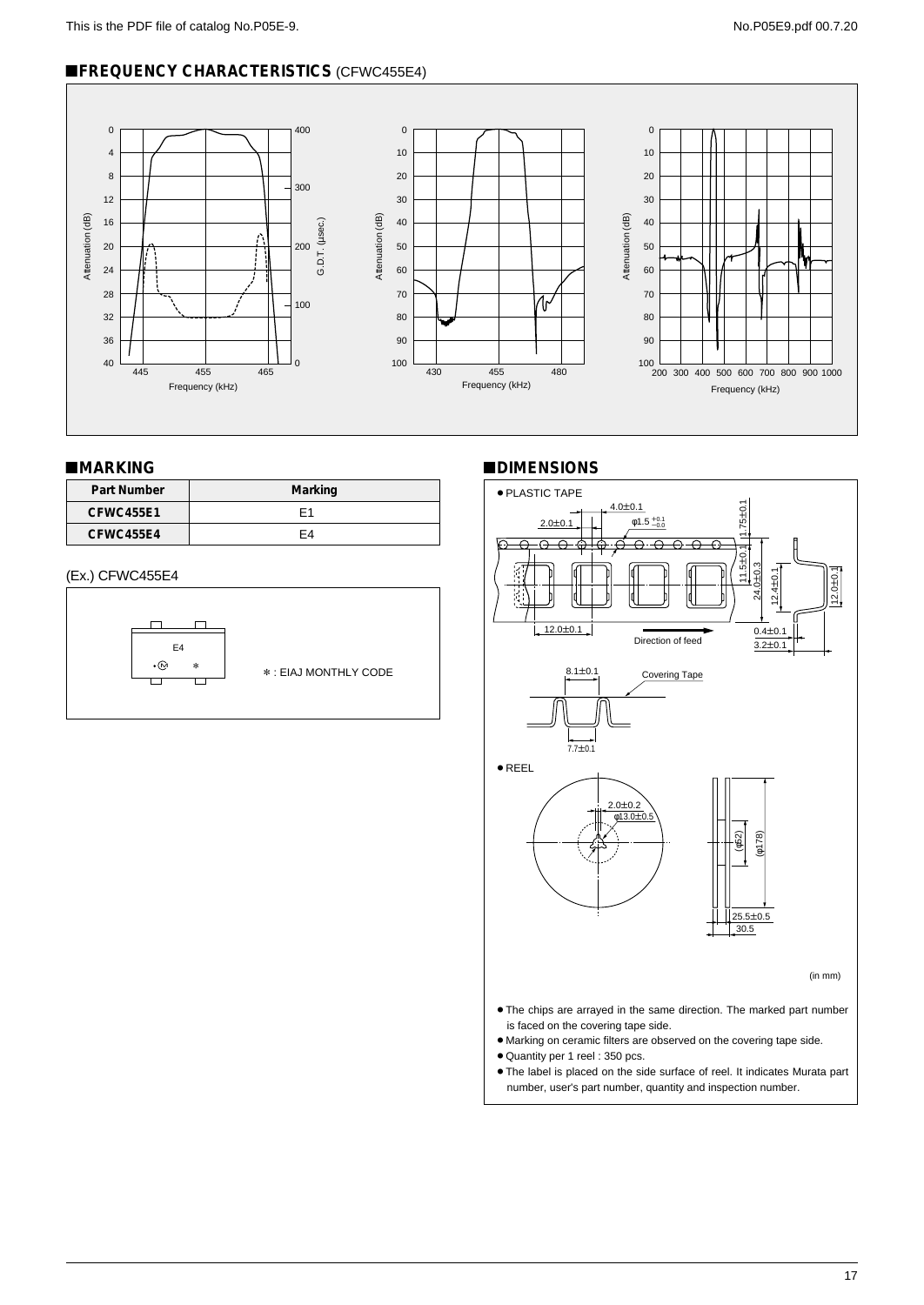\*CERAFIL® is the Registered Trademark of Murata Manufacturing Co., Ltd.



**Ultra Small Package SMD Ceramic Filter for Communications Equipment CFUXC450C100H Series**

# <span id="page-19-0"></span>**Chip Ceramic Filter for Automatic Insertion and Reflow Soldering**

CFUXC Series are very small and high-efficiency surface mount, ladder type 450/455 kHz ceramic filters (CERAFIL®) for IF section. Compared to our previous compact surface mounted 6-element product, this ceramic filter has been significantly downsized to approximately one-third the original volume and reduced to less than 2 mm in height. As for electrical performance, this product, which consists of 4 elements, provides stop band attenuation equipment to that of our previous 6-element product. The input/output impedance characteristics are also equivalent to those of the previous product , and spurious responses in the vicinity of the passing band can now be eliminated. This allows mobile telecommunications equipment manufacturers to easily design the periphery of the IF section and thus greatly enhance the interference suppression capability of the equipment. In addition, this ceramic filter provides flatter group delay time characteristics than the previous product, and will effectively work as a component for data transmission in digital mobile telecommunications systems.

### !**FEATURES**

- 1. Compact, thin, and lightweight (6.5X6.5X 1.9mm and lightest:225 mg).
- 2. Out-of-band attenuation is increased and spurious responses are greatly decreased.
- 3. Group delay time characteristics are flattened.
- 4. Surface mountable, and reflow soldering can be used for mounting.



# !**DIMENSIONS**



#### !**SPECIFICATIONS**

| Character-<br><b>istics</b><br>Part Number | Nominal<br>Center<br>(kHz) | 3dB<br>Bandwidth Bandwidth<br>Frequency (from 450kHz)(from 450kHz) 450±25kHz 40-±50kHz 450±100kHz<br>(kHz) | 50dB<br>(kHz) | at<br>(dB) | <b>Stop Band Attenuation</b><br>within $450 \pm 1$<br>(dB) | at<br>(dB) | Spurious Response   Insertion  <br>(within $0.1-$<br>1.0MHz)<br>(dB) | Loss<br>(at 450kHz)<br>(dB) | Ripple<br>(dB)                    | Absolute<br>G.D.T.<br>(at 450kHz) Deviation Impedance<br>u sec. | G.D.T<br>Ripple<br>u sec.) | Input<br>/Output<br>$(k\Omega)$ |
|--------------------------------------------|----------------------------|------------------------------------------------------------------------------------------------------------|---------------|------------|------------------------------------------------------------|------------|----------------------------------------------------------------------|-----------------------------|-----------------------------------|-----------------------------------------------------------------|----------------------------|---------------------------------|
| CFUXC450C100H                              | 450                        | $\pm$ 9.0 to<br>±12.0                                                                                      | $±35$ max.    | 30min.     | 55min.                                                     | 47min.     | 40min.                                                               | 6.0max.                     | $(\pm 10.5$ kHz $)$<br>$0.5$ max. | within 40±8                                                     | $(\pm 10.5$ kHz)<br>27max. | 2.0                             |

Note : For tape and reel packaging, the suffix is "-TC01". For example, CFUX450C100H-TC01.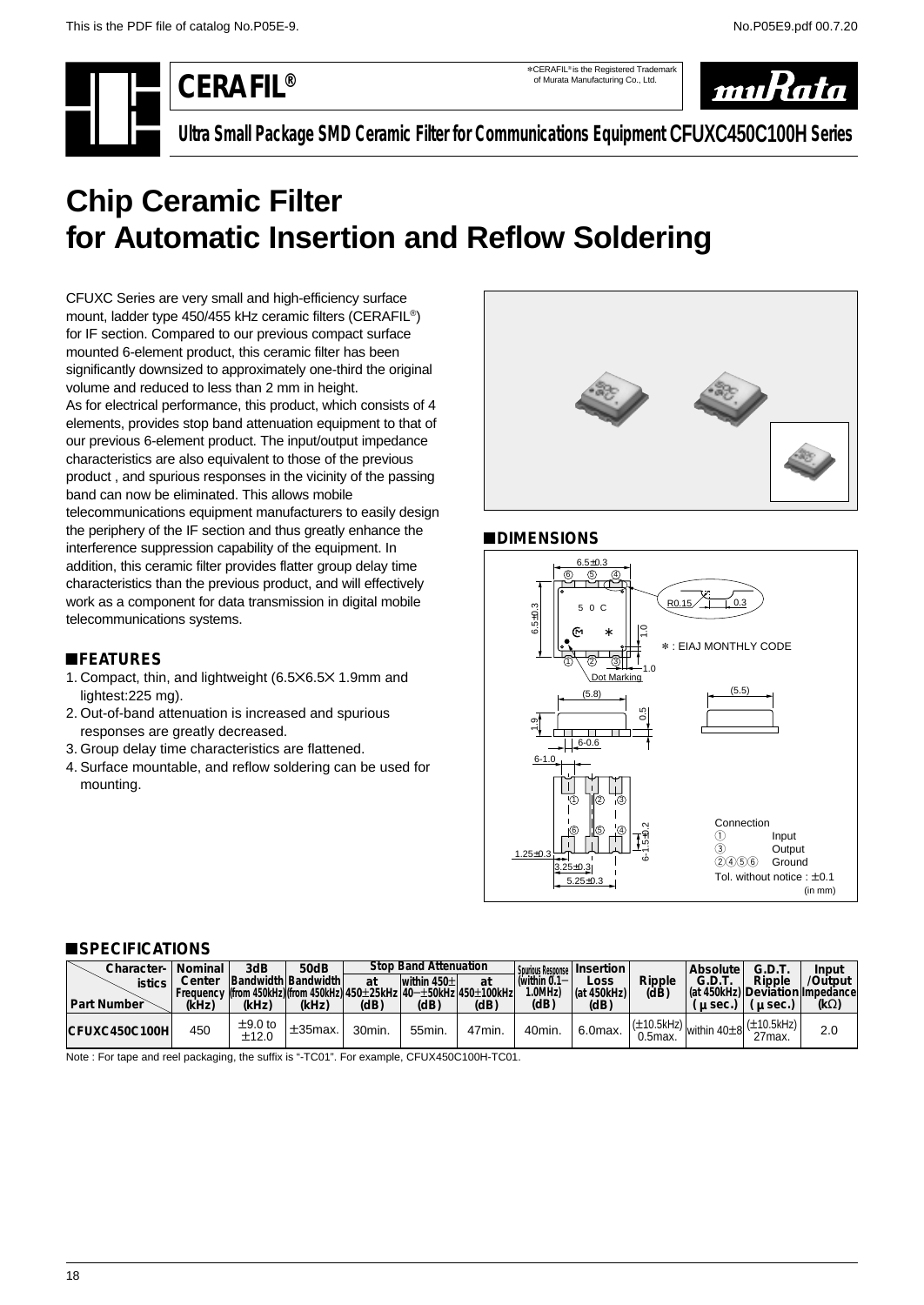# **TEST CIRCUIT**



# **EFREQUENCY CHARACTERISTICS (CFUXC450C100H)**



#### ■**MARKING**

| Part Number   | Marking |
|---------------|---------|
| CFUXC450C100H |         |

#### (Ex.) CFUXC450C100H



### !**DIMENSIONS**

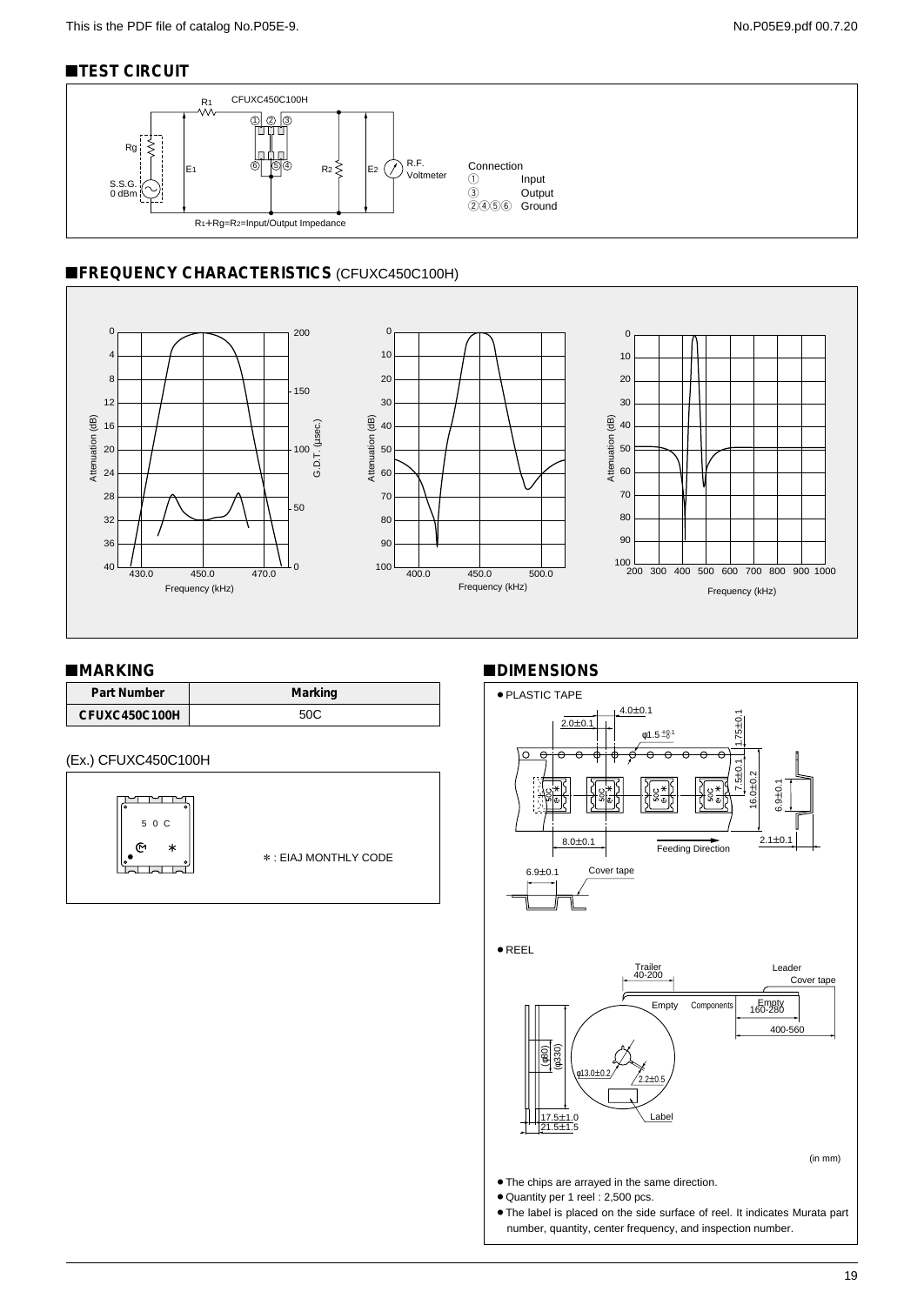\*CERAFIL® is the Registered Trademark of Murata Manufacturing Co., Ltd.



**SMD Type Ceramic Filter for Communications Equipment CFEC10.8M**- **Series**

# <span id="page-21-0"></span>**Chip Ceramic for Automatic Insertion and Reflow Soldering in Smaller Package**

The CFEC10.8M<sub>c</sub> series are small, high performance and super thin (1.5mm) filters. Piezoelectric element is connected in the sandwich shape by heat resistant substrate. The filters exhibit flat G.D.T. characteristic in pass band. The filters are recommended for digital communication applications and are perfect in hand held cellular phones, pocket cordless phones, etc.

# !**FEATURES**

- 1. The filters are mountable by automatic placers.
- 2. They are slim, at only 1.5mm thickness, and have a small mounting area (6.9Z2.9mm) enabling flexible PCB design.
- 3. The pass bandwidth ranges from  $\pm$ 110kHz to  $\pm$ 170kHz. Types with 10.7, 10.75, 10.8MHz of center frequency are available.
- 4. Operating temperature range :  $-10^{\circ}$  to  $+50^{\circ}$ Storage temperature range :  $-40^{\circ}$ c to  $+85^{\circ}$ c



# !**DIMENSIONS**



# ■**SPECIFICATIONS**

| Character- Nominal Center<br>$\vert$ istics $\vert$<br><b>Part Number</b> | Frequency(fn)<br>(MHz)                | 3dB<br>Bandwidth<br>from fn<br>(kHz) | 20dB<br>Bandwidth<br>from fn<br>(kHz)max. | Stop Band<br>Attenuation<br>(dB)min. | Stop Band<br>Attenuation<br>Fn±500kHz Fn±1.2MHz <br>$(dB)$ min. | Insertion Loss<br>at fn<br>(dB)max. | Ripple<br>$ $ fn $\pm$ 100kHz $ $ fn $\pm$ 100kHz<br>$(d)$ max. | G.D.T.<br><b>Deviation</b><br>$\mu$ sec.) max. | Absolute<br>G.P.T.<br>at fn<br>$\mu$ sec.) | Input<br>/Output<br>Impedance<br>$(\Omega)$ |
|---------------------------------------------------------------------------|---------------------------------------|--------------------------------------|-------------------------------------------|--------------------------------------|-----------------------------------------------------------------|-------------------------------------|-----------------------------------------------------------------|------------------------------------------------|--------------------------------------------|---------------------------------------------|
| CFEC10.8MK1                                                               | 10.800                                | $±110-±150$                          | ±310                                      | 37                                   | 35                                                              | 6                                   | 0.5                                                             | 1.5                                            | $3.0 \pm 1.0$                              | 330                                         |
| CFEC10.8MG1                                                               | 10.800                                | $±135 - ±180$                        | ±350                                      | 32                                   | 35                                                              | 6                                   | 0.5                                                             | 1.2                                            | $2.6 \pm 1.0$                              | 330                                         |
|                                                                           |                                       |                                      |                                           |                                      |                                                                 |                                     |                                                                 |                                                |                                            |                                             |
| Character-                                                                | Nominal Center<br>stics Frequency(fn) | 3dB<br><b>Bandwidth</b><br>from fn   |                                           | 20dB<br><b>Bandwidth</b><br>from fn  | <b>Spurious</b><br>$9-12$ MHz                                   | <b>Insertion Loss</b><br>at fn      | Ripple<br>$(HR)$ may                                            |                                                | G.D.T.<br>Deviation                        | Input<br>/Output<br>Impedance               |

| <u>viimuvuu</u><br><b>Part Number</b> | Nominal Center<br>stics Frequency(fn)<br>(MHz) | <b>Bandwidth</b><br>from fn<br>(kHz)min. | - u u<br>Bandwidth<br>from fn<br>(kHz)max. | <b>Spurious</b><br>$9 - 12$ MHz<br>$(d)$ min. | <b>Insertion Loss</b><br>at fn<br>$(d)$ max. | Ripple<br>(dB)max. | G.D.T.<br>Deviation<br>$\mu$ sec.) max. | <br>/Output<br>Impedance<br>$(\Omega)$ |
|---------------------------------------|------------------------------------------------|------------------------------------------|--------------------------------------------|-----------------------------------------------|----------------------------------------------|--------------------|-----------------------------------------|----------------------------------------|
| CFEC10.8ME11                          | 10.800                                         | ±150                                     | ±420                                       | 25                                            |                                              | fn±110kHz          | fn±110kHz                               | 330                                    |
| CFEC10.8MD11                          | 10.800                                         | ±170                                     | ±450                                       | 25                                            |                                              | fn±170kHz          | fn±170kHz                               | 600                                    |

Note : For tape and reel packaging, the suffix is "-TC". For example, CFEC10.8MK1-TC.

Types with 10.7, 10.75, 10.8MHz of nominal center frequency are available.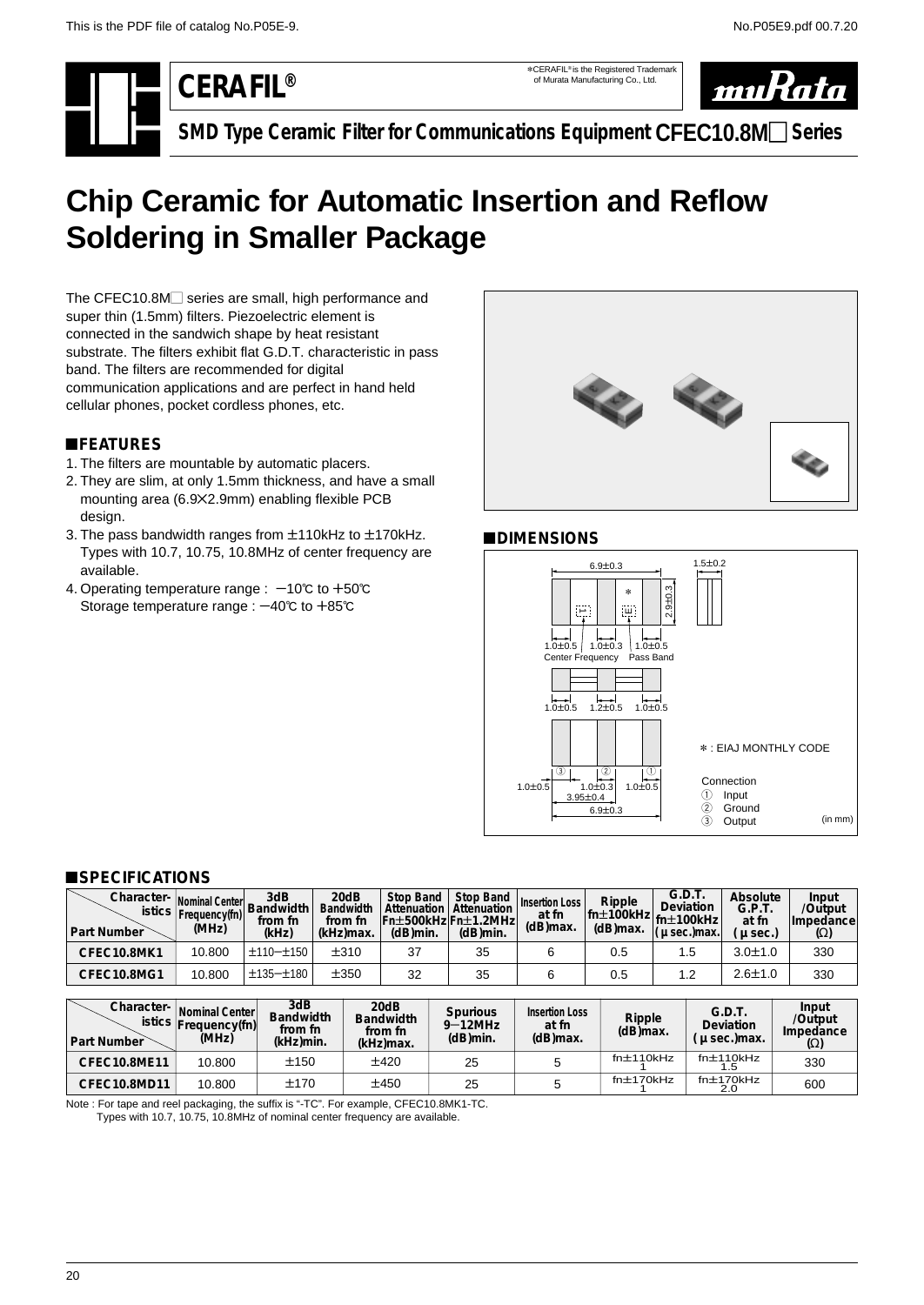# **TEST CIRCUIT**



Connection<br>① Input 1 Input 2 Output<br>3 Ground Ground  $C_{2}=10\pm2pF$  (Including stray capacitance and capacitance of R.F. Voltmeter) E1 : S.S.G. High Impedance Output Insertion Loss (dB)=20 · log  $\left(\frac{\overline{E}_1}{2 \cdot \overline{E}_2}\right)$ 

# **EFREQUENCY CHARACTERISTICS (CFEC10.8MK1)**





#### !**MARKING**

| Part Number  | Marking                 |                |  |  |  |  |  |
|--------------|-------------------------|----------------|--|--|--|--|--|
|              | <b>Center Frequency</b> | Pass Bandwidth |  |  |  |  |  |
| CFEC10.8MK1  |                         |                |  |  |  |  |  |
| CFEC10.8MG1  |                         | G              |  |  |  |  |  |
| CFEC10.8ME11 |                         |                |  |  |  |  |  |
| CFEC10.8MD11 |                         |                |  |  |  |  |  |

# (Ex.) CFEC10.8MK1



#### !**DIMENSIONS**



frequency and inspection number.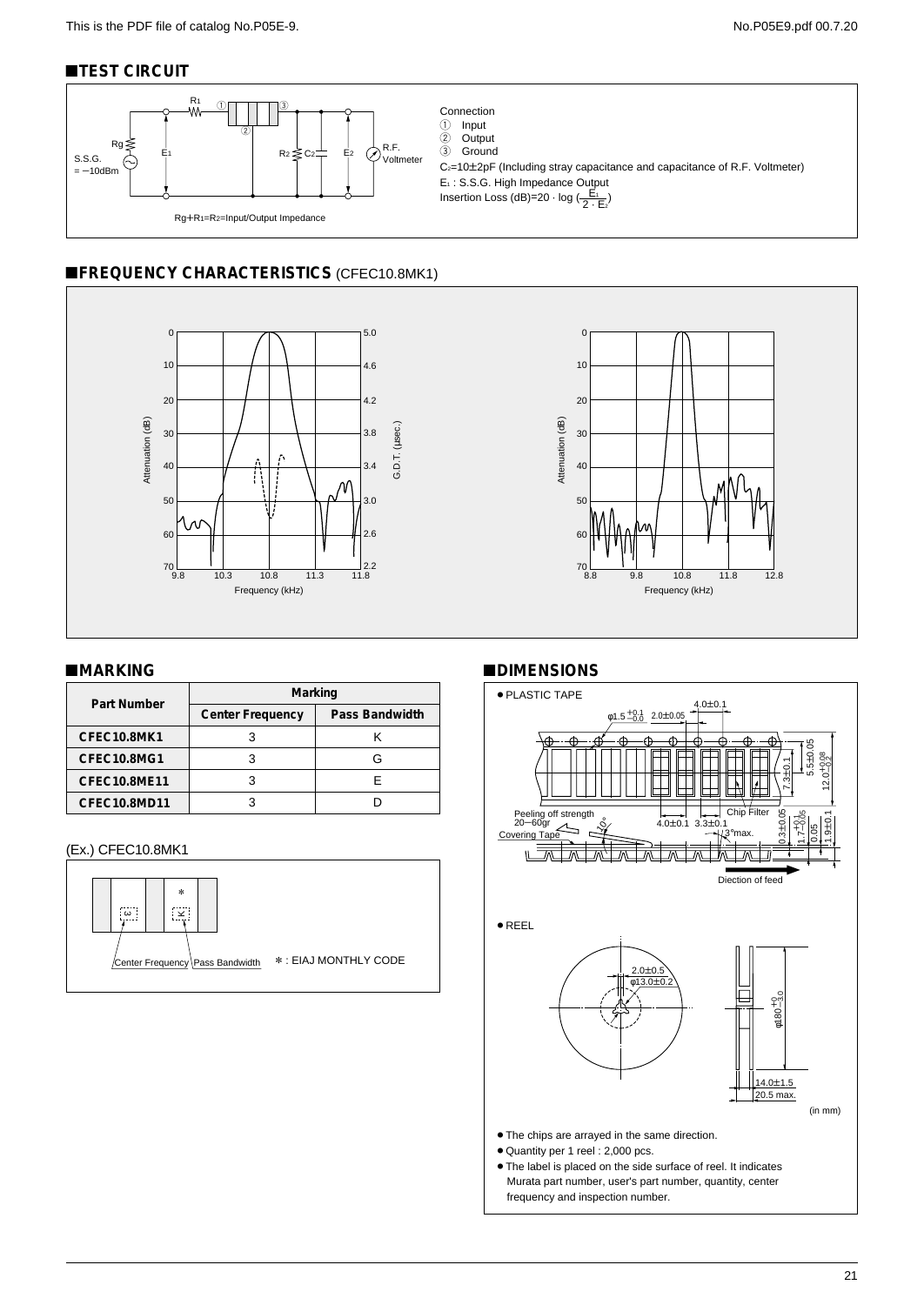\*CERAFIL® is the Registered Trademark of Murata Manufacturing Co., Ltd.



**SMD Ceramic Filter for Communications Equipment CFECS10.8M**- **Series**

# <span id="page-23-0"></span>**Chip Ceramic for Automatic Insertion and Reflow Soldering in Ultra Small Package**

The CFECS10.8M series are small, high performance and super thin (1.6mm) filters. Piezoelectric element is connected in the sandwich shape by heat resistant substrate. The filters exhibit flat G.D.T. characteristic in pass band. The filters are recommended for digital communication applications and are perfect in hand held cellular phones, pocket cordless phones, etc.

# !**FEATURES**

- 1. The filters are mountable by automatic placers.
- 2. They are slim, at only 1.6mm thickness, and have a small mounting area (3.5×3.1mm) enabling flexible PCB design.
- 3. Operating temperature range :  $-10$  to  $+50^{\circ}$ C Storage temperature range :  $-40$  to  $+85^\circ$ C



# !**DIMENSIONS**



\*2. The signal line shall be sure to be connected to float terminal.

### !**SPECIFICATIONS**

| Character- Nominal Center Bandwidth Rond<br><b>Part Number</b> | istics   Frequency(fn)  <br>(MHz) | from fn<br>(kHz) min. | 20dB<br><b>Bandwidth</b><br>from fn<br>(kHz)max. | Stop Band<br>Attenuation I<br> Fn±500kHz Fn±1.2MHz <br>(dB)min. | <b>Stop Band</b><br>Attenuation<br>(dB)min. | <b>Insertion Loss</b><br>at fn<br>(dB)max. | Ripple<br>$\cdot$ m   fn±100kHz  fn±100kHz  a<br>(dB)max. | G.D.T.<br><b>Deviation</b><br>u sec.)max. | Absolute<br>G.P.T.<br>at fn<br>$\mu$ sec. | Input<br>/Output<br><b>Impedancel</b><br>(Ω) |
|----------------------------------------------------------------|-----------------------------------|-----------------------|--------------------------------------------------|-----------------------------------------------------------------|---------------------------------------------|--------------------------------------------|-----------------------------------------------------------|-------------------------------------------|-------------------------------------------|----------------------------------------------|
| CFECS10.8MK1                                                   | 10.800                            | ±110                  | ±310                                             | 35                                                              | 30                                          |                                            | 0.5                                                       | $\cdot$                                   | $2.8 \pm 1.0$                             | 330                                          |

| Character-<br><b>Part Number</b> | Nominal Center<br>istics Frequency(fn)<br>(MHz) | 3dB<br><b>Bandwidth</b><br>from fn<br>(kHz)min. | 20dB<br><b>Bandwidth</b><br>from fn<br>(kHz)max. | <b>Spurious</b><br>$9 - 12$ MHz<br>(dB)min. | Insertion Loss<br>at fn<br>(dB)max. | Ripple<br>$(d)$ max. | G.D.T.<br>Deviation<br>$\mu$ sec.) max. | Input<br>/Output<br>Impedance<br>Ω) |
|----------------------------------|-------------------------------------------------|-------------------------------------------------|--------------------------------------------------|---------------------------------------------|-------------------------------------|----------------------|-----------------------------------------|-------------------------------------|
| CFECS10.8ME11                    | 10.800                                          | ±150                                            | ±420                                             | 25                                          |                                     | fn±110kHz            | fn±110kHz                               | 330                                 |

Note : For tape and reel packaging, the suffix is "-TC". For example, CFECS10.8MK1-TC.

Types with 10.75, 10.8MHz of nominal center frequency are available.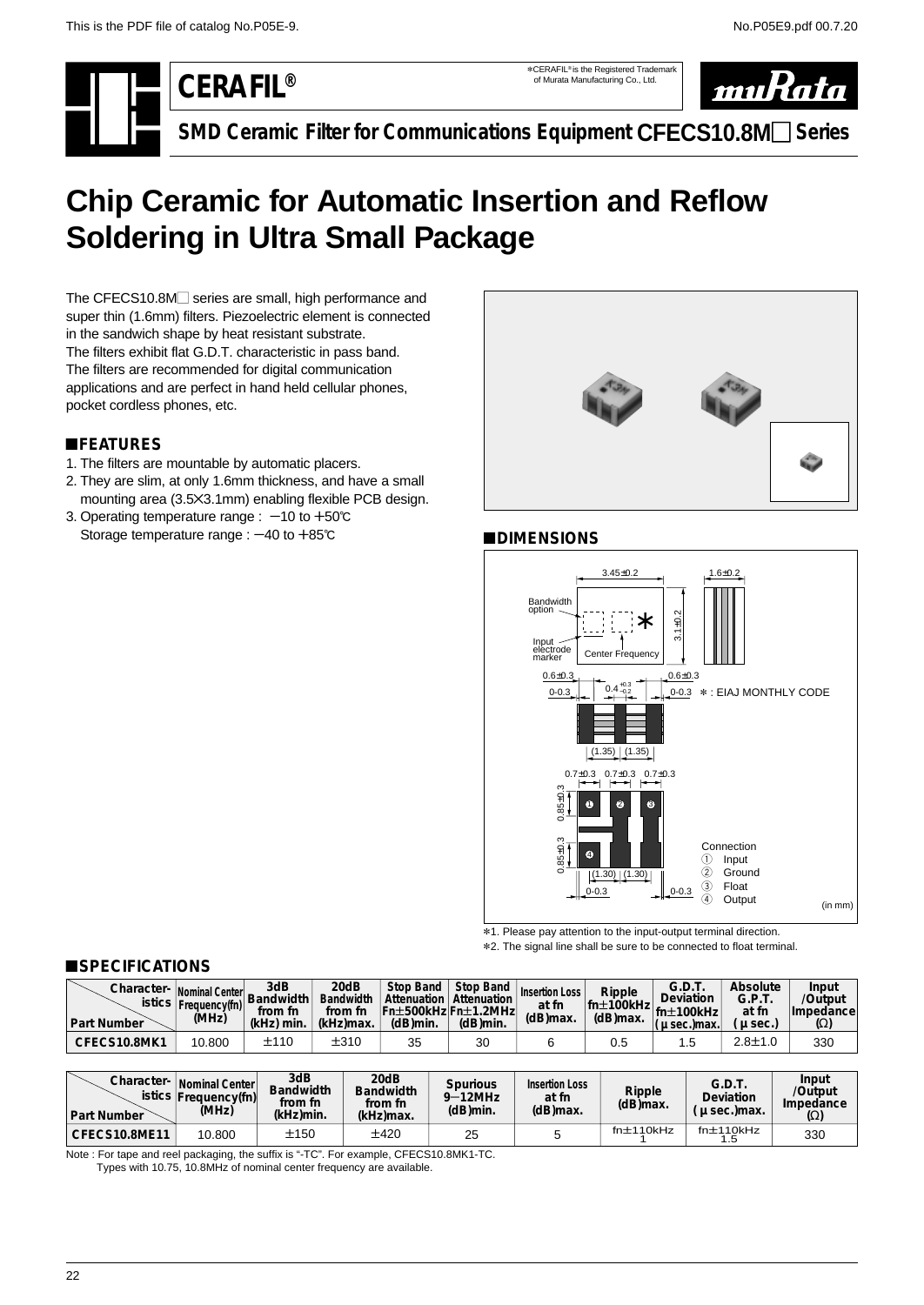# **TEST CIRCUIT**



# **EFREQUENCY CHARACTERISTICS (CFECS10.8MK1)**





#### !**MARKING**

| Part Number   | Marking                 |                |  |  |  |  |  |
|---------------|-------------------------|----------------|--|--|--|--|--|
|               | <b>Center Frequency</b> | Pass Bandwidth |  |  |  |  |  |
| CFECS10.8MK1  |                         |                |  |  |  |  |  |
| CFECS10.8ME11 |                         |                |  |  |  |  |  |

#### (Ex.) CFECS10.8MK1



#### !**DIMENSIONS**

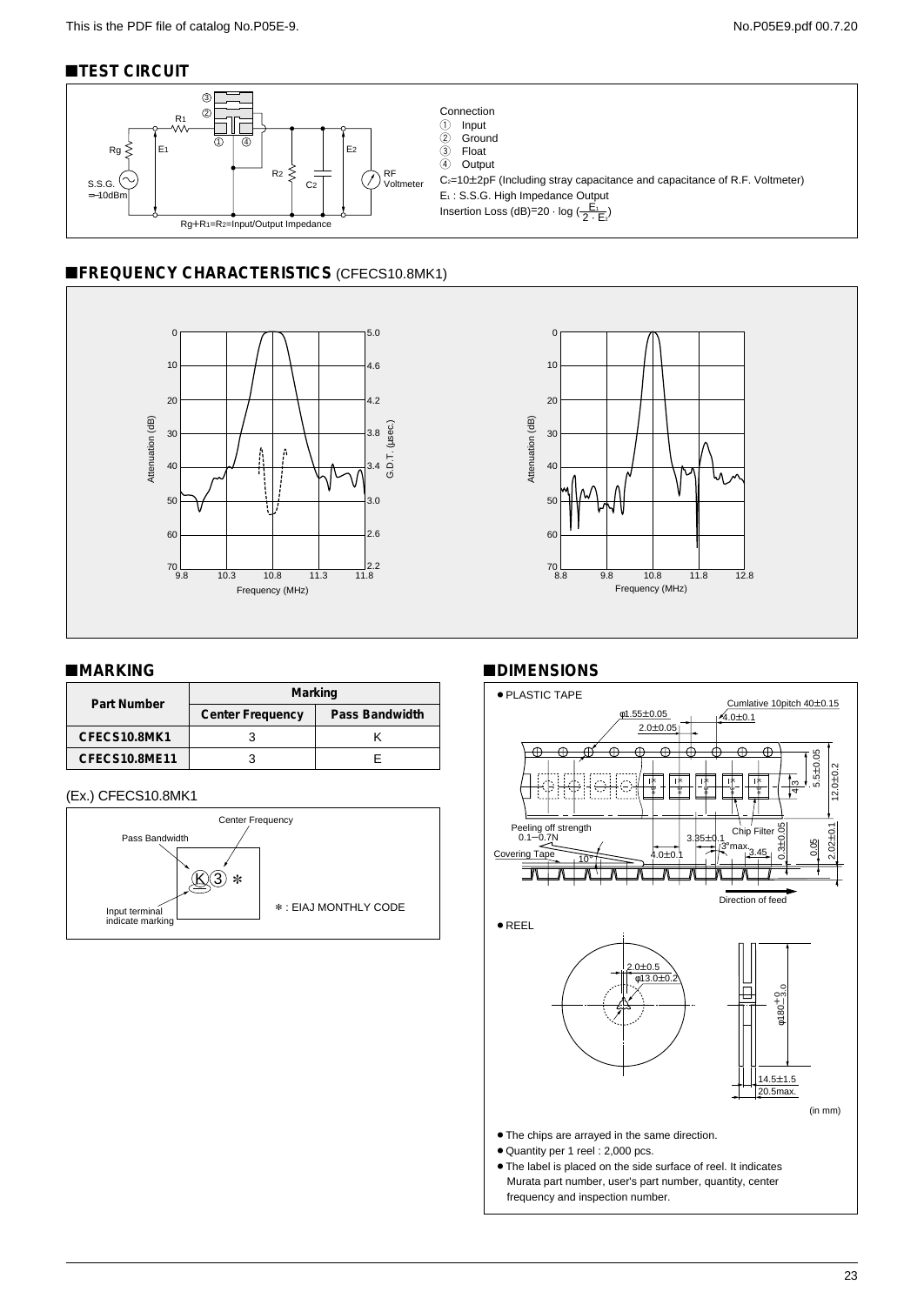# **SMD Type Ceramic Filter for Communications Equipment Applications**

### <span id="page-25-0"></span>!**STANDARD LAND DIMENSIONS**

• CFWC455 Type



### ¡CFUCG/SFGCG455 (KMFC626 Series) Type



### • CFUXC450C100H Type



● SFPC455 Type



# $\bullet$  CFEC10.8M $\Box$  Type



# ● CFECS10.8M<sub>Type</sub>



# !**SOLDERING CONDITIONS**

### **(1) Reflow Soldering**

Reflow soldering should be carried out one time with standard soldering conditions below.



**(2) Soldering with Iron**

Soldering conditions : Soldering iron temperature 350±5℃  $(CFECS type : 280±5°C)$ 

# $ICLEANING CONDITIONS$

In case of SMD type ceramic filter, washing after reflow soldering shall be allowed only when the components temperature is cooled down to room temperature.

(\*Please avoid using ultrasonic cleaning. For washing liquid, please consult with us to avoid possible damage during washing process.)

Please contact us concerning cleaning method before use. For protection of ozone layer, we also investigate the non ODC cleaning process for our devices. For more details, please contact us before use.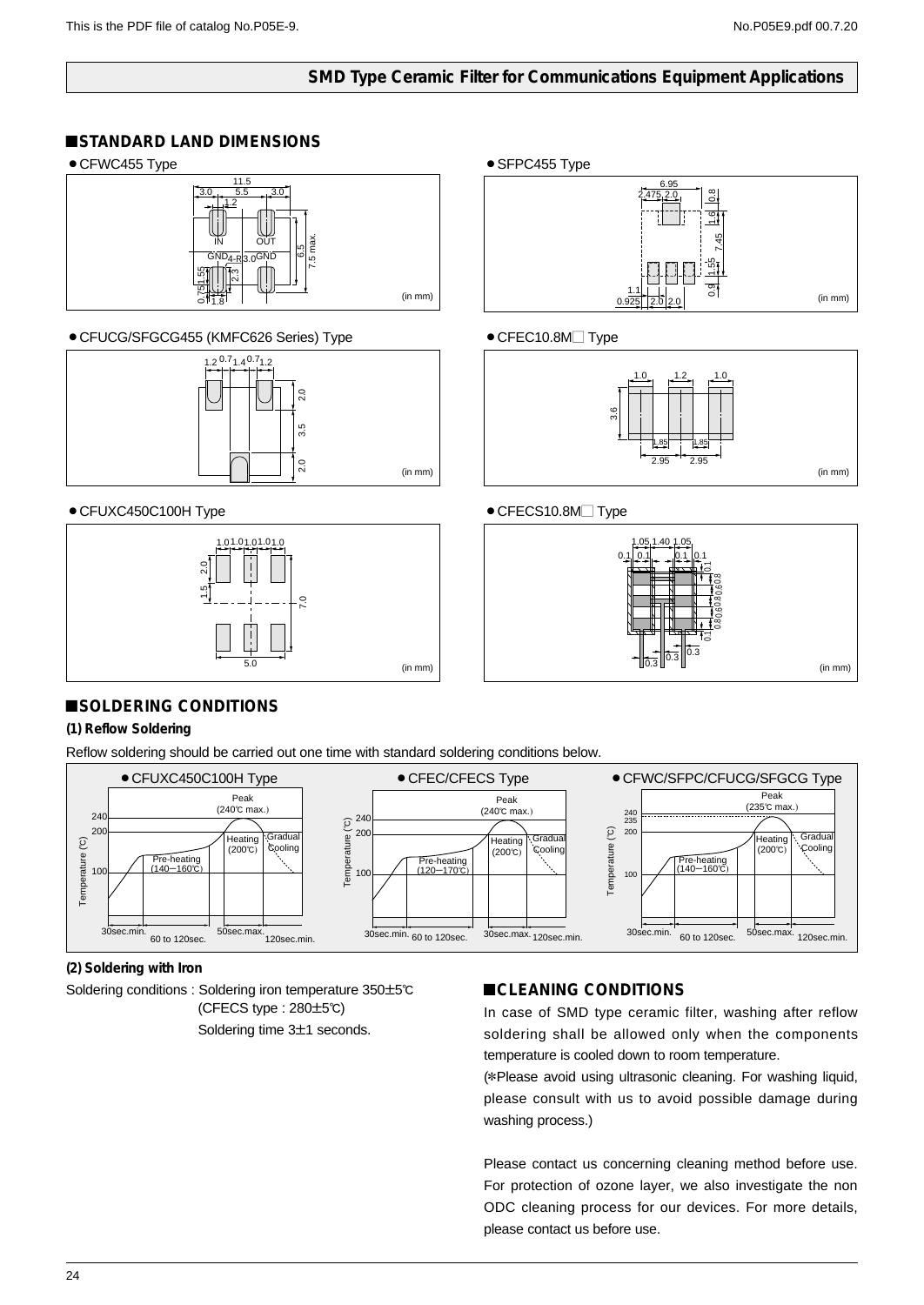\*CERAFIL® is the Registered Trademark of Murata Manufacturing Co., Ltd.



**Ceramic Filter for Communications Equipment CF**-**455 Series**

# <span id="page-26-0"></span>**High Performance Ceramic Filters for Various Types of Radio Equipment**

CF<sup>-</sup> series ceramic filters are high-performance filters, which consist of piezoelectric elements connected in a ladder form. They can be widely used as intermediate-frequency filters in various high-class receivers, SSB communications equipment, mobile radio set.

# !**FEATURES**

- 1. High selectivity.
- 2. Stable operation in a wide temperature range.
- 3. Variety of bandwidths available to suit your needs.
- 4. Operating temperature range :  $-20$  to  $+80^{\circ}$ C Storage temperature range :  $-40$  to  $+85^\circ$ C



| CFS455  | High selectivity type filter using 15 ceramic elements.                                                                                |
|---------|----------------------------------------------------------------------------------------------------------------------------------------|
| CFR455  | 11 ceramic elements used. The characteristic standard of this filter located between CFS455 and CFM455 .                               |
| CFM455  | Economic ceramic filter using 9 ceramic elements.                                                                                      |
| CFK455  | Miniature but having characteristics equivalent to CFS455. Most suitable for portable radios which are required to be                  |
|         | miniaturized.                                                                                                                          |
| CFL455  | Another miniature type. Characteristics are equivalent to CFR455□ and the size is the same as CFK455□. Enables                         |
|         | immediate improvement of characteristics.                                                                                              |
| CFX455  | One of the smallest of our ceramic filters. It is provided with characteristics equivalent to CFL455. Perfect for portable             |
|         | radios and particularly, pagers.                                                                                                       |
| CFG455  | The other of our smallest filters. Characteristics equivalent to CFM455 <sup>1</sup> . Perfect for receivers and radio equipment which |
|         | require particular miniaturization.                                                                                                    |
| CFJ455K | Most suitable type for SSB communications for which narrow bands are particularly needed.                                              |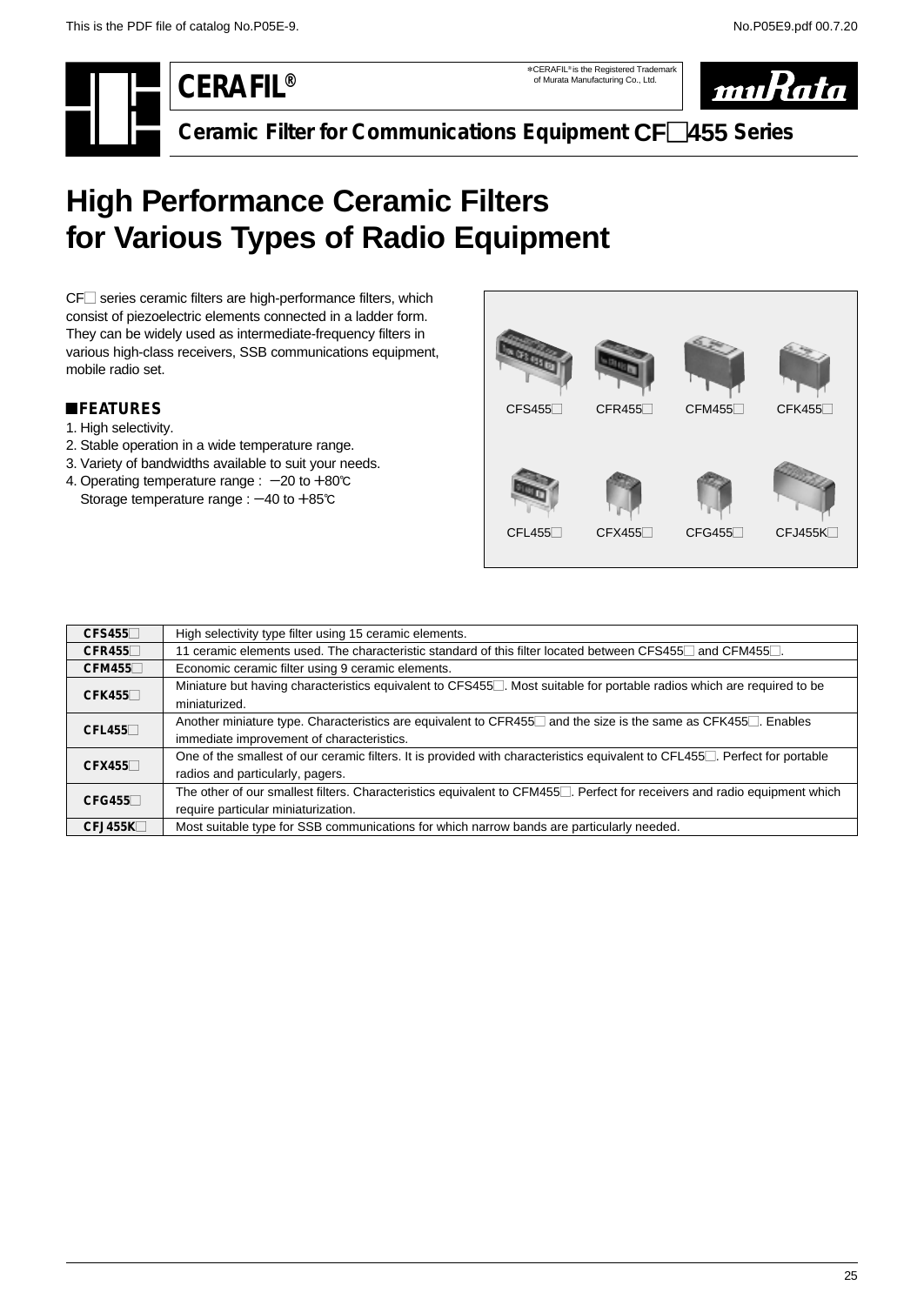# !**SPECIFICATIONS**

# ● CFS455

| Characteristics<br><b>Part Number</b> | Nominal<br>Center<br>Frequency<br>(kHz) | 3dB<br><b>Bandwidth</b><br>(kHz) min. | 6dB<br><b>Bandwidth</b><br>(kHz) min. | Ripple<br>$(dB)$ max. | 80dB<br><b>Bandwidth</b><br>(kHz) max. | Attenuation<br>455±100kHz<br>$(dB)$ min. | Spurious<br>$0.1 - 1$ MHz<br>$(dB)$ min. | Insertion<br>Loss<br>$(dB)$ max. | Input/Output<br>Impedance<br>$(\Omega)$ |
|---------------------------------------|-----------------------------------------|---------------------------------------|---------------------------------------|-----------------------|----------------------------------------|------------------------------------------|------------------------------------------|----------------------------------|-----------------------------------------|
| <b>CFS455A</b>                        | 455                                     | ±13                                   | ±17.5                                 | 3                     | ±30                                    | 70                                       | 50                                       | 4                                | 1500                                    |
| <b>CFS455B</b>                        | 455                                     | ±10                                   | ±15                                   | 3                     | ±25                                    | 70                                       | 50                                       | 4                                | 1500                                    |
| <b>CFS455C</b>                        | 455                                     | ±9                                    | ±13                                   | 3                     | ±23                                    | 70                                       | 50                                       | 4                                | 1500                                    |
| CFS455D                               | 455                                     | ±7                                    | ±10                                   | 3                     | ±20                                    | 70                                       | 50                                       | 4                                | 1500                                    |
| <b>CFS455E</b>                        | 455                                     | ± 5.5                                 | ± 8                                   | 3                     | ±15                                    | 70                                       | 50                                       | 6                                | 1500                                    |
| CFS455E10                             | 455                                     | ± 5                                   | ±7.5                                  | 3                     | ±12.5                                  | 70                                       | 50                                       | 6                                | 1500                                    |
| <b>CFS455F</b>                        | 455                                     | ± 4.2                                 | ± 6                                   | 3                     | ±12                                    | 70                                       | 50                                       | 6                                | 2000                                    |
| <b>CFS455G</b>                        | 455                                     |                                       | ±4                                    | 3                     | ±9                                     | 70                                       | 50                                       | 6                                | 2000                                    |
| CFS455H                               | 455                                     |                                       | ± 3                                   | 3                     | ±7.5                                   | 70                                       | 50                                       | 7                                | 2000                                    |
| <b>CFS4551</b>                        | 455                                     |                                       | ± 2                                   | 3                     | ± 5                                    | 70                                       | 50                                       | 8                                | 2000                                    |
| <b>CFS455J</b>                        | 455                                     |                                       | ± 1.5                                 | 3                     | ± 4.5                                  | 60                                       | 50                                       | 8                                | 2000                                    |

### $\bullet$  CFR455 $\Box$

| Characteristics<br><b>Part Number</b> | Nominal<br>Center<br>Frequency<br>(kHz) | 3dB<br><b>Bandwidth</b><br>(kHz) min. | 6dB<br><b>Bandwidth</b><br>(kHz) min. | Ripple<br>$(dB)$ max. | 70dB<br><b>Bandwidth</b><br>(kHz) max. | Attenuation<br>455±100kHz<br>$(dB)$ min. | <b>Spurious</b><br>$0.1 - 1$ MHz<br>$(dB)$ min. | Insertion<br>Loss<br>$(dB)$ max. | Input/Output<br>Impedance<br>$(\Omega)$ |
|---------------------------------------|-----------------------------------------|---------------------------------------|---------------------------------------|-----------------------|----------------------------------------|------------------------------------------|-------------------------------------------------|----------------------------------|-----------------------------------------|
| <b>CFR455A</b>                        | 455                                     | ±13                                   | ±17.5                                 | 3                     | ±30                                    | 60                                       | 40                                              | 4                                | 1000                                    |
| CFR455B                               | 455                                     | ±10                                   | ±15                                   | 3                     | ±25                                    | 60                                       | 40                                              | 4                                | 1000                                    |
| CFR455C                               | 455                                     | ±9                                    | ±13                                   | 3                     | ±23                                    | 60                                       | 40                                              | 4                                | 1000                                    |
| CFR455D                               | 455                                     | ±7                                    | ±10                                   | 3                     | ±20                                    | 60                                       | 40                                              | 4                                | 1500                                    |
| <b>CFR455E</b>                        | 455                                     | ± 5.5                                 | ± 8                                   | 3                     | ±16                                    | 55                                       | 40                                              | 6                                | 1500                                    |
| CFR455F                               | 455                                     | ± 4.2                                 | ± 6                                   | 3                     | ±12                                    | 55                                       | 40                                              | 6                                | 2000                                    |
| <b>CFR455G</b>                        | 455                                     |                                       | ±4                                    | 3                     | ±10                                    | 55                                       | 40                                              | 6                                | 2000                                    |
| CFR455H                               | 455                                     |                                       | ± 3                                   | 3                     | ±7.5                                   | 55                                       | 40                                              | 7                                | 2000                                    |
| <b>CFR4551</b>                        | 455                                     |                                       | ± 2                                   | 3                     | ± 5                                    | 55                                       | 40                                              | 8                                | 2000                                    |
| CFR455J                               | 455                                     |                                       | ± 1.5                                 | 3                     | ± 4.5                                  | 55                                       | 40                                              | 8                                | 2000                                    |

# ● CFM455 $□$

| <b>Characteristics</b><br><b>Part Number</b> | Nominal<br>Center<br>Frequency<br>(kHz) | 3dB<br><b>Bandwidth</b><br>(kHz) min. | 6dB<br>Bandwidth<br>(kHz) min. | Ripple<br>$(dB)$ max. | 60dB<br><b>Bandwidth</b><br>(kHz) max. | Attenuation<br>455±100kHz<br>$(dB)$ min. | Spurious<br>$0.1 - 1$ MHz<br>$(dB)$ min. | Insertion<br><b>Loss</b><br>$(dB)$ max. | Input/Output<br>Impedance<br>$(\Omega)$ |
|----------------------------------------------|-----------------------------------------|---------------------------------------|--------------------------------|-----------------------|----------------------------------------|------------------------------------------|------------------------------------------|-----------------------------------------|-----------------------------------------|
| <b>CFM455A</b>                               | 455                                     | ±13                                   | ±17.5                          | 3                     | ±30                                    | 50                                       | 30                                       | 3                                       | 1000                                    |
| <b>CFM455B</b>                               | 455                                     | ±10                                   | ±15                            | 3                     | ±25                                    | 50                                       | 30                                       | 3                                       | 1000                                    |
| <b>CFM455C</b>                               | 455                                     | ±9                                    | ±13                            | 3                     | ±23                                    | 50                                       | 30                                       | 3                                       | 1000                                    |
| <b>CFM455D</b>                               | 455                                     | ±7                                    | ±10                            | 3                     | ±20                                    | 50                                       | 30                                       | 3                                       | 1500                                    |
| <b>CFM455E</b>                               | 455                                     | ± 5.5                                 | $\pm 8$                        | 3                     | ±16                                    | 45                                       | 30                                       | 5                                       | 1500                                    |
| <b>CFM455F</b>                               | 455                                     | ± 4.2                                 | ±6                             | 3                     | ±12                                    | 45                                       | 30                                       | 6                                       | 2000                                    |
| <b>CFM455G</b>                               | 455                                     |                                       | ±4                             | 3                     | ±10                                    | 45                                       | 30                                       | 6                                       | 2000                                    |
| <b>CFM455H</b>                               | 455                                     |                                       | ±3                             | 3                     | ±7.5                                   | 45                                       | 30                                       | 6                                       | 2000                                    |
| <b>CFM4551</b>                               | 455                                     |                                       | ±2                             | 3                     | ± 5                                    | 45                                       | 30                                       |                                         | 2000                                    |

### ● CFK455□

| <b>Characteristics</b><br><b>Part Number</b> | Nominal<br>Center<br>Frequency<br>(kHz) | 3dB<br><b>Bandwidth</b><br>(kHz) min. | 6dB<br><b>Bandwidth</b><br>(kHz) min. | Ripple<br>$(dB)$ max. | 70dB<br><b>Bandwidth</b><br>(kHz) max. | Attenuation<br>455±100kHz<br>$(dB)$ min. | <b>Spurious</b><br>$0.1 - 1$ MHz<br>$(dB)$ min. | Insertion<br>Loss<br>$(dB)$ max. | Input/Output<br>Impedance<br>$(\Omega)$ |
|----------------------------------------------|-----------------------------------------|---------------------------------------|---------------------------------------|-----------------------|----------------------------------------|------------------------------------------|-------------------------------------------------|----------------------------------|-----------------------------------------|
| <b>CFK455B</b>                               | 455                                     | ±10                                   | ±15                                   | 3                     | ±25                                    | 80                                       | 50                                              | 4                                | 1000                                    |
| <b>CFK455C</b>                               | 455                                     | ±9                                    | ±13                                   | 3                     | ±23                                    | 80                                       | 50                                              | 4                                | 1000                                    |
| <b>CFK455D</b>                               | 455                                     | ±7                                    | ±10                                   | 3                     | ±20                                    | 80                                       | 50                                              | 4                                | 1500                                    |
| <b>CFK455E</b>                               | 455                                     | ± 5.5                                 | ± 8                                   | 3                     | ±16                                    | 80                                       | 50                                              | 6                                | 1500                                    |
| <b>CFK455E10</b>                             | 455                                     | ± 5.0                                 | ±7.5                                  | 3                     | ±12.5                                  | 80                                       | 50                                              | 6                                | 1500                                    |
| <b>CFK455F</b>                               | 455                                     | ± 4.2                                 | ± 6                                   | 3                     | ±12                                    | 80                                       | 50                                              | 6                                | 2000                                    |
| <b>CFK455G</b>                               | 455                                     |                                       | ±4                                    | 3                     | ±10                                    | 80                                       | 50                                              | 6                                | 2000                                    |
| <b>CFK455H</b>                               | 455                                     |                                       | ± 3                                   | 3                     | ±7.5                                   | 80                                       | 50                                              | 7                                | 2000                                    |
| <b>CFK455I</b>                               | 455                                     |                                       | ± 2                                   | 3                     | ± 5                                    | 70                                       | 50                                              | 8                                | 2000                                    |
| <b>CFK455J</b>                               | 455                                     |                                       | ± 1.5                                 | 3                     | ± 4.5                                  | 70                                       | 50                                              | 8                                | 2000                                    |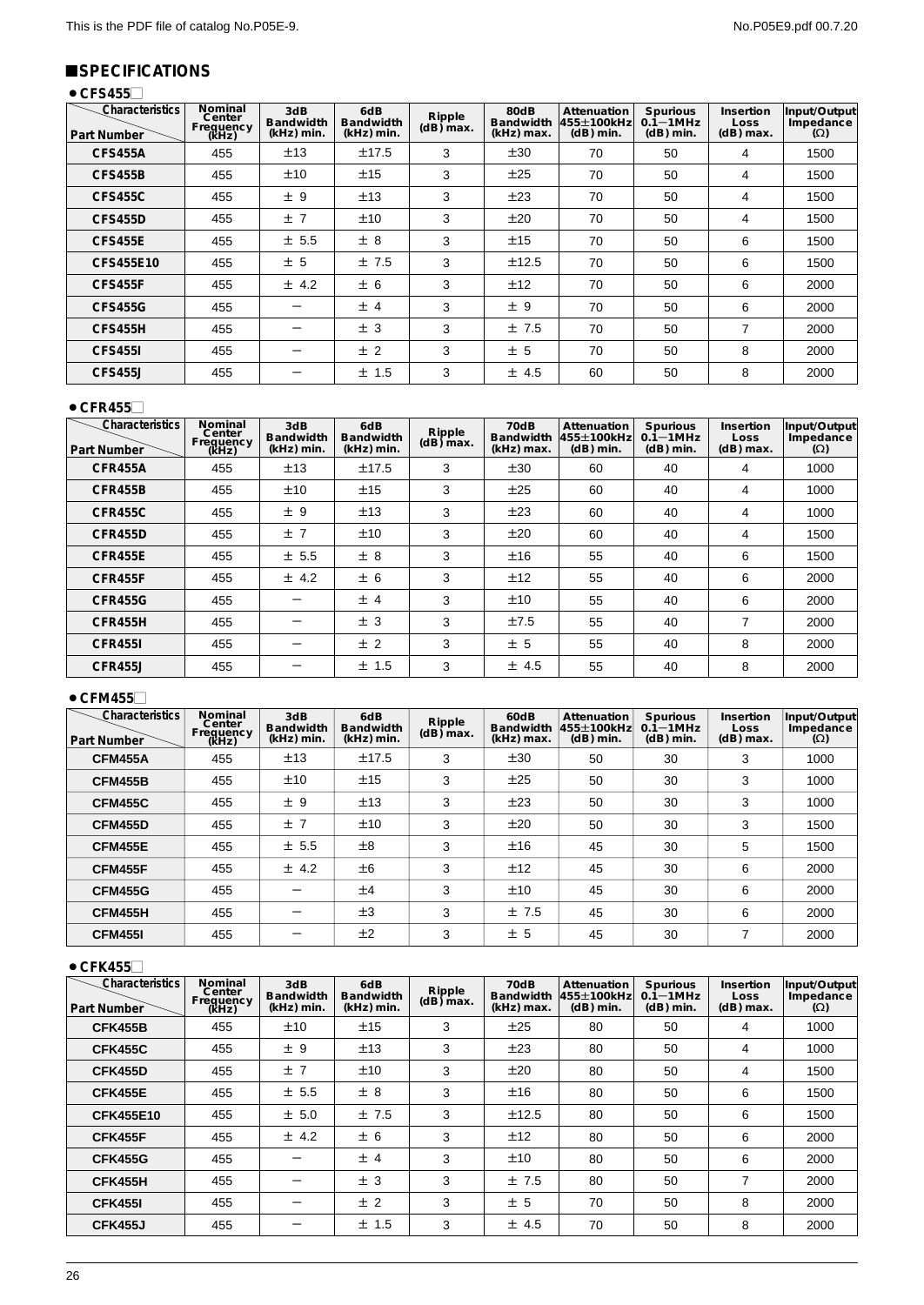# ● CFL455

| Characteristics<br><b>Part Number</b> | Nominal<br>Center<br>Frequency<br>(kHz) | 3dB<br><b>Bandwidth</b><br>(kHz) min. | 6dB<br><b>Bandwidth</b><br>(kHz) min. | Ripple<br>$(dB)$ max. | 70dB<br><b>Bandwidth</b><br>(kHz) max. | Attenuation<br>455±100kHz<br>$(dB)$ min. | <b>Spurious</b><br>$0.1 - 1$ MHz<br>$(dB)$ min. | Insertion<br><b>Loss</b><br>$(dB)$ max. | Input/Output<br>Impedance<br>$(\Omega)$ |
|---------------------------------------|-----------------------------------------|---------------------------------------|---------------------------------------|-----------------------|----------------------------------------|------------------------------------------|-------------------------------------------------|-----------------------------------------|-----------------------------------------|
| <b>CFL455B</b>                        | 455                                     | ±10                                   | ±15                                   | 3                     | ±25                                    | 60                                       | 40                                              | 4                                       | 1000                                    |
| <b>CFL455C</b>                        | 455                                     | ±9                                    | ±13                                   | 3                     | ±23                                    | 60                                       | 40                                              | 4                                       | 1000                                    |
| CFL455D                               | 455                                     | ±7                                    | ±10                                   | 3                     | ±20                                    | 60                                       | 40                                              | 4                                       | 1500                                    |
| <b>CFL455E</b>                        | 455                                     | ± 5.5                                 | ± 8                                   | 3                     | ±16                                    | 60                                       | 40                                              | 6                                       | 1500                                    |
| CFL455E10                             | 455                                     | ± 5.0                                 | ±7                                    | 3                     | ±12.5                                  | 60                                       | 40                                              | 6                                       | 1500                                    |
| <b>CFL455F</b>                        | 455                                     | ± 4.2                                 | ± 6                                   | 3                     | ±12                                    | 60                                       | 40                                              | 6                                       | 1500                                    |
| <b>CFL455G</b>                        | 455                                     |                                       | ± 4                                   | 3                     | ±10                                    | 60                                       | 40                                              | 6                                       | 1500                                    |
| <b>CFL455H</b>                        | 455                                     |                                       | ± 3                                   | 3                     | ±7.5                                   | 60                                       | 40                                              | 7                                       | 1500                                    |
| <b>CFL455I</b>                        | 455                                     |                                       | ±2                                    | 3                     | ± 5                                    | 60                                       | 40                                              | 8                                       | 2000                                    |

#### ● CFX455□

| Characteristics<br><b>Part Number</b> | Nominal<br>Center<br>Freguency<br>(kHz) | 3dB<br><b>Bandwidth</b><br>(kHz) min. | 6dB<br><b>Bandwidth</b><br>(kHz) min. | Ripple<br>$(dB)$ max. | 70dB<br><b>Bandwidth</b><br>(kHz) max. | Attenuation<br>455±100kHz<br>$(dB)$ min. | Spurious<br>$0.1 - 1$ MHz<br>$(dB)$ min. | Insertion<br>Loss<br>$(dB)$ max. | Input/Output<br>Impedance<br>$(\Omega)$ |
|---------------------------------------|-----------------------------------------|---------------------------------------|---------------------------------------|-----------------------|----------------------------------------|------------------------------------------|------------------------------------------|----------------------------------|-----------------------------------------|
| <b>CFX455B</b>                        | 455                                     | ±10                                   | ±15                                   | 3                     | ±25                                    | 70                                       | 40                                       | 4                                | 1000                                    |
| <b>CFX455C</b>                        | 455                                     | ±9                                    | ±13                                   | 3                     | ±23                                    | 70                                       | 40                                       | 4                                | 1000                                    |
| <b>CFX455D</b>                        | 455                                     | ±7                                    | ±10                                   | 3                     | ±20                                    | 70                                       | 40                                       | 4                                | 1500                                    |
| <b>CFX455E</b>                        | 455                                     | ± 5.5                                 | ± 8                                   | 3                     | ±16                                    | 70                                       | 40                                       | 6                                | 1500                                    |
| CFX455E10                             | 455                                     | ± 5.0                                 | ±7.5                                  | 3                     | ±12.5                                  | 70                                       | 40                                       | 6                                | 1500                                    |
| <b>CFX455F</b>                        | 455                                     | ± 4.2                                 | ± 6                                   | 3                     | ±12                                    | 70                                       | 50                                       | 6                                | 1500                                    |
| <b>CFX455G</b>                        | 455                                     |                                       | ±4                                    | 3                     | ±10                                    | 70                                       | 50                                       | 6                                | 1500                                    |
| <b>CFX455H</b>                        | 455                                     |                                       | ± 3                                   | 3                     | ±7.5                                   | 70                                       | 50                                       | 7                                | 1500                                    |
| <b>CFX4551</b>                        | 455                                     |                                       | ± 2                                   | 3                     | ± 5                                    | 70                                       | 50                                       | 8                                | 2000                                    |
| <b>CFX455J</b>                        | 455                                     |                                       | $±$ 1.5                               | 3                     | $±$ 4.5                                | 70                                       | 50                                       | 8                                | 2000                                    |

#### ● CFG455□

| Characteristics<br><b>Part Number</b> | Nominal<br>Center<br>Frequency<br>(kHz) | 3dB<br><b>Bandwidth</b><br>(kHz) min. | 6dB<br><b>Bandwidth</b><br>(kHz) min. | Ripple<br>$(dB)$ max. | 60dB<br><b>Bandwidth</b><br>(kHz) max. | Attenuation<br>455±100kHz<br>$(dB)$ min. | <b>Spurious</b><br>$0.1 - 1$ MHz<br>$(dB)$ min. | Insertion<br>Loss<br>$(dB)$ max. | Input/Output<br>Impedance<br>$(\Omega)$ |
|---------------------------------------|-----------------------------------------|---------------------------------------|---------------------------------------|-----------------------|----------------------------------------|------------------------------------------|-------------------------------------------------|----------------------------------|-----------------------------------------|
| <b>CFG455B</b>                        | 455                                     | ±10                                   | ±15                                   | 3                     | ±25                                    | 50                                       | 25                                              | 4                                | 1000                                    |
| <b>CFG455C</b>                        | 455                                     | ±9                                    | ±13                                   | 3                     | ±23                                    | 50                                       | 25                                              | 4                                | 1000                                    |
| CFG455D                               | 455                                     | ±7                                    | ±10                                   | 3                     | ±20                                    | 50                                       | 25                                              | 4                                | 1500                                    |
| <b>CFG455E</b>                        | 455                                     | ± 5.5                                 | ± 8                                   | 3                     | ±16                                    | 50                                       | 25                                              | 6                                | 1500                                    |
| CFG455E10                             | 455                                     | ± 5.0                                 | ±7.0                                  | 3                     | ±12.5                                  | 50                                       | 25                                              | 6                                | 1500                                    |
| CFG455F                               | 455                                     | ± 4.2                                 | ± 6                                   | 3                     | ±12                                    | 50                                       | 25                                              | 6                                | 1500                                    |
| <b>CFG455G</b>                        | 455                                     |                                       | ±4                                    | 3                     | ±10                                    | 50                                       | 25                                              | 6                                | 1500                                    |
| CFG455H                               | 455                                     |                                       | ± 3                                   | 3                     | ±7.5                                   | 50                                       | 25                                              | 6                                | 1500                                    |
| <b>CFG455I</b>                        | 455                                     |                                       | ± 2                                   | 3                     | ± 5                                    | 50                                       | 25                                              | 6                                | 2000                                    |
| CFG455J                               | 455                                     |                                       | $±$ 1.5                               | 3                     | ± 4.5                                  | 50                                       | 25                                              | 8                                | 2000                                    |

### $\bullet$  CFJ455K $\Box$

| <b>Characteristics</b><br>Part Number | Nominal<br>Center<br>Frequency<br>(KHz) | 3dB<br><b>Bandwidth</b><br>(kHz) min. | 6dB<br><b>Bandwidth</b><br>(kHz) min. | Ripple<br>$(dB)$ max. | 60dB<br><b>Bandwidth</b><br>(kHz) max. | Attenuation<br>455±100kHzL<br>$(dB)$ min. | <b>Spurious</b><br>$0.1 - 1$ MHz<br>$(dB)$ min. | Insertion<br>Loss<br>$(dB)$ max. | Input/Output<br>Impedance<br>$(\Omega)$ |
|---------------------------------------|-----------------------------------------|---------------------------------------|---------------------------------------|-----------------------|----------------------------------------|-------------------------------------------|-------------------------------------------------|----------------------------------|-----------------------------------------|
| CFJ455K5                              | 455                                     |                                       | $2.4$ (Total)                         | 2                     | 4.5 (Total)                            |                                           | 60<br>40 at 600 \<br>$-700$ kHz $/$             | 6                                | 2000                                    |
| CFJ455K14                             | 455                                     |                                       | $±1.1-$<br>±1.3                       | 2                     | 4.5 (Total)                            |                                           | 60<br>40 at 600 \<br>$-750$ kHz                 |                                  | 2000                                    |
| <b>CFJ455K8</b>                       | 455                                     |                                       | I.0 (Total)                           | 1.5                   | 3.0 (Total)                            | 60                                        |                                                 | 8                                | 2000                                    |

1. Operating temperature range is  $-20^{\circ}$  to  $+80^{\circ}$ .

2. Aging variation of frequency is within 0.4% over 10 years.

3. Ripple definition range is within the 3 dB bandwidth mentioned in the standards list whenever the 3 dB bandwidth standard is provided.

. It is within a 6 dB bandwidth mentioned in the standards list whenever 3 dB bandwidth is not provided.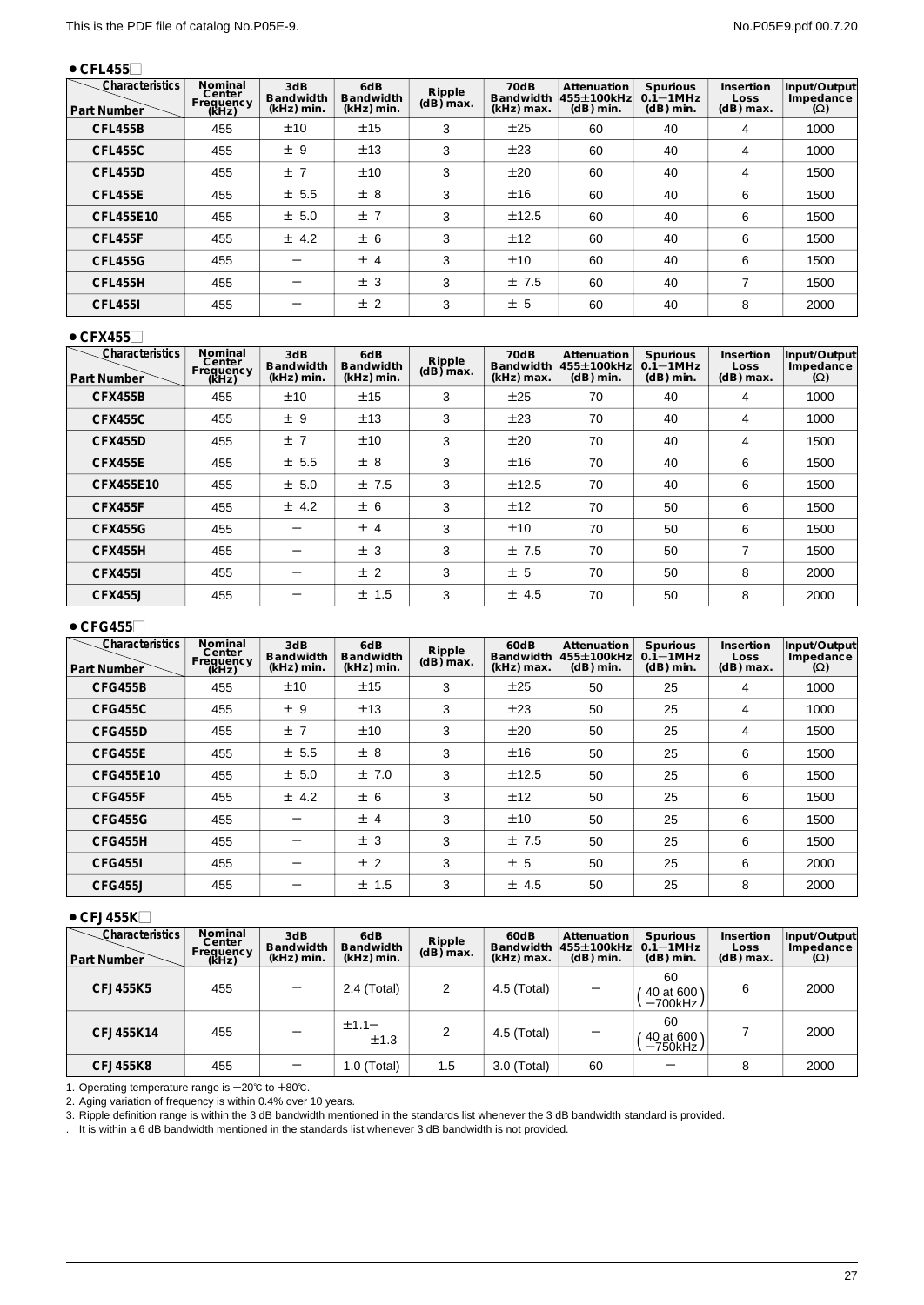# !**DIMENSIONS**





● CFM455□



### ● CFL455



# ● CFG455





### ● CFK455



### ● CFX455



### $\bullet$  CFJ455K $\Box$

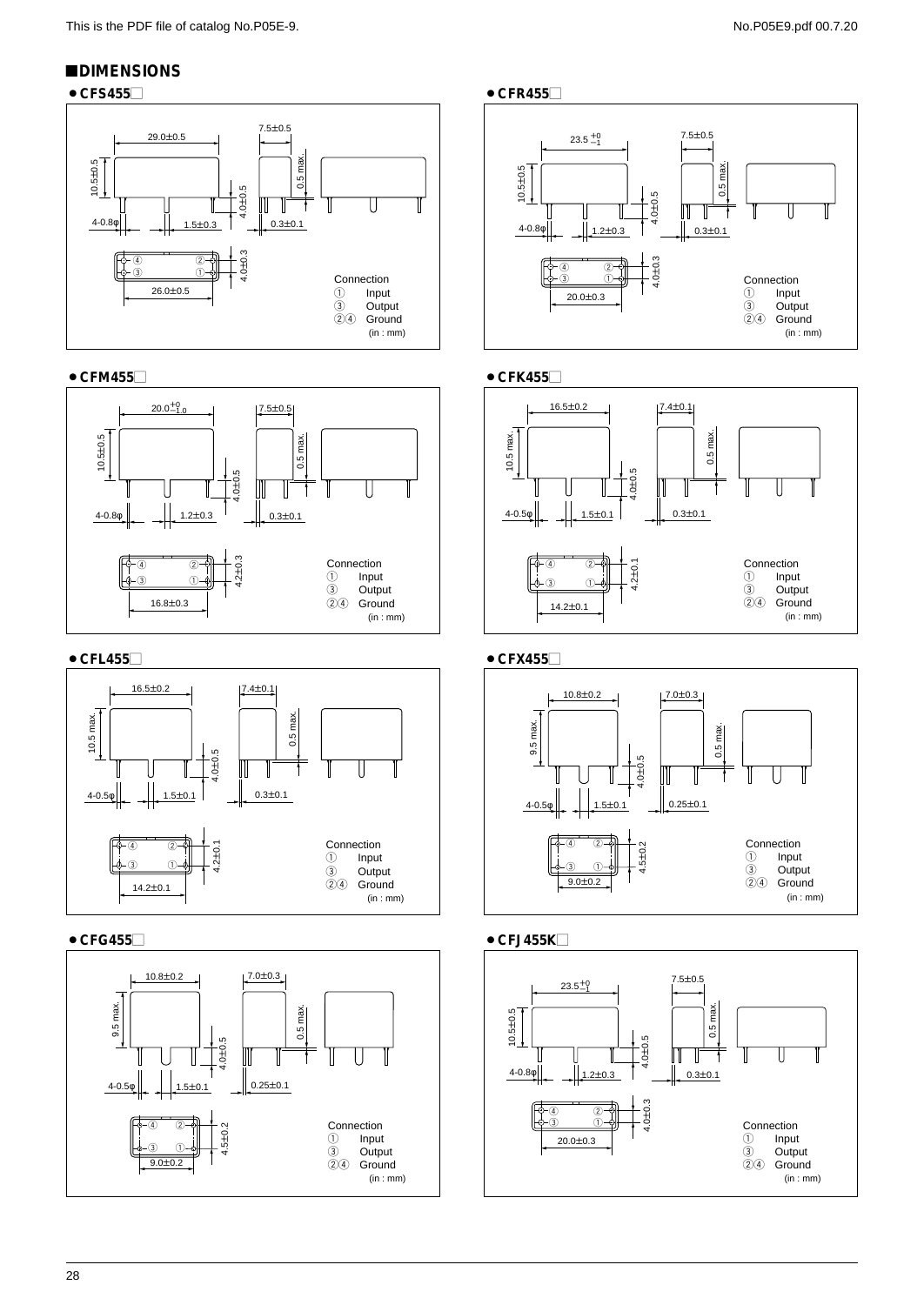### **TEST CIRCUIT**

• Measuring Circuit Diagram of the CF<sup>1455</sub> Series</sup>



# !**EXAMPLES OF CHARACTERISTICS**

 $\bullet$  Frequency Characteristics of the CFK455 $\Box$  Series



#### ¡Frequency Characteristics of CFJ455K5



 $\bullet$  Frequency Characteristics Comparison of the CF $\Box$ 455E Series



• Spurious Response of CFS455E

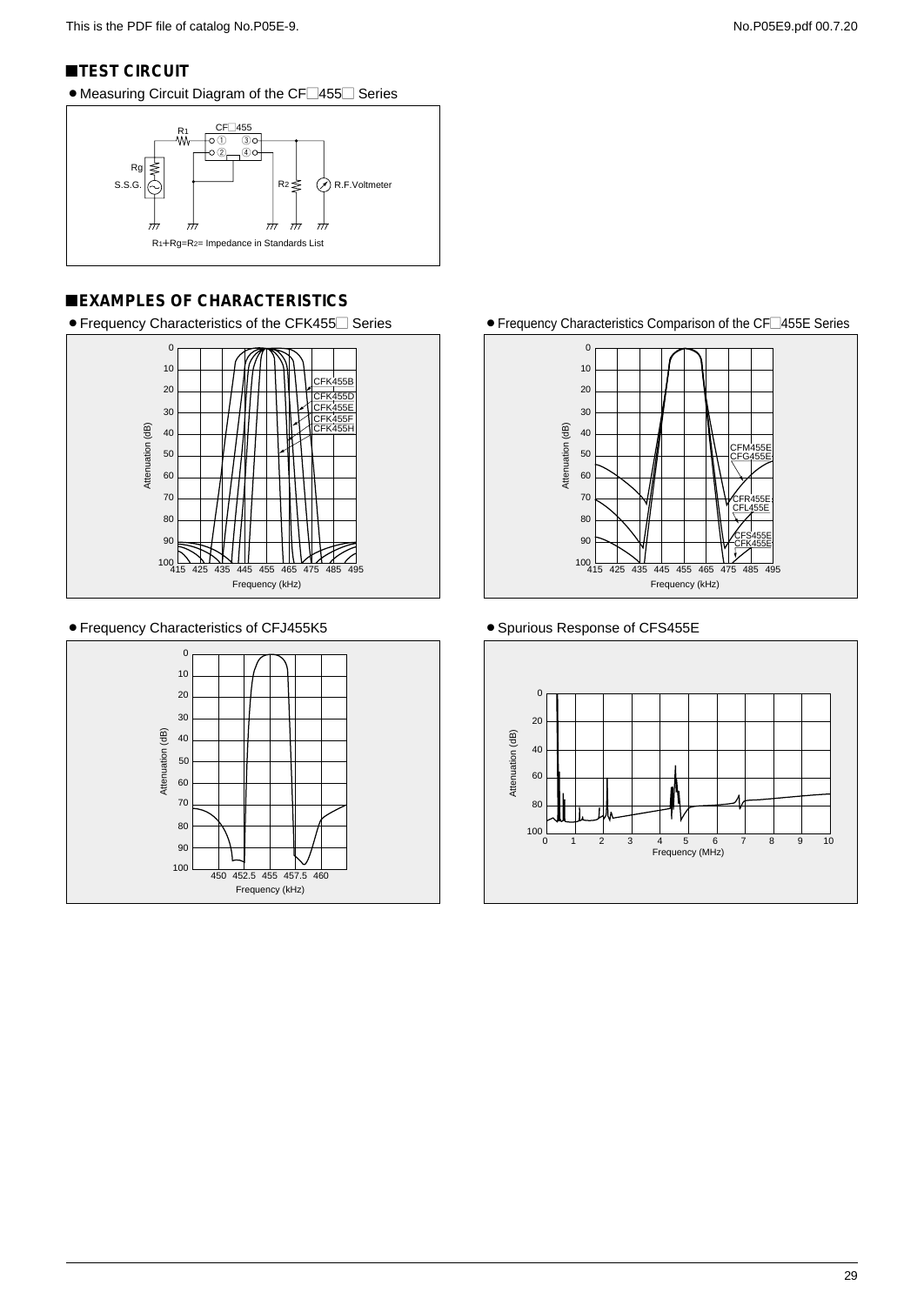\*CERAFIL® is the Registered Trademark of Murata Manufacturing Co., Ltd.



**Ceramic Filter for Communications Equipment CFKR455 Series**

# <span id="page-31-0"></span>**Low Insertion Loss, G.D.T. Flat Type Metal Cased Ceramic Filter for Digital Communications**

The CFKR455 $\Box$  is high-selectivity type ceramic filter with a metal-case and 11-elements. Insertion loss is low, and group delay characteristics are excellent. Recommended for digital communications or cellular phones.

# !**FEATURES**

- 1. Because of the low insertion loss, these are suitable for narrow bandwidth.
- 2. Favorable group delay characteristics can be obtained in the pass bandwidth.
- 3. High selectivity. Attenuation is 60dB min.
- 4. Operating temperature range :  $-20^{\circ}$  to  $+80^{\circ}$ Storage temperature range :  $-40^{\circ}$ C to  $+85^{\circ}$ C

# **SPECIFICATIONS**



| Character-<br><b>istics</b><br>Part Number | Nominal<br>Center<br>Frequency<br>(kHz) | 3dB<br><b>Bandwidth</b><br>(kHz)min. | 6dB<br><b>Bandwidth</b><br>(kHz)min. | Stop<br><b>Bandwidth</b><br>(kHz)max. | Attenuation<br>455±100kHz<br>$(dB)$ min. | $(d)$ max. | Insertion Loss G.D.T. Deviation<br>$\mu$ sec.) max. | Input/Output<br>Impedance<br>$(\Omega)$ |
|--------------------------------------------|-----------------------------------------|--------------------------------------|--------------------------------------|---------------------------------------|------------------------------------------|------------|-----------------------------------------------------|-----------------------------------------|
| <b>CFKR455E1</b>                           | 455                                     | ±5.8                                 |                                      | ±17.0<br>(70dB B.W.)                  | 70                                       |            | 40<br>$(\pm 6kHz)$                                  | 1500                                    |
| <b>CFKR455G1</b>                           | 455                                     | $\pm 3.0$                            | ±4.0                                 | ±11.5<br>$(60dB$ B.W.)                | 70                                       | 6          | 35<br>$(\pm 4kHz)$                                  | 1500                                    |
| CFKR455H3                                  | 455                                     |                                      | $\pm 3.5$                            | ±11.2<br>$(60dB$ B.W.)                | 60                                       | 6          | 25<br>$(\pm 3.5$ kHz $)$                            | 1500                                    |

### !**DIMENSIONS**



# **TEST CIRCUIT**



### **EREQUENCY CHARACTERISTICS**

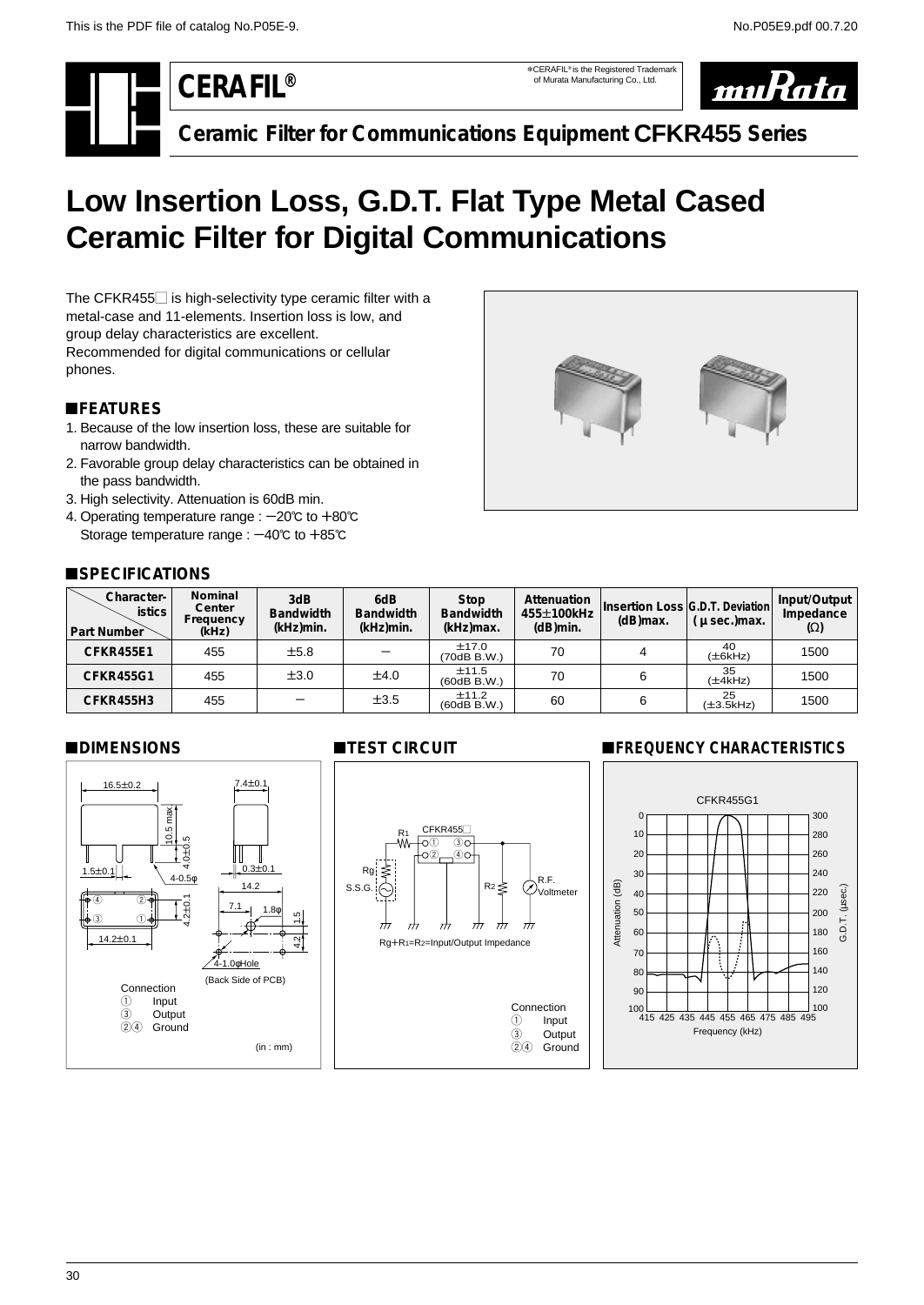\*CERAFIL® is the Registered Trademark of Murata Manufacturing Co., Ltd.



**Ceramic Filter for Communications Equipment CFL455**-**G Series**

# <span id="page-32-0"></span>**G.D.T. Flat Type, Metal cased Ceramic Filter for Digital Communications**

The CFL455 $\Box$ G is high-selectivity type ceramic filter with a metal-case and 9-elements. Wide bandwidths can be covered, and group-delay characteristics are excellent. Recommended for digital communications or cellular phones.

# !**FEATURES**

- 1. Suitable for wide bandwidths. Filters with pass bandwidths of about 40 to 15kHz are available.
- 2. Favorable group delay characteristics can be obtained in the pass bandwidth.
- 3. High selectivity. Attenuation is 60dB min.
- 4. Operating temperature range :  $-20^{\circ}$ c to  $+80^{\circ}$ c Storage temperature range :  $-40^{\circ}$ C to  $+85^{\circ}$ C



#### !**SPECIFICATIONS**

| Character-<br>istics<br>Part Number | Center<br>Frequency<br>(kHz) | 3dB<br><b>Bandwidth</b><br>(kHz)min. | 6dB<br><b>Bandwidth</b><br>(kHz)min. | 60dB<br><b>Bandwidth</b><br>(kHz)max. | Attenuation<br>455±100kHz<br>$(d)$ min. | <b>Spurious</b><br>$0.1 - 1$ MHz<br>$(d)$ min. | Insertion<br>Loss<br>$(d)$ max. | G.D.T.<br><b>Deviation</b><br>$\mu$ sec.) max. | Input/Output<br>Impedance<br>$(\Omega)$ |
|-------------------------------------|------------------------------|--------------------------------------|--------------------------------------|---------------------------------------|-----------------------------------------|------------------------------------------------|---------------------------------|------------------------------------------------|-----------------------------------------|
| <b>CFL455AG2</b>                    | 455±1.0                      |                                      | $±17.5-$<br>±19.5                    | 48dB min.<br>(±29kHz)                 | 65 (±40kHz)                             | 40                                             | 7.5                             | 40 (±15kHz)                                    | 1000                                    |
| <b>CFL455BG5</b>                    | 455 Nominal                  | ±10.5                                | ±13.5                                | ±27.5                                 | 60                                      | 30                                             | 10                              | 25 (±10.5kHz)                                  | 1000                                    |
| <b>CFL455CG1</b>                    | 455 Nominal                  | ± 9.5                                | ±12                                  | ±25.5                                 | 60                                      | 30                                             | 10                              | 35 (± 9.5kHz)                                  | 1000                                    |
| <b>CFL455DG2</b>                    | 455 Nominal                  | ±7                                   | ±9                                   | ±21                                   | 60                                      | 30                                             | 11                              | $35 \left( \pm 7$ kHz)                         | 1000                                    |
| <b>CFL455EG1</b>                    | 455 Nominal                  | ± 5                                  | ±7                                   | ±18                                   | 60                                      | 30                                             | 13                              | $30 (\pm 5$ kHz)                               | 1500                                    |

#### !**DIMENSIONS**



### **TEST CIRCUIT**



# **EREQUENCY CHARACTERISTICS**

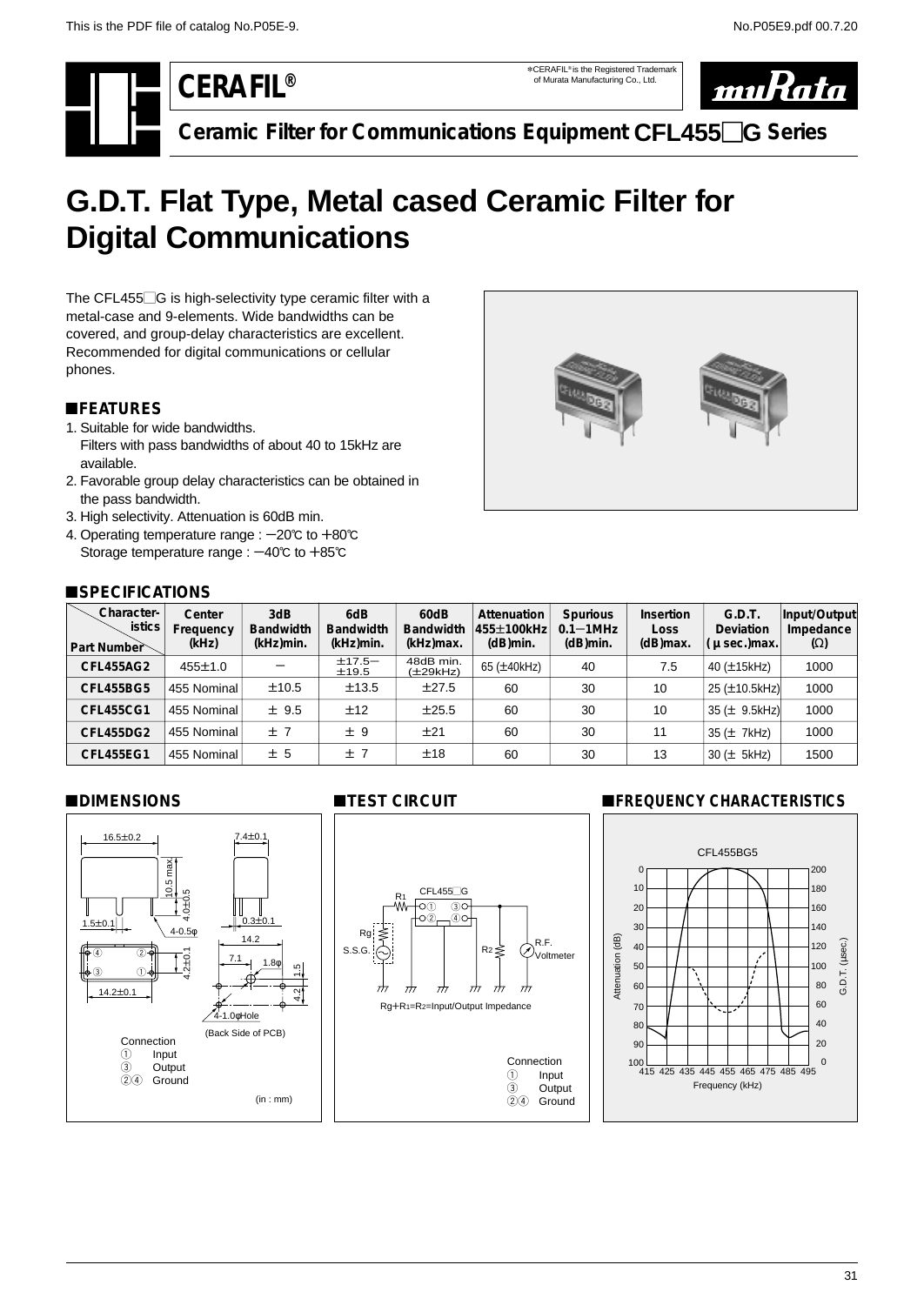\*CERAFIL® is the Registered Trademark of Murata Manufacturing Co., Ltd.



**Ceramic Filter for Communications Equipment CFUS455 Series**

# <span id="page-33-0"></span>**Resin Molded, High Selectivity Type Ceramic Filter (4-Element)**

Ceramic Filter CFUS455 series are high selectivity ceramic filters which consist of 4 ceramic elements connected in a ladder form.

They are recommended for use as filters for transceivers or auxiliary filters for high-class transceivers.

# !**FEATURES**

- 1. High selectivity.
- 2. The pass bandwidths from 30kHz to 4kHz are available.
- 3. Easily mountable onto printed boards.
- 4. Operating temperature range :  $-20^{\circ}$ C to  $+80^{\circ}$ C Storage temperature range :  $-40^{\circ}$ c to  $+85^{\circ}$ c

# ■**SPECIFICATIONS**



| Character-<br><b>istics</b><br>Part Number | Center Frequency<br>(kHz) | 6dB Bandwidth<br>(kHz) min. | 40dB Bandwidth<br>(kHz) max. | Attenuation<br>455±100kHz<br>$(dB)$ min. | <b>Insertion Loss</b><br>$(dB)$ max. | Input/Output<br>Impedance<br>$(\Omega)$ |
|--------------------------------------------|---------------------------|-----------------------------|------------------------------|------------------------------------------|--------------------------------------|-----------------------------------------|
| CFUS455B                                   | $455 \pm 2$               | ±15                         | ±30                          | 27                                       | 4                                    | 1500                                    |
| CFUS455C                                   | $455 \pm 2$               | ±12.5                       | ±24                          | 27                                       | 4                                    | 1500                                    |
| CFUS455D                                   | $455 \pm 1.5$             | ±10                         | ±20                          | 27                                       | 4                                    | 1500                                    |
| CFUS455E                                   | $455 \pm 1.5$             | ±7.5                        | ±15                          | 27                                       | 6                                    | 1500                                    |
| CFUS455F                                   | $455 \pm 1.5$             | ± 6                         | ±12.5                        | 27                                       | 6                                    | 2000                                    |
| CFUS455G                                   | 455±1                     | ± 4.5                       | ±10                          | 25                                       | 6                                    | 2000                                    |
| CFUS455HT                                  | 455±1                     | ± 3                         | ±9                           | 35                                       | 6                                    | 2000                                    |

### !**DIMENSIONS**



Note : To take best advantage of safety feature of ceramic filters, connect the output to an IF amplifier through a DC cut capacitor. Avoid directly applying a direct current to output of ceramic filters (between 3 and 2).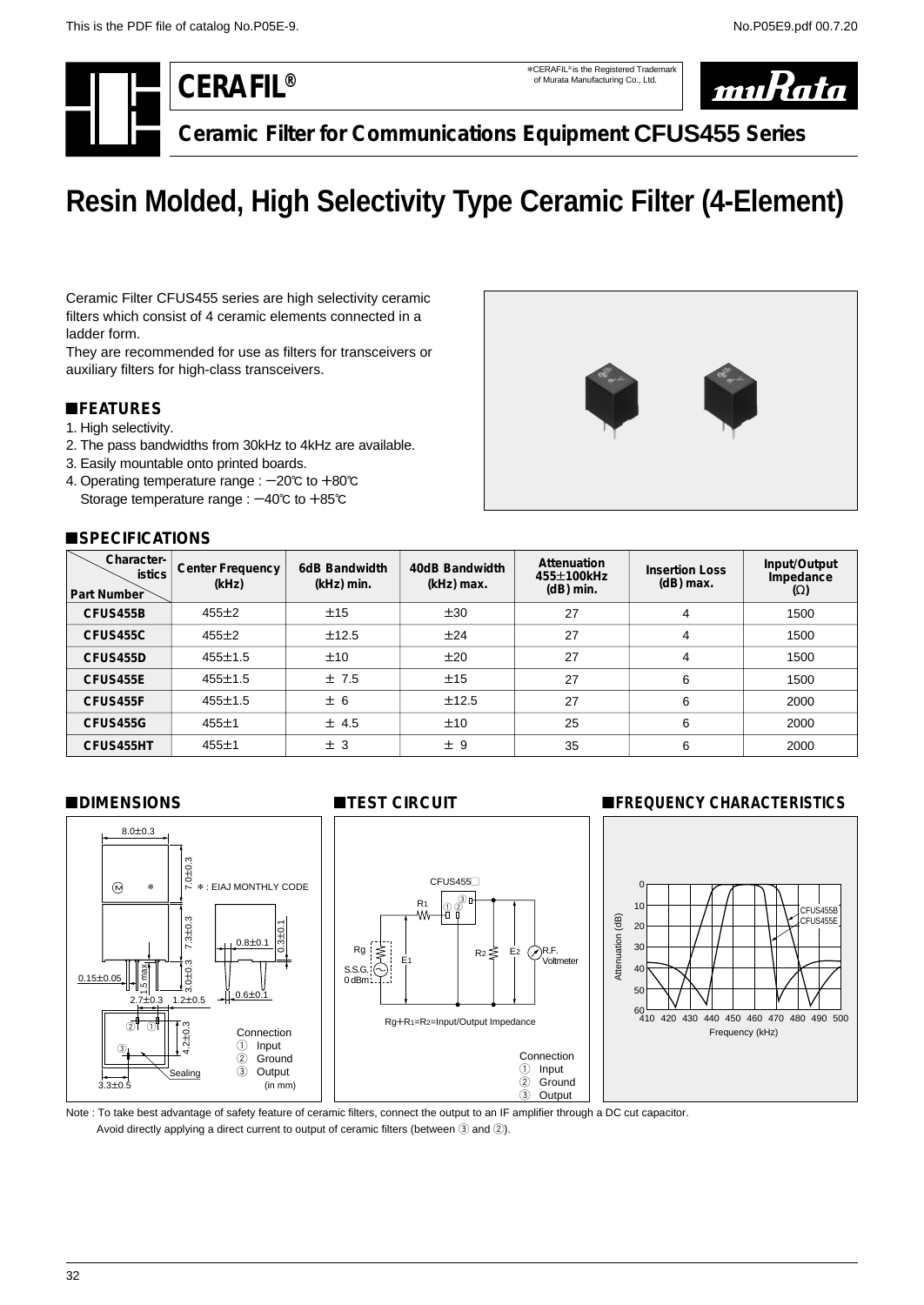\*CERAFIL® is the Registered Trademark of Murata Manufacturing Co., Ltd.



**Ceramic Filter for Communications Equipment CFWS455 Series**

# <span id="page-34-0"></span>**Resin Molded, High Selectivity Low Profile Type Ceramic Filter (6-Element)**

Ceramic filter CFWS455<sup>-</sup> series are low profile high selectivity ceramic filters which use 6 elements in ladder form. They have the same electric characteristics as CFW455 $\Box$  series, best suitable to high-class transceivers, cordless telephones and amateur radios.

# !**FEATURES**

- 1. Low profile, high selectivity.
- 2. Available bandwidths B to I as standard.
- 3. Easily mountable on an any PC boards.
- 4. Operating temperature range :  $-20^{\circ}$  to  $+80^{\circ}$ Storage temperature range :  $-40^{\circ}$ c to  $+85^{\circ}$ c

# ■**SPECIFICATIONS**



| Character-<br><b>istics</b><br><b>Part Number</b> | <b>Nominal Center</b><br>Frequency<br>(kHz) | 6dB Bandwidth<br>(kHz)min. | Ripple<br>(dB)max. | 50dB Bandwidth<br>(kHz)max. | Attenuation<br>455±100kHz<br>$(dB)$ min. | <b>Insertion Loss</b><br>(dB)max. | Input/Output<br>Impedance<br>$(\Omega)$ |
|---------------------------------------------------|---------------------------------------------|----------------------------|--------------------|-----------------------------|------------------------------------------|-----------------------------------|-----------------------------------------|
| CFWS455B                                          | 455                                         | ±15                        | 3                  | ±30                         | 35                                       | 4                                 | 1500                                    |
| CFWS455C                                          | 455                                         | ±12.5                      | 3                  | ±24                         | 35                                       | 4                                 | 1500                                    |
| CFWS455D                                          | 455                                         | ±10                        | 3                  | ±20                         | 35                                       | 4                                 | 1500                                    |
| CFWS455E                                          | 455                                         | ±7.5                       | 3                  | ±15                         | 35                                       | 6                                 | 1500                                    |
| CFWS455F                                          | 455                                         | ± 6                        | 3                  | ±12.5                       | 35                                       | 6                                 | 2000                                    |
| CFWS455G                                          | 455                                         | ± 4.5                      | $\overline{2}$     | ±10                         | 35                                       | 6                                 | 2000                                    |
| CFWS455HT                                         | 455                                         | ± 3                        | $\overline{2}$     | ±9                          | 60                                       | 6                                 | 2000                                    |
| CFWS455IT                                         | 455                                         | ± 2                        | $\overline{2}$     | ±7.5                        | 60                                       | 6                                 | 2000                                    |



# !**DIMENSIONS** !**TEST CIRCUIT** !**FREQUENCY CHARACTERISTICS**



Note : To take best advantage of safety feature of ceramic filters, connect the output to an IF amplifier through a DC cut capacitor. Avoid directly applying a direct current to output of ceramic filters (between  $(5 \text{ and } 2, 3, 4)$ ).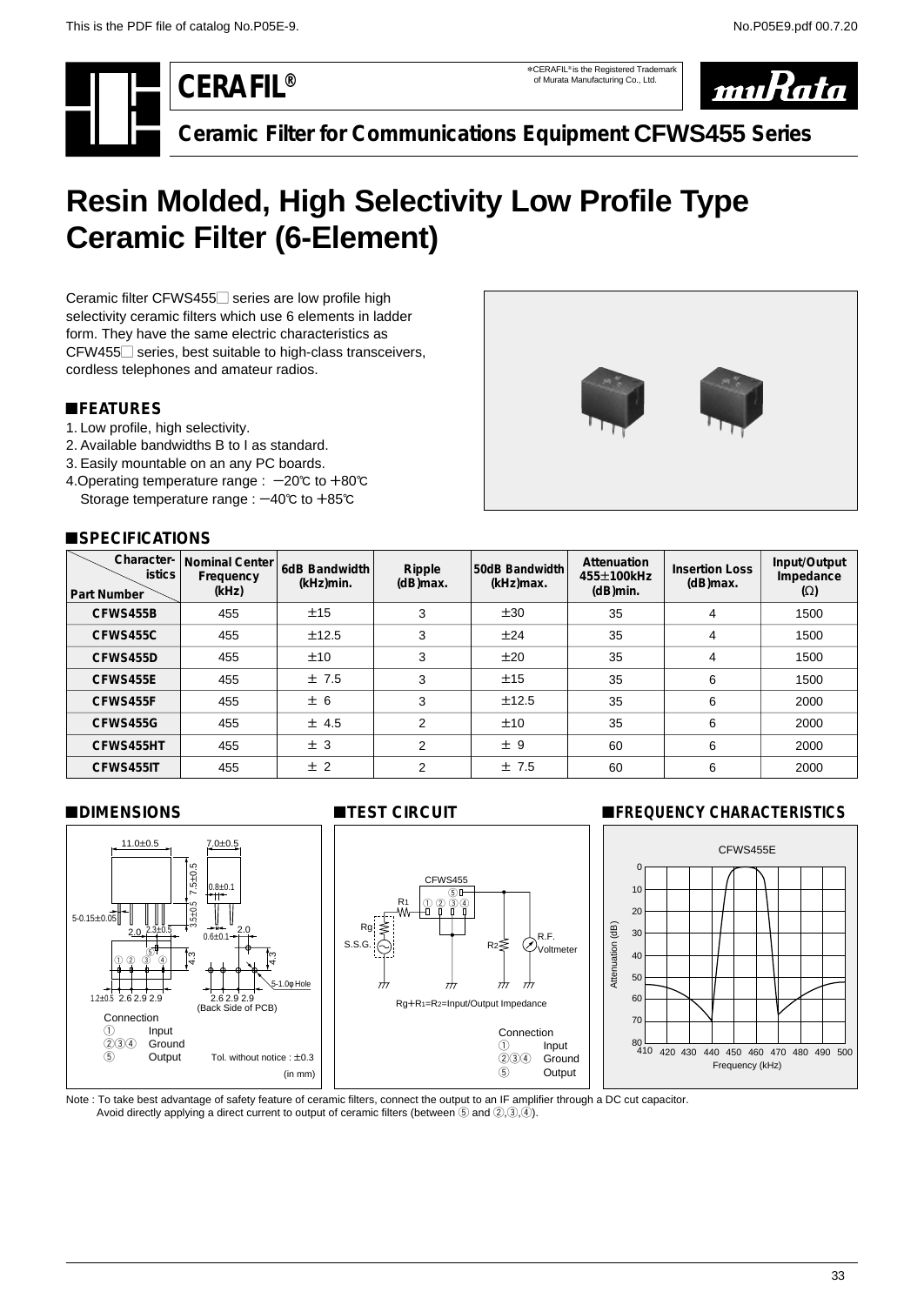\*CERAFIL® is the Registered Trademark of Murata Manufacturing Co., Ltd.



**Miniature Ceramic Filter for Communications Equipment CF**-**M455 Series**

# <span id="page-35-0"></span>**Miniature High Selectivity Ceramic Filter for Radio Equipment**

CF<sup>M455</sub> series ceramic filters are miniature, high-</sup> performance ceramic filters composed of piezoelectric elements connected in a ladder form.

These filters, with only 6.3mm high, are 60% the volume of conventional types, They are well suited for miniaturizing various kinds of communications equipment, pocket pagers, car radios, cordless telephones and Mobile telephones.

# !**FEATURES**

- 1. Miniature, high selectivity.
- 2. 4 elements, 6 elements, 7 elements and 9 elements types are all available, making selection easy in accordance with desired selectivity.
- 3. A variety of bandwidths are available.
- 4. Operating temperature range :  $-20^{\circ}$ C to  $+80^{\circ}$ C Storage temperature range :  $-40^{\circ}$ C to  $+85^{\circ}$ C



# $B$  **SPECIFICATIONS**

#### $\bullet$  CFUM455 $\Box$

| Character-<br><b>istics</b><br>Part Number | <b>Nominal Center</b><br>Frequency (kHz) | 6dB Bandwidth<br>(kHz) min. | 40dB Bandwidth<br>(kHz) max. | Attenuation<br>455±100kHz<br>$(dB)$ min. | <b>Insertion Loss</b><br>$(dB)$ max. | Input/Output<br>Impedance<br>$(\Omega)$ |
|--------------------------------------------|------------------------------------------|-----------------------------|------------------------------|------------------------------------------|--------------------------------------|-----------------------------------------|
| CFUM455B                                   | 455                                      | ±15                         | ±30                          | 27                                       | 4                                    | 1500                                    |
| CFUM455C                                   | 455                                      | ±12.5                       | ±24                          | 27                                       | 4                                    | 1500                                    |
| CFUM455D                                   | 455                                      | ±10                         | ±20                          | 27                                       | 4                                    | 1500                                    |
| CFUM455E                                   | 455                                      | ±7.5                        | ±15                          | 27                                       | 6                                    | 1500                                    |
| CFUM455F                                   | 455                                      | ± 6                         | ±12.5                        | 27                                       | 6                                    | 2000                                    |
| CFUM455G                                   | 455                                      | ± 4.5                       | ±10                          | 25                                       | 6                                    | 2000                                    |
| CFUM455H                                   | 455                                      | ± 3                         | ±9                           | 35                                       | 6                                    | 2000                                    |
| CFUM455I                                   | 455                                      | ± 2                         | ±7.5                         | 35                                       |                                      | 2000                                    |

• CFUM455 $\Box$  series filters are 4-element ceramic filters and miniature versions of CFUS455 $\Box$  series.

#### $\bullet$  CFWM455 $\Box$

| Character-<br><i>istics</i><br><b>Part Number</b> | <b>Nominal Center</b><br>Frequency (kHz) | 6dB Bandwidth<br>(kHz) min. | 50dB Bandwidth<br>(kHz) max. | Attenuation<br>455±100kHz<br>$(dB)$ min. | <b>Insertion Loss</b><br>$(dB)$ max. | Input/Output<br>Impedance<br>$(\Omega)$ |
|---------------------------------------------------|------------------------------------------|-----------------------------|------------------------------|------------------------------------------|--------------------------------------|-----------------------------------------|
| CFWM455B                                          | 455                                      | ±15                         | ±30                          | 35                                       | 4                                    | 1500                                    |
| CFWM455C                                          | 455                                      | ±12.5                       | ±24                          | 35                                       | 4                                    | 1500                                    |
| CFWM455D                                          | 455                                      | ±10                         | ±20                          | 35                                       | 4                                    | 1500                                    |
| CFWM455E                                          | 455                                      | ±7.5                        | ±15                          | 35                                       | 6                                    | 1500                                    |
| CFWM455F                                          | 455                                      | ± 6                         | ±12.5                        | 35                                       | 6                                    | 2000                                    |
| CFWM455G                                          | 455                                      | ± 4.5                       | ±10                          | 35                                       | 6                                    | 2000                                    |
| CFWM455H                                          | 455                                      | ± 3                         | ±9                           | 55                                       | 6                                    | 2000                                    |
| CFWM455I                                          | 455                                      | ± 2                         | ±7.5                         | 55                                       |                                      | 2000                                    |

 $\bullet$  CFWM455 $\Box$  series filters are 6-element ceramic filters and miniature version of CFWS455 $\Box$  series.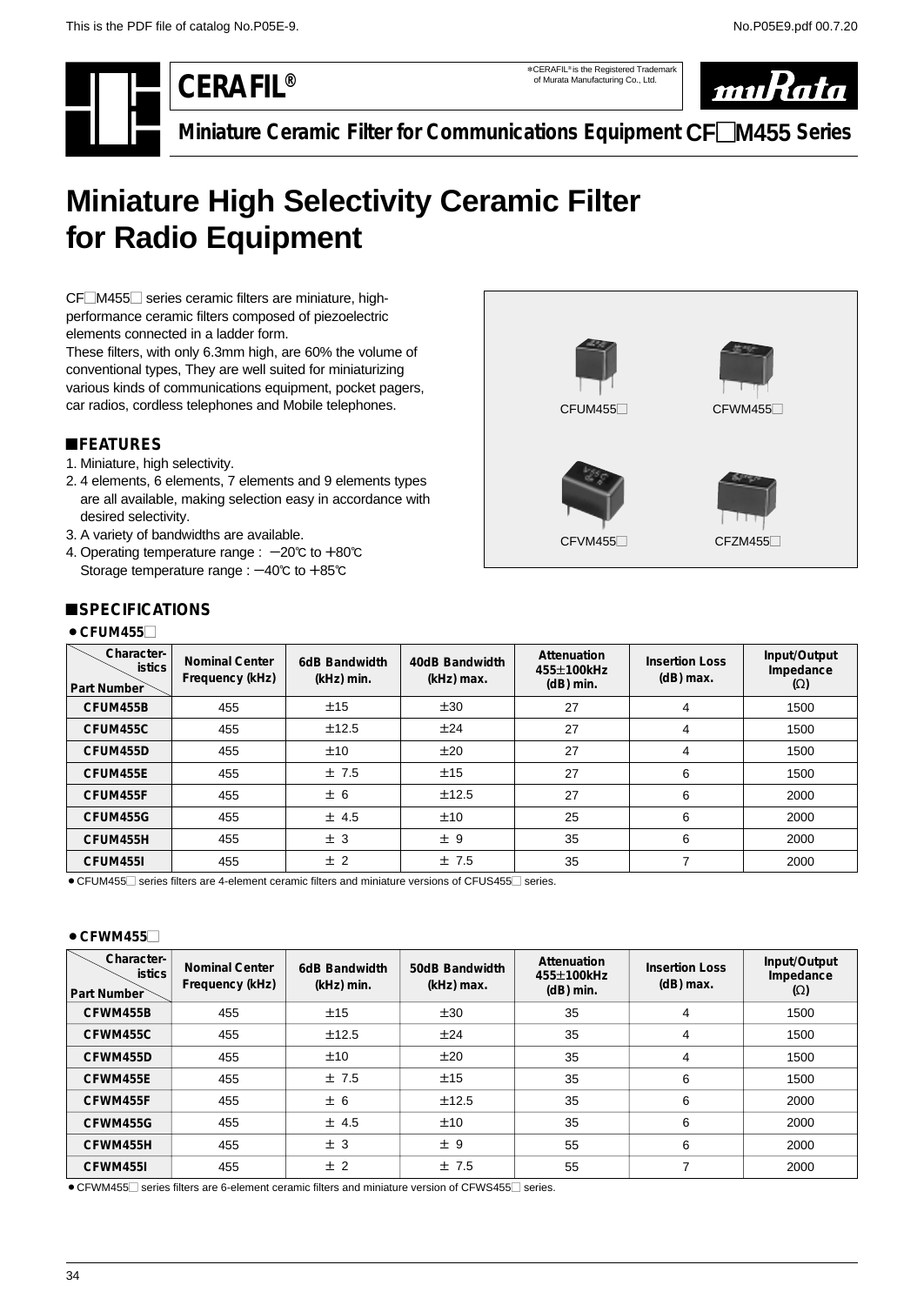#### $\bullet$  CFVM455 $\Box$

| Character-<br><b>istics</b><br>Part Number | Nominal<br>Center<br>Frequency<br>(kHz) | 3dB<br><b>Bandwidth</b><br>(kHz) min. | 6dB<br><b>Bandwidth</b><br>(kHz) min. | Ripple<br>$(d)$ max. | 60dB<br><b>Bandwidth</b><br>(kHz) max. | Attenuation<br>$(dB)$ min. | <b>Spurious</b><br>Response<br>$(dB)$ min. | Insertion<br><b>Loss</b><br>$(dB)$ max. | Input/Output<br>Impedance<br>$(\Omega)$ |
|--------------------------------------------|-----------------------------------------|---------------------------------------|---------------------------------------|----------------------|----------------------------------------|----------------------------|--------------------------------------------|-----------------------------------------|-----------------------------------------|
| CFVM455B                                   | 455                                     | ±10                                   | ±15                                   | 3                    | ±25                                    | 50                         | 25                                         | 4                                       | 1000                                    |
| CFVM455C                                   | 455                                     | ±9                                    | ±13                                   | 3                    | ±23                                    | 50                         | 25                                         | 4                                       | 1000                                    |
| CFVM455D                                   | 455                                     | ±7                                    | ±10                                   | 3                    | ±20                                    | 50                         | 25                                         | 4                                       | 1500                                    |
| CFVM455E                                   | 455                                     | ± 5.5                                 | ± 8                                   | 3                    | ±16                                    | 50                         | 25                                         | 6                                       | 1500                                    |
| <b>CFVM455E10</b>                          | 455                                     | ± 5.0                                 | ±7.0                                  | 3                    | ±12.5                                  | 50                         | 25                                         | 6                                       | 1500                                    |
| CFVM455F                                   | 455                                     | ± 4.2                                 | ± 6                                   | 3                    | ±12                                    | 50                         | 25                                         | 6                                       | 1500                                    |
| CFVM455G                                   | 455                                     |                                       | ± 4                                   | 3                    | ±10                                    | 50                         | 25                                         | 6                                       | 1500                                    |
| CFVM455H                                   | 455                                     |                                       | ±3                                    | 3                    | ±7.5                                   | 50                         | 25                                         | 6                                       | 1500                                    |

● CFVM455 $□$  series filters are 7-element.

#### $\bullet$  CFZM455 $\Box$

| Character-<br><b>istics</b><br>Part Number | Nominal<br>Center<br>Frequency<br>(kHz) | 3dB<br><b>Bandwidth</b><br>(kHz) min. | 6dB<br><b>Bandwidth</b><br>(kHz) min. | Ripple<br>$(d)$ max. | 70dB<br><b>Bandwidth</b><br>(kHz) max. | Attenuation<br>$(dB)$ min. | Spurious<br>Response<br>$(dB)$ min. | Insertion<br><b>Loss</b><br>$(dB)$ max. | Input/Output<br>Impedance<br>$(\Omega)$ |
|--------------------------------------------|-----------------------------------------|---------------------------------------|---------------------------------------|----------------------|----------------------------------------|----------------------------|-------------------------------------|-----------------------------------------|-----------------------------------------|
| CFZM455B                                   | 455                                     | ±10                                   | ±15                                   | 3                    | ±25                                    | 70                         | 40                                  | 4                                       | 1000                                    |
| CFZM455C                                   | 455                                     | ±9                                    | ±13                                   | 3                    | ±23                                    | 70                         | 40                                  | 4                                       | 1000                                    |
| CFZM455D                                   | 455                                     | ±7                                    | ±10                                   | 3                    | ±20                                    | 70                         | 40                                  | 4                                       | 1500                                    |
| CFZM455E                                   | 455                                     | ± 5.5                                 | ± 8                                   | 3                    | ±16                                    | 70                         | 40                                  | 6                                       | 1500                                    |
| CFZM455E10                                 | 455                                     | ± 5.0                                 | ±7.5                                  | 3                    | ±12.5                                  | 70                         | 40                                  | 6                                       | 1500                                    |
| CFZM455F                                   | 455                                     | ± 4.2                                 | ± 6                                   | 3                    | ±12                                    | 70                         | 50                                  | 6                                       | 1500                                    |
| CFZM455G                                   | 455                                     |                                       | ±4                                    | 3                    | ±10                                    | 70                         | 50                                  | 6                                       | 1500                                    |
| CFZM455H                                   | 455                                     |                                       | ± 3                                   | 3                    | ±7.5                                   | 70                         | 50                                  | ⇁                                       | 1500                                    |

● CFZM455 series filters are 9-element ceramic filters and miniature versions of metal-case type CFX455 series. They are excellent for high-class equipment.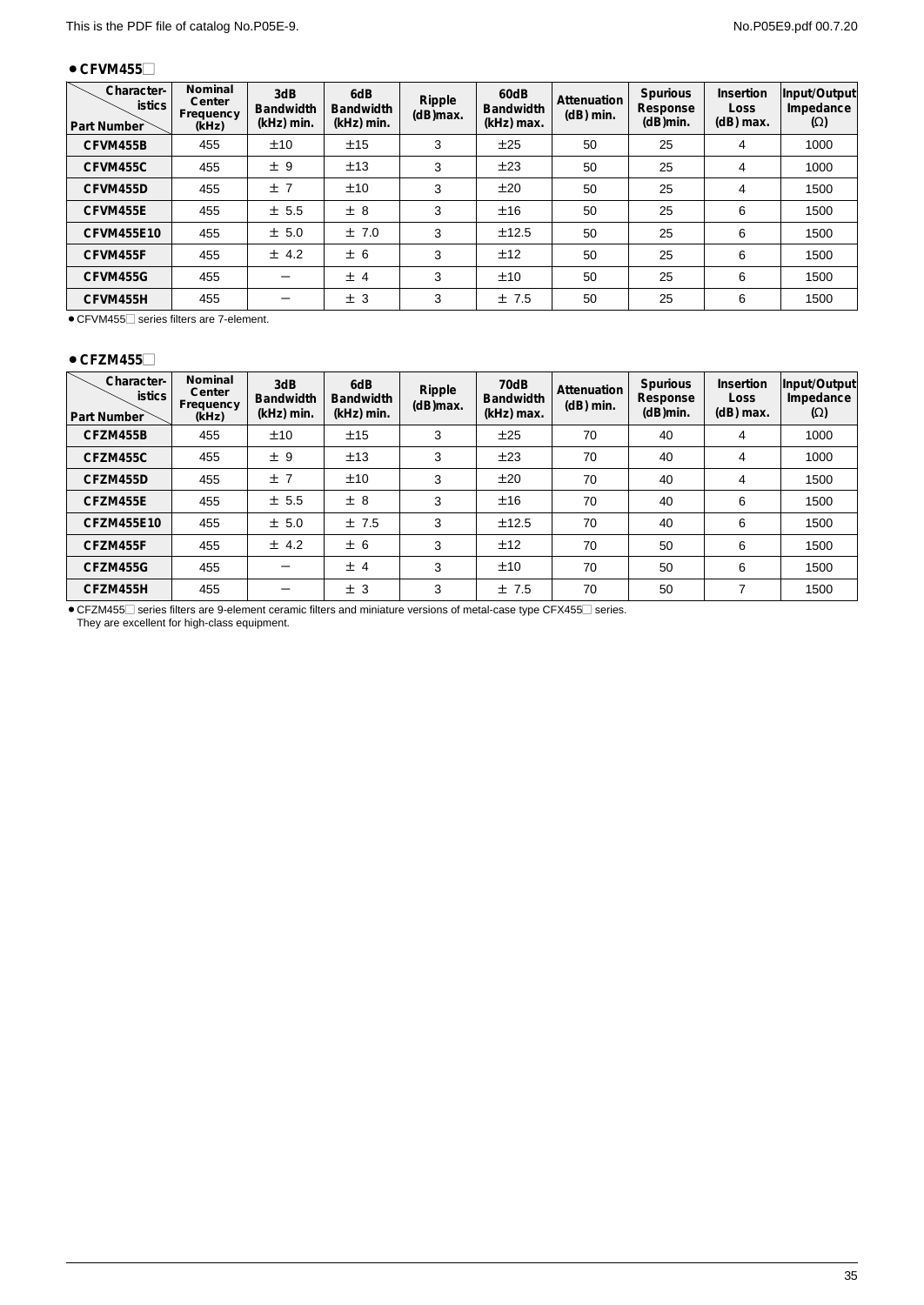# !**DIMENSIONS**

### ¡**CFUM455**- ¡**CFWM455**-





# **TEST CIRCUIT**





Note : To take best advantage of safety feature of ceramic filters, connect the output to an IF amplifier through a DC cut capacitor. Avoid directly applying a direct current to output end of ceramic filters.

#### ¡**CFVM455**- ¡**CFZM455**-





#### ¡**CFVM455**- ¡**CFZM455**-





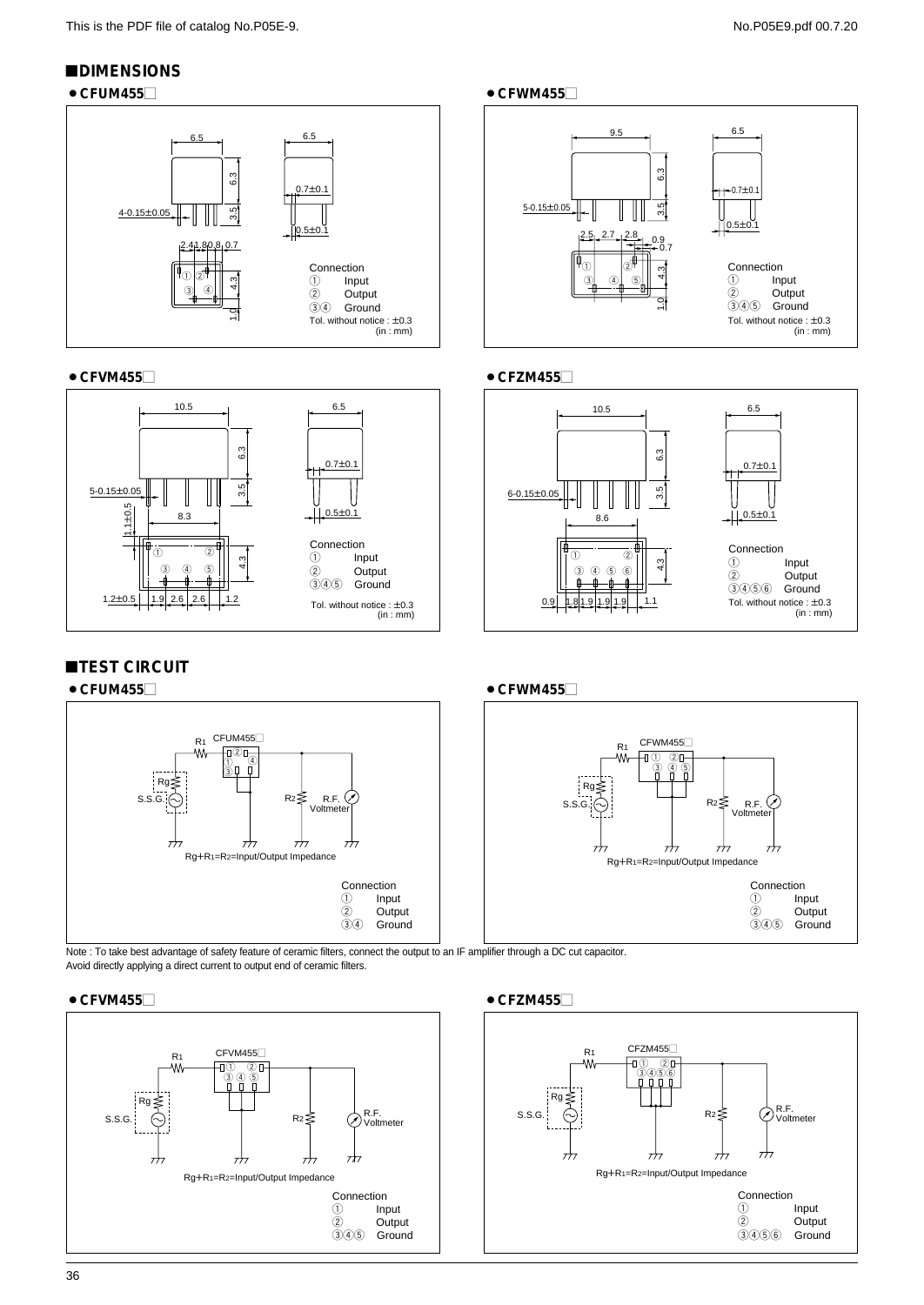# !**FREQUENCY CHARACTERISTICS**

# $\bullet$  CFUM455 $\Box$



### $\bullet$  CFWM455 $\Box$



#### ● CFVM455



#### ¡**Comparison of CFUM, CFWM and CFZM Characteristics**



# 0 **Spurious Characteristics** (CFWM455E)



 $\bullet$  CFZM455 $\Box$ 

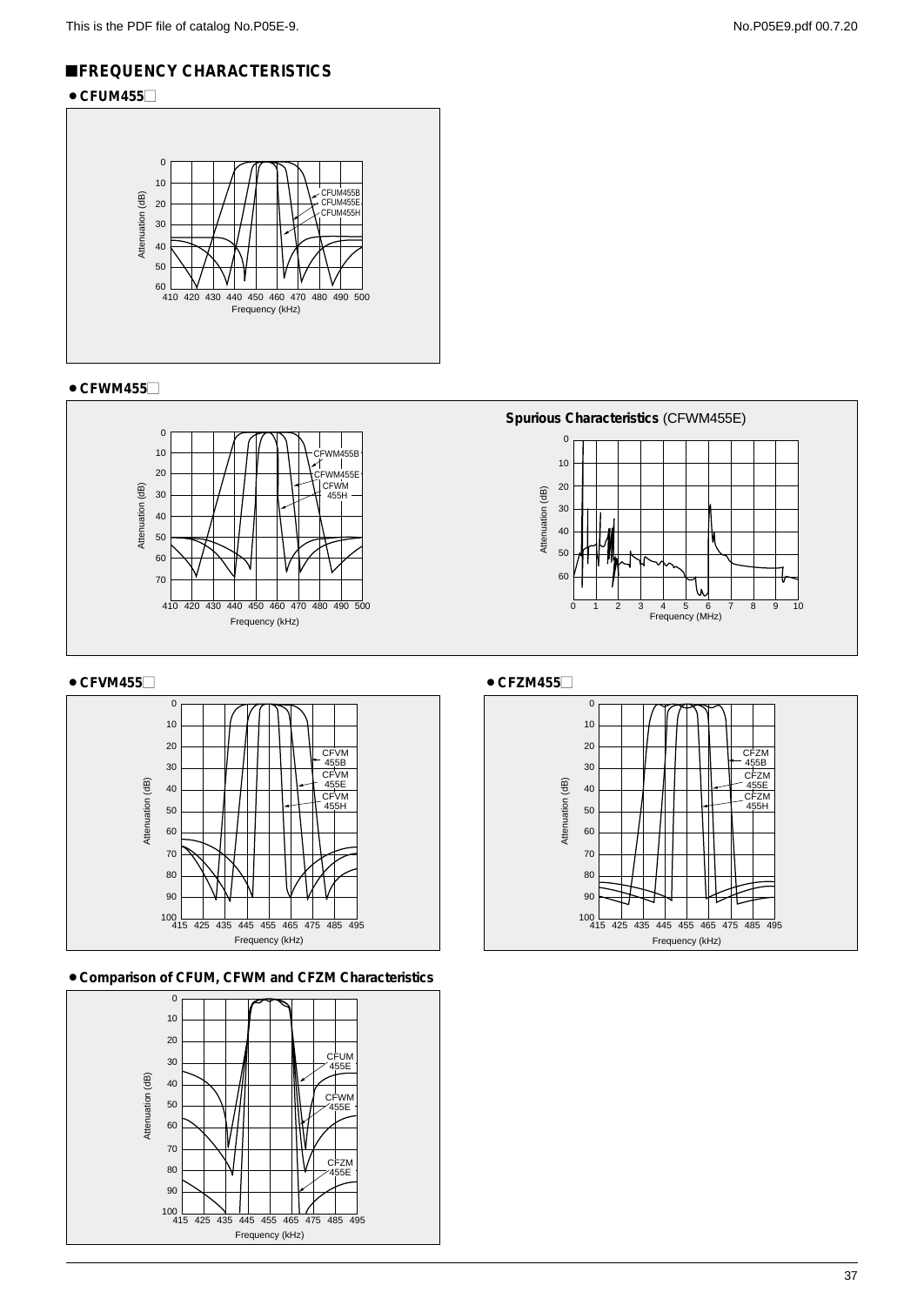<span id="page-39-0"></span>

\*CERAFIL® is the Registered Trademark of Murata Manufacturing Co., Ltd.



**Ceramic Filter for Communications Equipment CFUS455**-**Y Series**

# **Resin Molded, G.D.T. Flat Type Ceramic Filter**

CFUS455<sup>-</sup>Y series are high selectivity ceramic filters, which consist of 4 ceramic elements connected in a ladder form. Most suitable for digital communications and cellular phones because of their improved G.D.T. characteristics.

# !**FEATURES**

- 1. High selectivity.
- 2. A variety of bandwidth available.
- 3. Excellent G.D.T. characteristics are available within pass bandwidth.
- 4. Easily mounted on a printed circuit board.
- 5. Operating temperature range :  $-20^{\circ}$ C to  $+80^{\circ}$ C Storage temperature range :  $-40^{\circ}$ C to  $+85^{\circ}$ C

### !**SPECIFICATIONS**



| Character-<br><b>istics</b><br>Part Number | Center<br>Frequency<br>(kHz) | (kHz) min. | 6dB Bandwidth 40dB Bandwidth<br>(kHz) max. | Attenuation<br>455±100kHz<br>$(dB)$ min. | Insertion<br>Loss<br>$(dB)$ max. | Input/Output<br>Impedance<br>$(\Omega)$ | G.D.T.Deviation<br>$(\mu$ sec.) $*$ |
|--------------------------------------------|------------------------------|------------|--------------------------------------------|------------------------------------------|----------------------------------|-----------------------------------------|-------------------------------------|
| CFUS455BY                                  | $455 \pm 1.5$                | ±15        | ±35                                        | 25                                       | 5                                | 1500                                    | $[15]$ ( $\pm$ 10kHz)               |
| CFUS455CY                                  | $455 \pm 1.5$                | ±12.5      | ±30                                        | 25                                       | 6                                | 1500                                    | [15] $(\pm 8kHz)$                   |
| CFUS455DY                                  | 455±1.0                      | ±10        | ±25                                        | 23                                       |                                  | 1500                                    | [20] (± 7kHz)                       |
| CFUS455EY                                  | 455±1.0                      | ±7.5       | ±20                                        | 23                                       | 8                                | 1500                                    | [20] (± 5kHz)                       |
| CFUS455FY                                  | $455 \pm 1.0$                | ± 6        | ±17.5                                      | 23                                       | 9                                | 2000                                    | [20] (± 4kHz)                       |
| CFUS455GY                                  | 455±1.0                      | ± 4.5      | ±15                                        | 23                                       | 10                               | 2000                                    | $[20]$ ( $\pm$ 3kHz)                |

\*Typical value.

#### !**DIMENSIONS**



### !**CHARACTERISTICS** (CFUS455DY)



Note : To take best advantage of safety features of ceramic filters, connect the output to an IF amplifier through a DC cut capacitor. Avoid directly applying a direct current to output end of ceramic filters (between 3 and 2).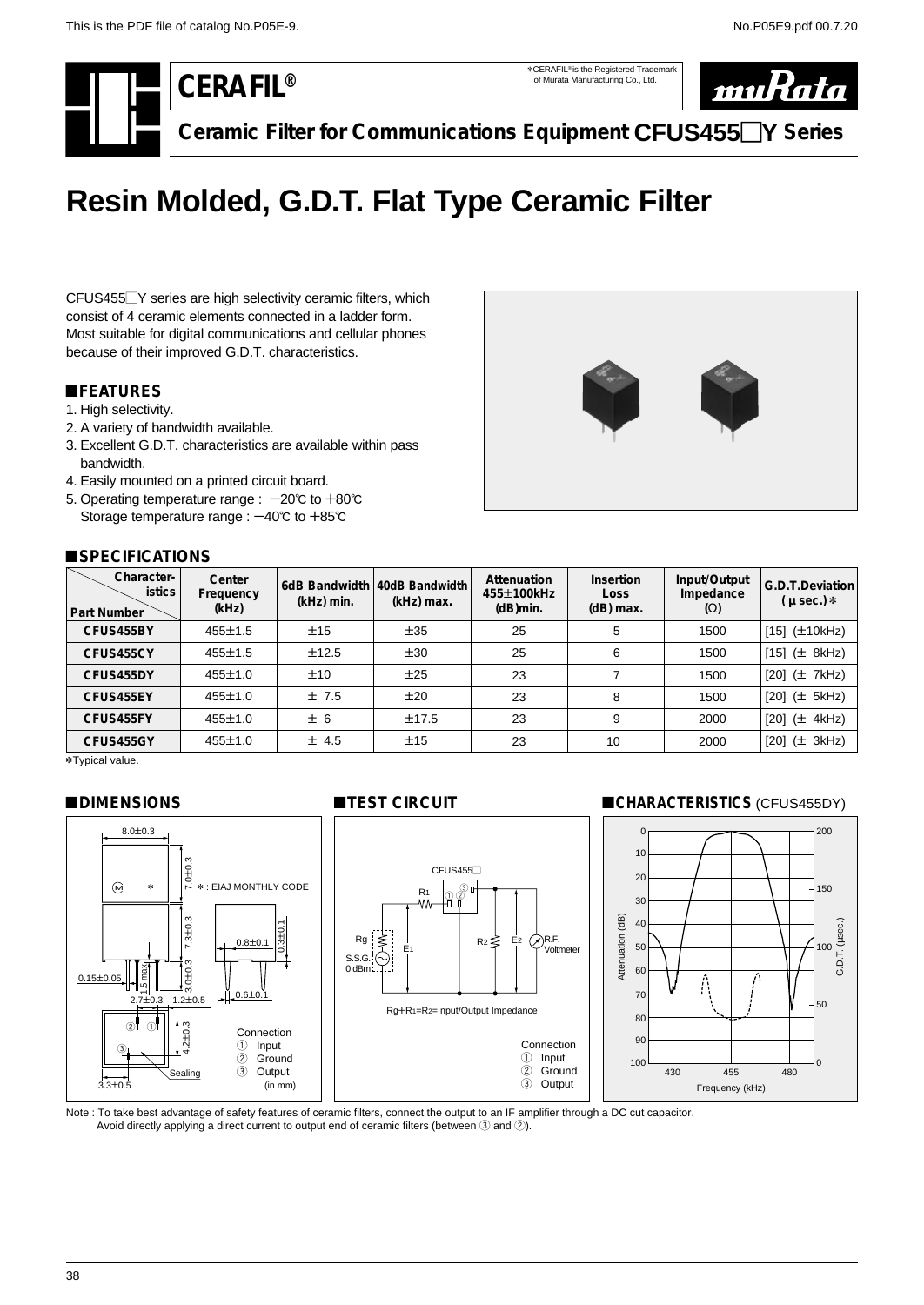<span id="page-40-0"></span>

\*CERAFIL® is the Registered Trademark of Murata Manufacturing Co., Ltd.



**Ceramic Filter for Communications Equipment CFWS455**-**Y Series**

# **Resin Molded, G.D.T. Flat Type Ceramic Filter**

CFWS455<sup>-Y</sup> series are high selectivity ceramic filters, which consist of 6 ceramic elements connected in a ladder form. Most suitable for digital communications and mobile telephones because of their improved G.D.T. characteristics.

# !**FEATURES**

- 1. High selectivity.
- 2. A variety of bandwidth are available.
- 3. Excellent G.D.T. characteristics are available within pass bandwidth.
- 4. Easily mounted on a printed circuit board.
- 5. Operating temperature range :  $-20^{\circ}$ C to  $+80^{\circ}$ C Storage temperature range :  $-40^{\circ}$ C to  $+85^{\circ}$ C

# ■**SPECIFICATIONS**



| Character-<br><b>istics</b><br>Part Number | Center<br>Frequency<br>(kHz) | (kHz) min. | 6dB Bandwidth 50dB Bandwidth<br>(kHz) max. | Attenuation<br>455±100kHz<br>$(d)$ min. | Insertion<br>Loss<br>$(dB)$ max. | Input/Output<br>Impedance<br>$(\Omega)$ | G.D.T.Deviation<br>$(\mu$ sec.) $*$ |
|--------------------------------------------|------------------------------|------------|--------------------------------------------|-----------------------------------------|----------------------------------|-----------------------------------------|-------------------------------------|
| CFWS455BY                                  | $455 \pm 1.5$                | ±15        | ±35                                        | 35                                      | 6                                | 1500                                    | [30] (±10kHz)                       |
| CFWS455CY                                  | $455 \pm 1.5$                | ±12.5      | ±30                                        | 35                                      |                                  | 1500                                    | $[30]$ ( $\pm$ 8kHz)                |
| CFWS455DY                                  | 455±1.0                      | ±10        | ±25                                        | 35                                      | 8                                | 1500                                    | [30] (± 7kHz)                       |
| CFWS455EY                                  | 455±1.0                      | ±7.5       | ±20                                        | 35                                      | 9                                | 1500                                    | $[30]$ ( $\pm$ 5kHz)                |
| CFWS455FY                                  | 455±1.0                      | ± 6        | ±17.5                                      | 35                                      | 10                               | 2000                                    | [40] (± 4kHz)                       |
| CFWS455GY                                  | 455±1.0                      | ± 4.5      | ±15                                        | 35                                      | 13                               | 2000                                    | [40] $(\pm 3kHz)$                   |

\*Typical value.

#### !**DIMENSIONS**



### !**CHARACTERISTICS** (CFWS455DY)



Note : To take best advantage of safety features of ceramic filters, connect the output to an IF amplifier through a DC cut capacitor. Avoid directly applying a direct current to output end of ceramic filters (between  $\circled$  and  $(2, 3, 4)$ ).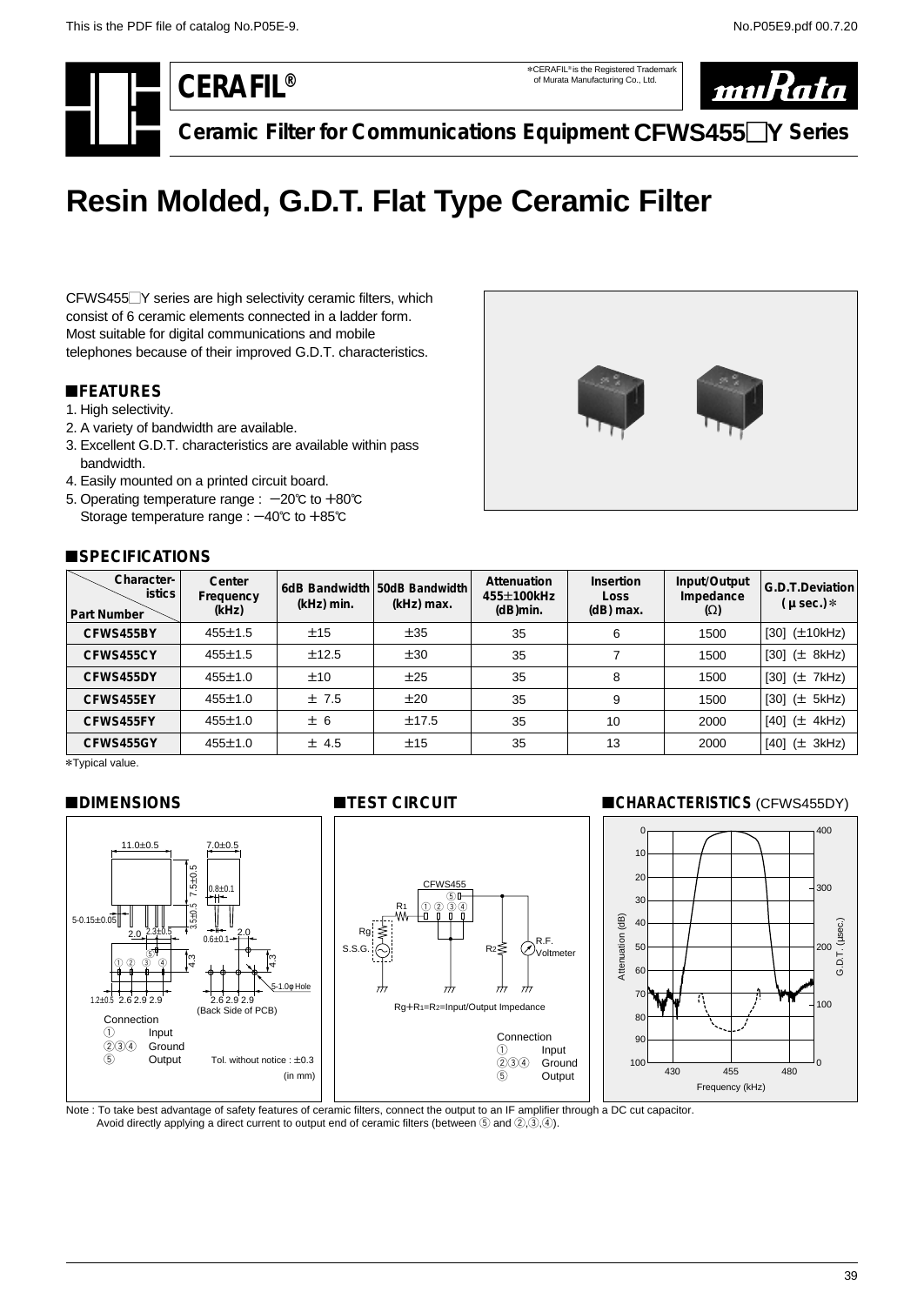<span id="page-41-0"></span>

\*CERAFIL® is the Registered Trademark of Murata Manufacturing Co., Ltd.



**Ceramic Filter for Communications Equipment CFUM/CFWM455**-**Y Series**

# **Miniature, G.D.T. Flat Type Ceramic Filter**

Ceramic filter CFUM/CFWM455<sup>-Y</sup> series are miniature and high-performance filters.

These filters, with only 6.3mm high, are 60% the volume of conventional types (CFUS/CFWS series).

Well suited for miniaturizing the communications equipment, especially for a cellular phone.

# !**FEATURES**

- 1. Miniature, flat G.D.T. characteristics.
- 2. Suitable for a cellular phone.
- 3. A variety of bandwidth are available.
- 4. Operating temperature range :  $-20^{\circ}$ C to  $+80^{\circ}$ C Storage temperature range :  $-40^{\circ}$ C to  $+85^{\circ}$ C

# ■**SPECIFICATIONS**

# $\bullet$  CFUM455 $\neg$ Y



| Character-<br><b>istics</b><br>Part Number | Center<br>Frequency<br>(kHz) | (kHz) min. | 6dB Bandwidth 40dB Bandwidth<br>(kHz) max. | Attenuation<br>455±100kHz<br>(dB)min. | <b>Insertion</b><br>Loss<br>$(dB)$ max. | Input/Output<br>Impedance<br>$(\Omega)$ | G.D.T.Deviation<br>$(\mu$ sec.) |
|--------------------------------------------|------------------------------|------------|--------------------------------------------|---------------------------------------|-----------------------------------------|-----------------------------------------|---------------------------------|
| CFUM455BY                                  | 455±1.5                      | ±15        | ±35                                        | 25                                    | 5                                       | 1500                                    | [15] (±10kHz)                   |
| CFUM455CY                                  | $455 \pm 1.5$                | ±12.5      | ±30                                        | 25                                    | 6                                       | 1500                                    | [15] $(\pm 8kHz)$               |
| CFUM455DY                                  | 455±1.0                      | ±10        | ±25                                        | 23                                    |                                         | 1500                                    | [20] (± 7kHz)                   |
| CFUM455EY                                  | $455 \pm 1.0$                | ±7.5       | ±20                                        | 23                                    | 8                                       | 1500                                    | [20] $(\pm 5kHz)$               |
| CFUM455FY                                  | 455±1.0                      | ± 6        | ±17.5                                      | 23                                    | 9                                       | 2000                                    | $[20]$ ( $\pm$ 4kHz)            |
| CFUM455GY                                  | 455±1.0                      | ± 4.5      | ±15                                        | 23                                    | 10                                      | 2000                                    | [20] (± 3kHz)                   |

● CFUM455<sup> $\Box$ </sup>Y series filters are 4-element ceramic filters and miniature type of CFUS455 $\Box$ Y series.

#### ● CFWM455<sup>1</sup>

| Character-<br><b>istics</b><br><b>Part Number</b> | Center<br>Frequency<br>(kHz) | (kHz) min. | 6dB Bandwidth 50dB Bandwidth<br>(kHz) max. | Attenuation<br>455±100kHz<br>$(d)$ min. | <b>Insertion</b><br><b>Loss</b><br>$(dB)$ max. | Input/Output<br>Impedance<br>$(\Omega)$ | G.D.T.Deviation<br>( $\mu$ sec.) |
|---------------------------------------------------|------------------------------|------------|--------------------------------------------|-----------------------------------------|------------------------------------------------|-----------------------------------------|----------------------------------|
| CFWM455BY                                         | $455 \pm 1.5$                | ±15        | ±35                                        | 35                                      | 6                                              | 1500                                    | $[30]$ $(\pm 10kHz)$             |
| CFWM455CY                                         | $455 \pm 1.5$                | ±12.5      | ±30                                        | 35                                      |                                                | 1500                                    | $[30]$ ( $\pm$ 8kHz)             |
| CFWM455DY                                         | 455±1.0                      | ±10        | ±25                                        | 35                                      | 8                                              | 1500                                    | $[30]$ ( $\pm$ 7kHz)             |
| CFWM455EY                                         | 455±1.0                      | ±7.5       | ±20                                        | 35                                      | 9                                              | 1500                                    | [30] $(\pm$ 5kHz)                |
| CFWM455FY                                         | 455±1.0                      | ± 6        | ±17.5                                      | 35                                      | 10                                             | 2000                                    | [40] (± 4kHz)                    |
| CFWM455GY                                         | 455±1.0                      | $±$ 4.5    | ±15.0                                      | 35                                      | 13                                             | 2000                                    | [40] $(\pm 3kHz)$                |

● CFWM455<sup>
</sup>Y series filters are 6-element ceramic filters and miniature type of CFWS455
TY series.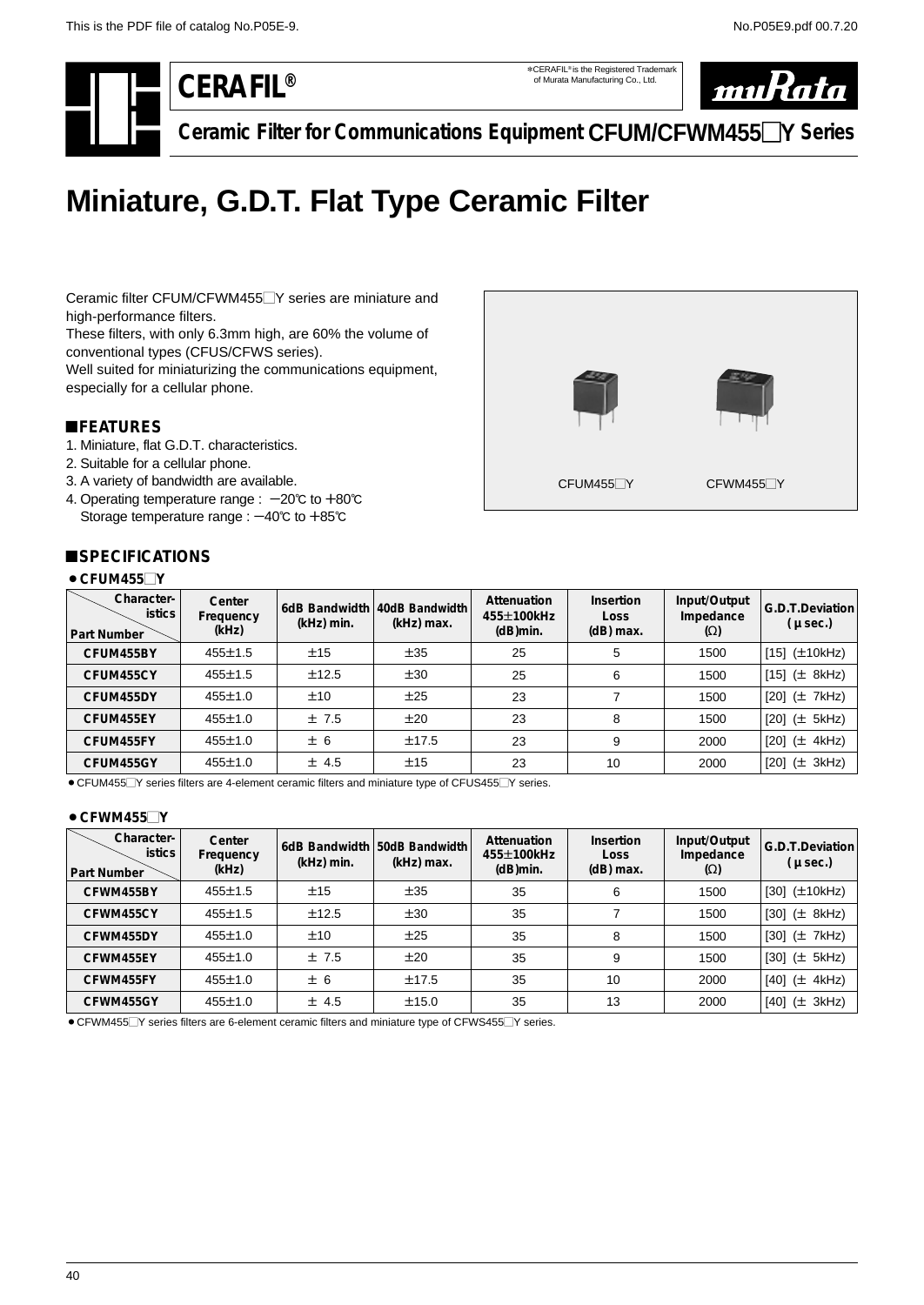### !**DIMENSIONS**



# **TEST CIRCUITS**



Note : To take best advantage of safety features of ceramic filters, connect the output to an IF amplifier through a DC cut capacitor.

# **EREQUENCY CHARACTERISTICS**

#### ¡**CFUM455DY**



#### ¡**CFWM455DY** 200  $\mathfrak{c}$ 10 20 150 30 Attenuation (dB) Attenuation (dB) 40 G.D.T. (µsec.) G.D.T. (usec. Ą 50 100 60 70 50 80 90 100 1<br>430 455 480 0 Frequency (kHz)

#### ¡**CFUM455**-**Y** ¡**CFWM455**-**Y**





Avoid directly applying a direct current to output end of ceramic filters.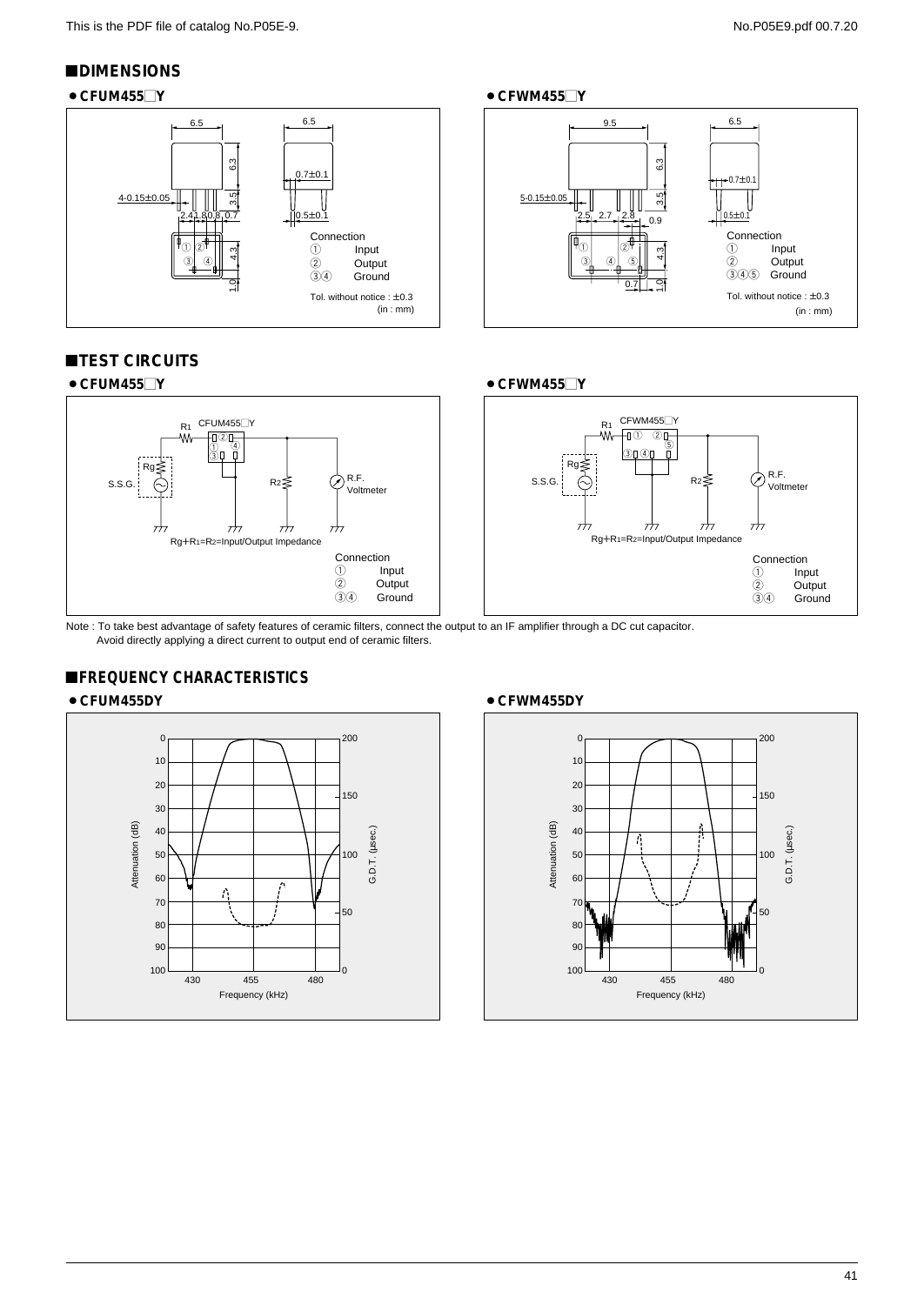muRata

<span id="page-43-0"></span>



**Ceramic Discriminator for Communications Equipment**

# **High Performance Ceramic Discriminator for Various Mobile Communication Equipment**

Ceramic discriminator consists of wide band piezoelectric resonator. It is ideal for mobile communication equipments due to its small size and light weight. Standard line include products for wide range of application, from cordless telephone to cellular telephone, making non-adjustment and shrinking of the detection circuit possible.

# !**FEATURES**

- 1. Small in size and light weight.
- 2. Realize non-adjustment in detection circuit.
- 3. High sensitivity and stability.
- 4. Wide range of standard products are available for various ICs.
- 5. Operating temperature range :  $-20^{\circ}$  to  $+80^{\circ}$ C Storage temperature range :  $-40^{\circ}$ C to  $+85^{\circ}$ C



# !**DIMENSIONS**



# $\bullet$  CDBM455C $\Box$



 $*$ Refer to the IC list in the next page for suffix number in  $\Box$ .

# ● CDBM455C<sub>2</sub>/CDBM455CL



# ● CDBC455CX□/CDBC455CLX□

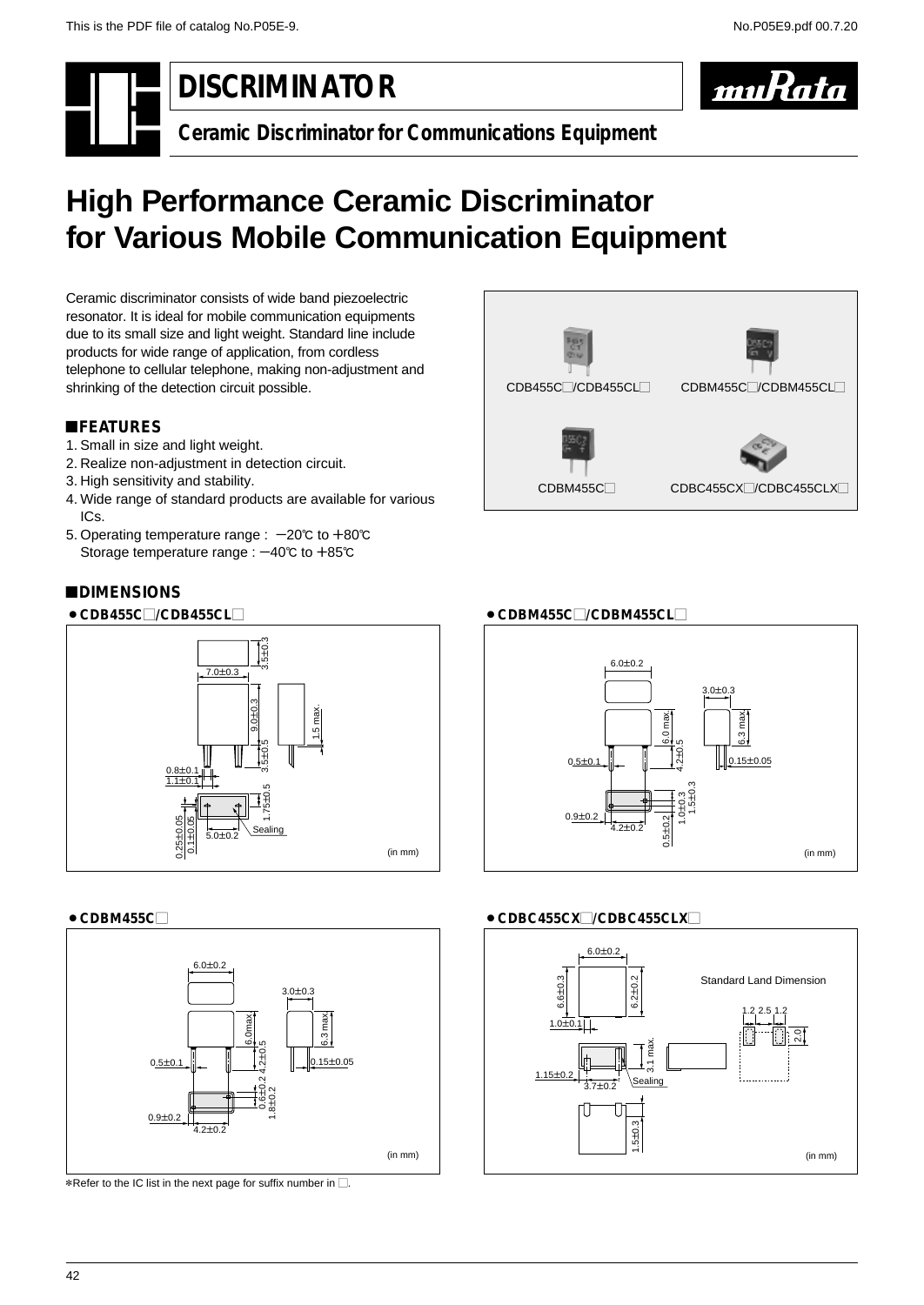# !**ELECTRICAL CHARACTERISTICS**

# · Impedance Curve Specification

| Character-<br><b>istics</b><br>Part Number | Resonant<br>Frequency (Fr)                                        | Antiresonant<br>Frequency (Fa)                                    | $\Delta F$ (Fa-Fr) | Resonant<br>Resistance (R1) | Capacitance (C) | $\overline{C}$ | Application        |
|--------------------------------------------|-------------------------------------------------------------------|-------------------------------------------------------------------|--------------------|-----------------------------|-----------------|----------------|--------------------|
| CDBM455C2                                  |                                                                   | 447±1.5kHz ( $ Z =2.05k\Omega$ ) 463±1.5kHz ( $ Z =10.0k\Omega$ ) |                    |                             | 140pF±20%       | TA8104         |                    |
| CDBC455CX2                                 |                                                                   | 447±1.5kHz ( $ Z =0.80$ kΩ) 463±1.5kHz ( $ Z =3.65$ kΩ)           |                    |                             | 280pF±20%       |                | Pager              |
| CDB455C3                                   | $±1.5$ kHz<br>$48\pm5.0$ kHz<br>455                               |                                                                   |                    | $70$ $Omega$ max.           | 600pF±20%       | CXA1184M       |                    |
| CDBM455C3                                  |                                                                   | $±1.5$ kHz<br>455                                                 | $46±5.0$ kHz       | $70$ $Omega$ max.           | 550pF±20%       |                | Pager              |
| CDBM455C4                                  |                                                                   | $±1.0$ kHz<br>470                                                 | $43\pm2.0$ kHz     | $300$ $\Omega$ max.         | 140pF±20%       | LA8610         | Pager              |
| CDB455C10                                  | $429\pm2$ kHz                                                     |                                                                   | $51\pm5.0$ kHz     | $70$ $\Omega$ max.          | 580pF±20%       | TA8103F        |                    |
| CDBM455C10                                 | $429\pm2$ kHz                                                     |                                                                   | $51\pm5.0$ kHz     | $70$ $\Omega$ max.          | 580pF±20%       |                | Cordless Telephone |
| CDBM455C15                                 |                                                                   | 463.5±1kHz                                                        | $43\pm2.0$ kHz     | $300$ $\Omega$ max.         | 140pF±20%       | CXA1183M       | Cordless Telephone |
| CDBM455C25                                 |                                                                   | $±1.5$ kHz<br>465                                                 | $45\pm4.0$ kHz     | $300$ $\Omega$ max.         | 135pF±20%       | CXA1484        | Pager              |
| CDBM455C31                                 | 447±1.5kHz ( $ Z =2.05k\Omega$ ) 463±1.5kHz ( $ Z =10.0k\Omega$ ) |                                                                   |                    |                             | 140pF±20%       | TA31141        |                    |
| CDBC455CX31                                |                                                                   | 447±1.5kHz ( $ Z =0.80$ kΩ) 463±1.5kHz ( $ Z =3.65$ kΩ)           |                    |                             |                 |                | Pager              |
| CDBM455C33                                 |                                                                   | 465±1.5kHz                                                        | $45±4.0$ kHz       | $300$ $\Omega$ max.         | 135pF±20%       | CXA1474        | Pager              |

# **• Recovered Audio Curve Specification**

| Character-<br>istics |                         | Recovered Audio 3dB Recovered Audio Output |             | <b>Distortion</b>        | $\overline{C}$ |                                                    |
|----------------------|-------------------------|--------------------------------------------|-------------|--------------------------|----------------|----------------------------------------------------|
| Part Number          | Bandwidth (from 455kHz) | (at 455kHz)                                | at 455kHz   | within 455±8kHz          |                | Application                                        |
| CDB455C7             | ±4.0kHzmin.             | 340±60mV                                   | 2.5%max.    |                          |                | Cordless Telephone,                                |
| <b>CDBM455C7</b>     | ±4.0kHzmin.             | 340±60mV                                   | 3.0%max.    |                          | MC3357         | Communications                                     |
| CDBC455CX7           | ±4.0kHzmin.             | 350±60mV                                   | $3.0%$ max. | ╾                        |                | Equipment                                          |
| CDB455C9             | ±5.0kHzmin.             | 100mVmin.                                  | 1.5% max.   | $\overline{\phantom{0}}$ |                |                                                    |
| <b>CDBM455C9</b>     | ±5.0kHzmin.             | 100mVmin.                                  | 1.5%max.    |                          |                | Cordless Telephone,                                |
| CDBC455CX9           | ±4.0kHzmin.             | 120±40mV                                   | 1.5%max.    |                          | <b>NE604N</b>  | Cellular Phone.<br>Communications                  |
| <b>CDB455CL9</b>     | ±15.0kHzmin.            | 70±20mV                                    | 1.5%max.    | 3.5%max.                 |                | Equipment                                          |
| CDBM455CL9           | ±15.0kHzmin.            | 70±20mV                                    | 1.5%max.    | 3.5%max.                 |                |                                                    |
| CDB455C13A           | ±4.0kHzmin.             | 350±50mV                                   | 3.0%max.    |                          |                |                                                    |
| CDBM455C13A          | ±4.0kHzmin.             | 350±50mV                                   | 3.0%max.    |                          |                |                                                    |
| CDBC455CX13          | ±4.0kHzmin.             | 330±50mV                                   | 4.0%max.    |                          | CXA1003BM      | Cellular Phone,                                    |
| CDB455CL13           | ±15.0kHzmin.            | 110±30mV                                   | 1.5% max.   | 5.0%max.                 |                | Communications<br>Equipment                        |
| <b>CDBM455CL13</b>   | ±15.0kHzmin.            | 110±30mV                                   | 1.5%max.    | 5.0%max.                 |                |                                                    |
| CDBC455CLX13         | $±13.0$ kHzmin.         | 120±30mV                                   | 1.5%max.    | 5.0%max.                 |                |                                                    |
| CDB455C16            | ±4.0kHzmin.             | 185±40mV                                   | 2.0%max.    |                          |                | Cellular Phone,                                    |
| CDBM455C16           | ±4.0kHzmin.             | 185±40mV                                   | 2.0%max.    |                          | MC3372         | Cordless Telephone,<br>Communications<br>Equipment |
| CDBC455CX16          | ±4.0kHzmin.             | 175±40mV                                   | 2.0%max.    |                          |                |                                                    |
| CDBM455C18           | ±3.0kHzmin.             | 180±40mV                                   | 2.0%max.    |                          | MC3371         | Cordless Telephone,<br>Communications<br>Equipment |
| CDB455C21            | ±4.0kHzmin.             | 55±20mV                                    | 2.0%max.    |                          |                |                                                    |
| CDBM455C21           | ±4.0kHzmin.             | 55±20mV                                    | $2.0%$ max. |                          |                | Cordless Telephone,                                |
| CDBC455CX21          | ±4.0kHzmin.             | 55±20mV                                    | 2.0%max.    |                          | TA31132        | Cellular Phone,                                    |
| CDB455CL21           | ±13.0kHzmin.            | 65±20mV                                    | 2.5%max.    | 5.0%max.                 |                | Communications                                     |
| <b>CDBM455CL21</b>   | ±13.0kHzmin.            | 65±20mV                                    | 2.5%max.    | 5.0%max.                 |                | Equipment                                          |
| CDBC455CLX21         | ±11.0kHzmin.            | 75±25mV                                    | 2.5%max.    | 5.0%max.                 |                |                                                    |
| CDB455C24            | ±4.0kHzmin.             | 100±40mV                                   | 2.0%max.    |                          |                | Cordless Telephone,                                |
| CDBM455C24           | ±4.0kHzmin.             | 100±40mV                                   | 2.0%max.    |                          | TA31136        | Communications                                     |
| CDBC455CX24          | ±4.0kHzmin.             | 100±40mV                                   | 2.0%max.    |                          |                | Equipment                                          |
| CDB455C27            | ±4.0kHzmin.             | 100±40mV                                   | 2.0%max.    |                          |                | Cordless Telephone,                                |
| CDBM455C27           | ±4.0kHzmin.             | 100±40mV                                   | 2.0%max.    |                          | TK10487        | Communications                                     |
| CDBC455CX27          | ±4.0kHzmin.             | 90±30mV                                    | 2.0%max.    |                          |                | Equipment                                          |
| CDB455C28            | ±4.0kHzmin.             | 40±20mV                                    | 3.0%max.    |                          |                |                                                    |
| <b>CDBM455C28</b>    | ±4.0kHzmin.             | 40±20mV                                    | 3.0%max.    |                          | TA31142        | Pager                                              |
| CDBC455CX28          | ±4.0kHzmin.             | 40±20mV                                    | 3.0%max.    |                          |                |                                                    |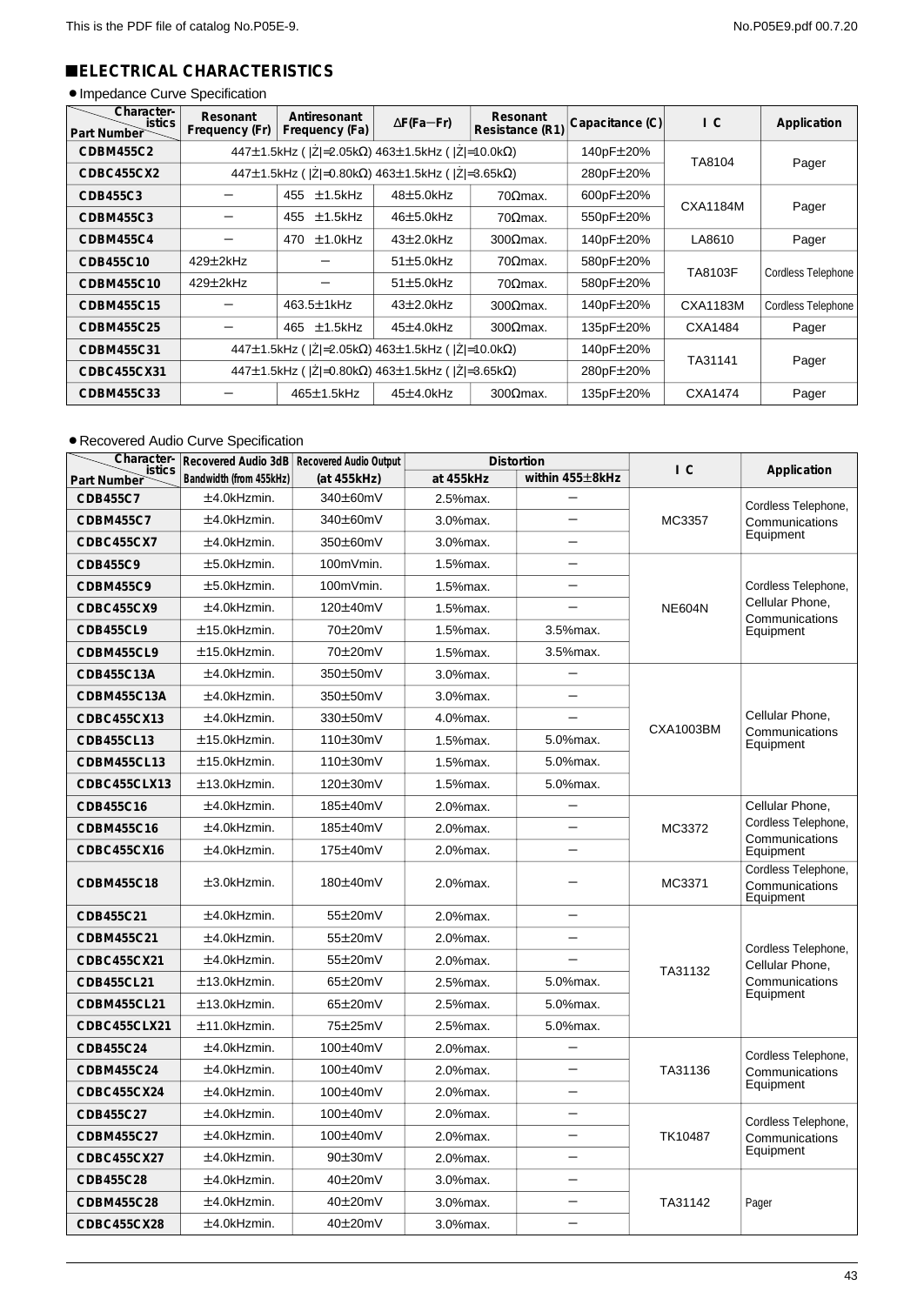| Character-<br>istics | Recovered Audio 3dB Recovered Audio Output |               |             | <b>Distortion</b>                | $\overline{C}$     | Application                 |
|----------------------|--------------------------------------------|---------------|-------------|----------------------------------|--------------------|-----------------------------|
| Part Number          | Bandwidth (from 455kHz)                    | (at 455kHz)   | at 455kHz   | within 455±8kHz                  |                    |                             |
| CDB455C29            | ±4.0kHzmin.                                | 125±30mV      | 2.5% max.   |                                  |                    | Cordless Telephone,         |
| CDBM455C29           | ±4.0kHzmin.                                | 125±30mV      | 2.5%max.    | —                                | <b>NE605</b>       | Communications              |
| CDBC455CX29          | ±4.0kHzmin.                                | 100±30mV      | 2.5% max.   |                                  |                    | Equipment                   |
| CDB455C30            | ±4.0kHzmin.                                | 90±30mV       | 2.0%max.    |                                  |                    | Telephone,                  |
| CDBM455C30           | ±4.0kHzmin.                                | $90\pm30$ mV  | 2.0%max.    | $\equiv$                         | TK14501            | Communications              |
| CDBC455CX30          | ±4.0kHzmin.                                | 80±20mV       | 2.0%max.    |                                  |                    | Equipment                   |
| CDB455C32            | ±4.0kHzmin.                                | 40±20mV       | 3.0%max.    |                                  |                    |                             |
| CDBM455C32           | ±4.0kHzmin.                                | 40±20mV       | 3.0%max.    |                                  | TA31143            | Pager                       |
| CDBC455CX32          | ±4.0kHzmin.                                | 40±20mV       | $3.0%$ max. |                                  |                    |                             |
| CDB455C34            | ±4.0kHzmin.                                | 65±20mV       | 2.5% max.   | $\overline{\phantom{m}}$         | MC13136            | Cordless Telephone,         |
| CDBM455C34           | ±4.0kHzmin.                                | 65±20mV       | 2.5% max.   |                                  |                    | Communications<br>Equipment |
| CDB455C35            | ±4.0kHzmin.                                | 100±40mV      | 2.5% max.   | $\overline{\phantom{m}}$         |                    | Cordless Telephone,         |
| CDBM455C35           | ±4.0kHzmin.                                | 100±40mV      | 2.5%max.    |                                  | TK10930            | Communications<br>Equipment |
| CDBC455CX35          | ±4.0kHzmin.                                | $100\pm40$ mV | 2.5% max.   |                                  |                    |                             |
| CDBM455C36           | ±3.5kHzmin.                                | 100±25mV      | 3.5% max.   |                                  | <b>NE (SA) 606</b> | Cordless Telephone,         |
| CDBC455CLX36         | ±13.0kHzmin.                               | 90±30mV       | 2.5% max.   | 5.0%max.                         | NE (SA) 616        | <b>Cellular Phone</b>       |
| CDBM455C39           | ±4.0kHzmin.                                | 85±20mV       | 2.5% max.   |                                  | NE (SA) 607/617    | Cordless Telephone          |
| CDBC455CLX39         | ±11.0kHzmin.                               | 130±20mV      | 2.5%max.    | 7.0%max.                         | NE607/617          |                             |
| CDBM455C40           | ±4.0kHzmin.                                | 40±20mV       | 3.0%max.    |                                  | TA31145            | Pager                       |
| CDBC455CX40          | $±4.0$ kHzmin.                             | $40\pm20$ mV  | 3.5% max.   | $\overline{\phantom{0}}$         |                    |                             |
| CDB455C42            | ±4.0kHzmin.                                | 40±15mV       | 3.0%max.    |                                  | TK14590/14591      | Pager                       |
| CDBM455C42           | ±4.0kHzmin.                                | 40±15mV       | 3.0%max.    | $\overbrace{\phantom{12322111}}$ |                    |                             |
| CDBM455C49           | ±4.0kHzmin.                                | 45±10mV       | 3.0%max.    |                                  | MC3361             | Cordless Telephone          |
| CDBC455CX49          | ±4.0kHzmin.                                | 45±10mV       | 3.0%max.    |                                  |                    |                             |
| CDBM455C50           | ±4.0kHzmin.                                | 64±6.4mV      | 4.0%max.    | $\equiv$                         | CXA3117            | Pager                       |
| CDBC455CX50          | $±4.0$ kHzmin.                             | 64±6.4mV      | 4.0%max.    |                                  |                    |                             |

# • S Curve Specification

| Character-<br><b>istics</b><br><b>Part Number</b> | <b>Nominal Center</b><br>Frequency | S Curve Characteristics<br>i) Output Voltage at 450kHz | S Curve Characteristics<br>ii) Difference Voltage Between at<br>450-4.8kHz and at 450+4.8kHz | I C     | Application |
|---------------------------------------------------|------------------------------------|--------------------------------------------------------|----------------------------------------------------------------------------------------------|---------|-------------|
| CDBM455C47                                        | 455kHz                             | $140\pm20$ m $V$                                       | $150\pm15$ m $V$                                                                             | TA31147 |             |
| CDBC455CX47                                       | 455kHz                             | $130\pm20$ mV                                          | $150\pm15$ m $V$                                                                             |         | Pager       |
| CDBM455C54                                        | 455kHz                             | $165\pm20$ mV                                          | 170±20mV                                                                                     |         |             |
| CDBC455CX54                                       | 455kHz                             | 165±20mV                                               | 170±20mV                                                                                     | TA31149 | Pager       |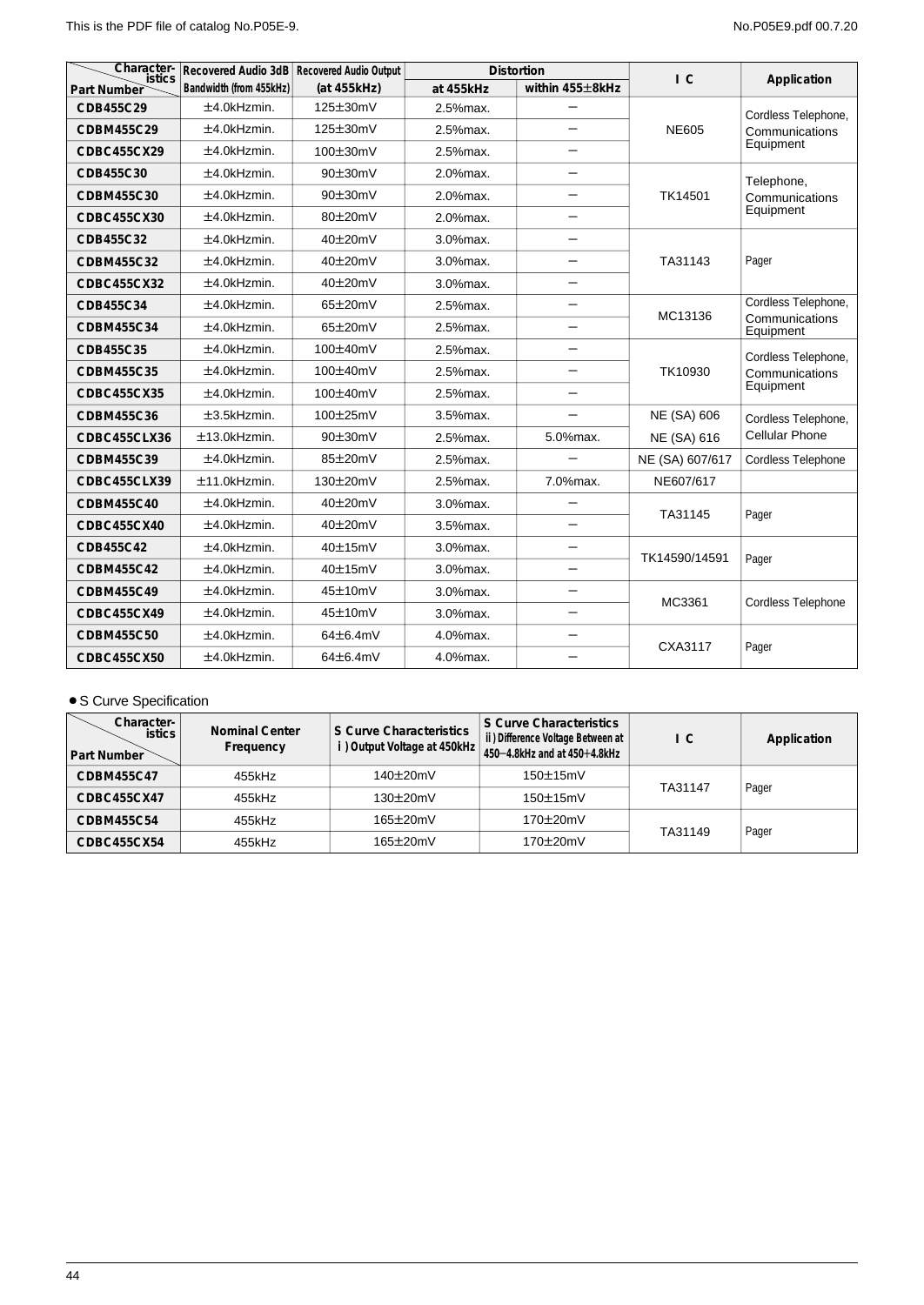# **TEST CIRCUIT**

#### MC3357 NE604N NE604N CXA1003BM  $\frac{1}{2}$  o.1µ  $\frac{1}{2}$   $\frac{1}{2}$   $\frac{1}{2}$   $\frac{1}{2}$   $\frac{1}{2}$   $\frac{1}{2}$   $\frac{1}{2}$   $\frac{1}{2}$   $\frac{1}{2}$   $\frac{1}{2}$   $\frac{1}{2}$   $\frac{1}{2}$   $\frac{1}{2}$   $\frac{1}{2}$   $\frac{1}{2}$   $\frac{1}{2}$   $\frac{1}{2}$   $\frac{1}{2}$   $\frac{1}{2}$   $\frac{1}{2}$   $\frac{1}{$ 10k<br>-W<sub>D</sub> 8,2k AF output  $\frac{1}{20.01\mu}$ (16)–(15)–(14)–(13)–(12)–(11)–(10)–(9 16-15-14-13-12-11-10 15-14-13-12-11-10-(9 NE604 MC3357  $(3)$   $(4)$  $\sqrt{5}$ 1  $2)$  - (3  $4)$  (5)  $(6)$  (7 8 0.022µ 0.1<sup>µ</sup> C Vcc X  $50$ Vcc x≑ ₹R 100p īaoon ತ<mark>ಿ</mark> FM S.S.G.  $\bigcirc$   $\bigcirc$  10µ  $\frac{1}{27}$  + 10µ  $\frac{1}{27}$  $0.1<sub>µ</sub>$  $\frac{1}{\lambda}$ 47µ W :Ē İ  $6$ AF output **Part Number (X) C R CDB455C9 Part Number (X) C R CDBM455C9** 120pF 1.8kΩ **CDB455C7** 150pF 1.5kΩ **CDBC455CX9 CDBM455C7 CDB455CL9** 560Ω 120pF **CDBC455CX7** 150pF 1.3kO **CDBM455CL9**

| S.G.<br>"⊔ਇ<br><del>ル</del> 0.01μ<br>$0.01\mu$<br>Χŝ<br>$\frac{0.01 \mu}{77}$<br>$\frac{0.01\mu}{\hbar^2}$<br>$^{0.01\mu}_{\overline{77\pm}}$<br>र्गत<br>$0.01\mu$<br>İ۶<br>16<br>17<br><b>CXA1003BM</b><br>1<br>8<br>10<br>9<br>6<br>$\begin{matrix} 8 \\ 8 \\ 8 \\ \pi \pi \end{matrix}$<br>$\overline{77}$ 0.01µ<br><i>≩</i> 51k<br>$0.01\mu$<br>777<br>777<br>$100\mu$<br>100μ<br>Vcc<br>AF output<br>$\mathsf{R}$<br>L |           |              |            |
|-----------------------------------------------------------------------------------------------------------------------------------------------------------------------------------------------------------------------------------------------------------------------------------------------------------------------------------------------------------------------------------------------------------------------------|-----------|--------------|------------|
| Part Number (X)                                                                                                                                                                                                                                                                                                                                                                                                             |           |              |            |
| <b>CDB455C13A</b>                                                                                                                                                                                                                                                                                                                                                                                                           |           | $1.2k\Omega$ |            |
| <b>CDBM455C13A</b>                                                                                                                                                                                                                                                                                                                                                                                                          | C<br>82pF |              |            |
| <b>CDBC455CX13</b>                                                                                                                                                                                                                                                                                                                                                                                                          | 82pF      | $1.0k\Omega$ |            |
| <b>CDB455CL13</b>                                                                                                                                                                                                                                                                                                                                                                                                           |           |              |            |
| <b>CDBM455CL13</b>                                                                                                                                                                                                                                                                                                                                                                                                          | 82pF      | $560\Omega$  | $220\mu$ H |
| CDBC455CLX13                                                                                                                                                                                                                                                                                                                                                                                                                |           |              |            |





 $= 0.01 \mu$ 

**L**  $\overline{a}$ 

 $20\mu$ H

L≹R







TA31136 TK10487 TA31142

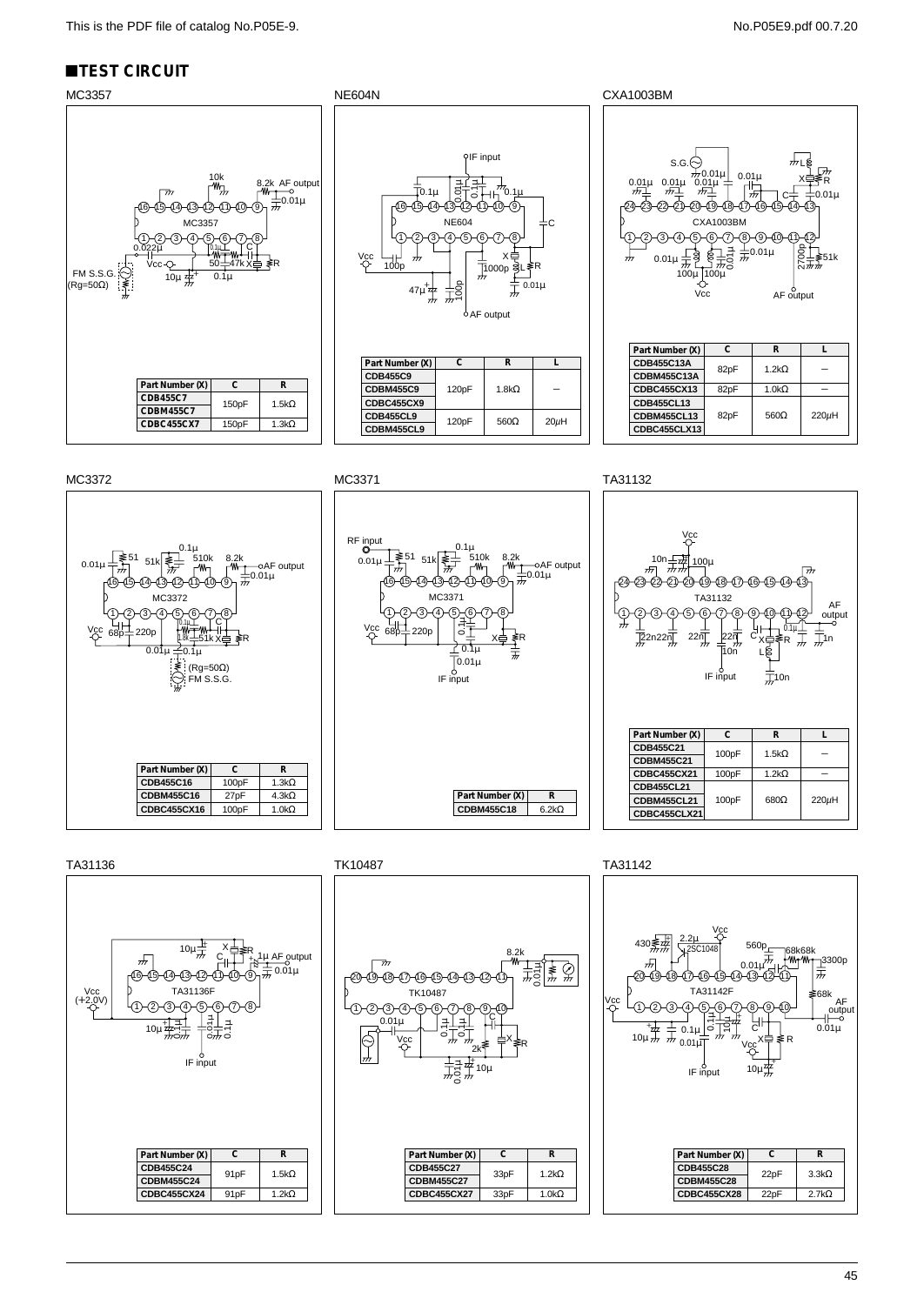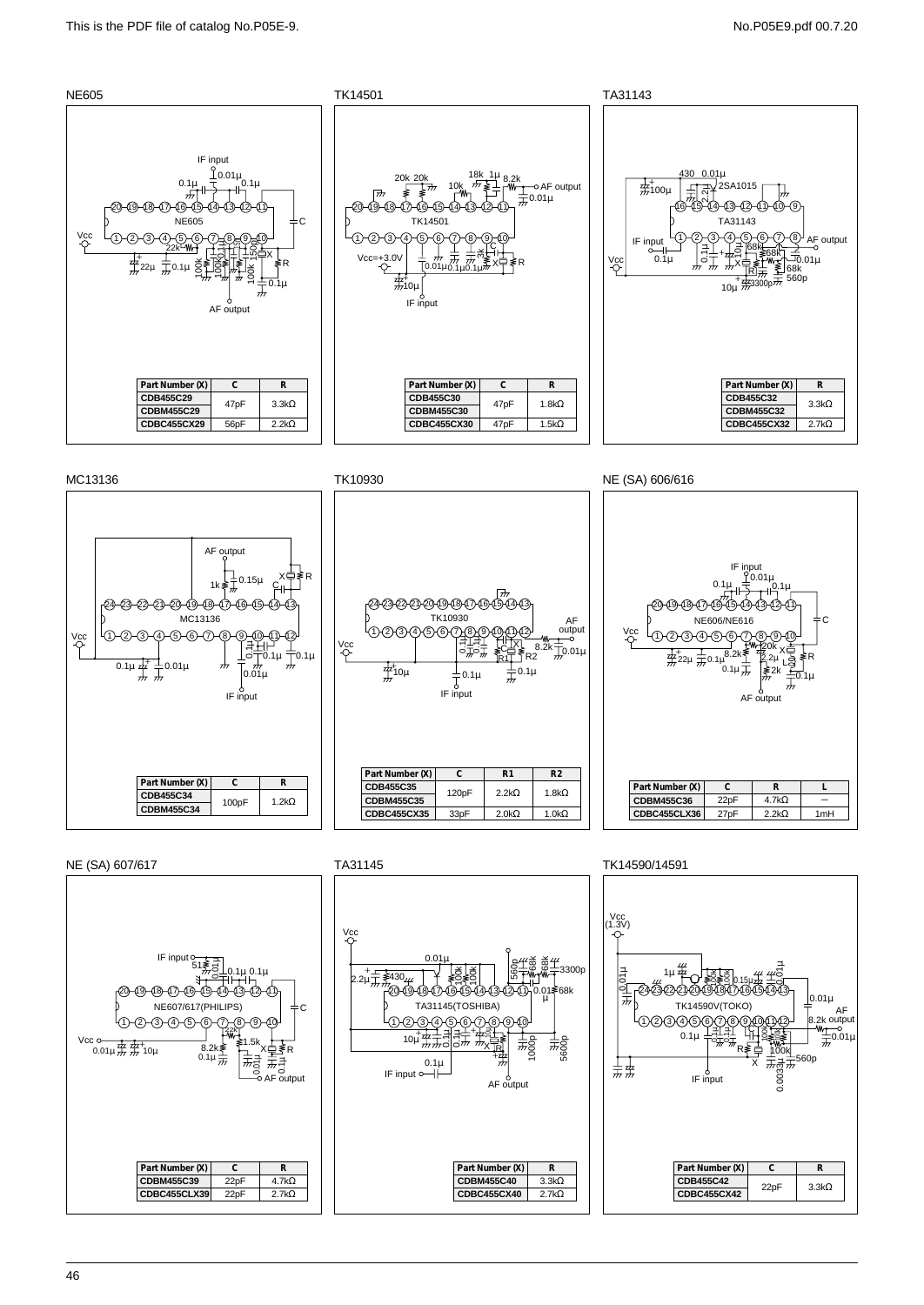



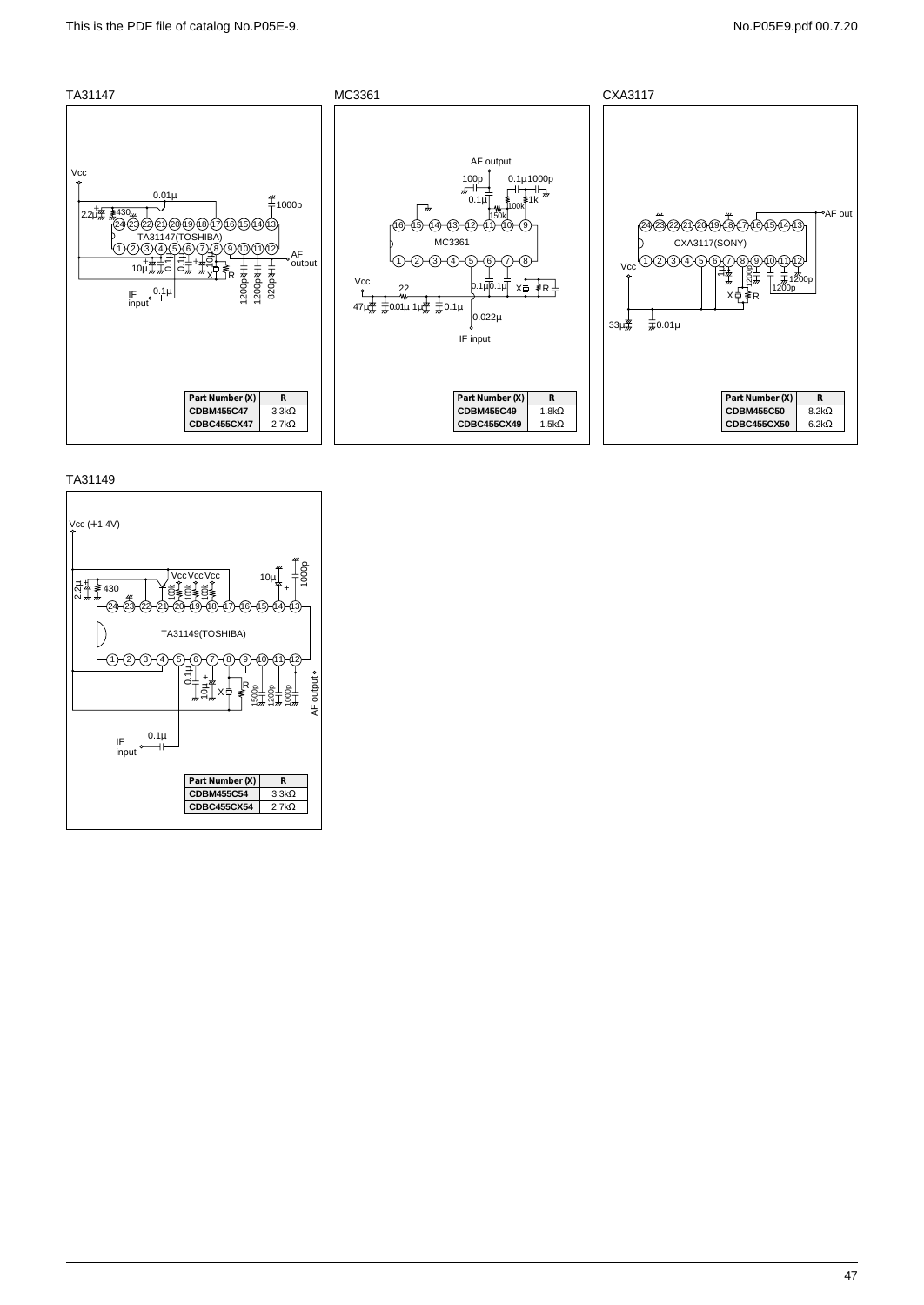# !**FREQUENCY CHARACTERISTICS**

# • Impedance Curve Specification

















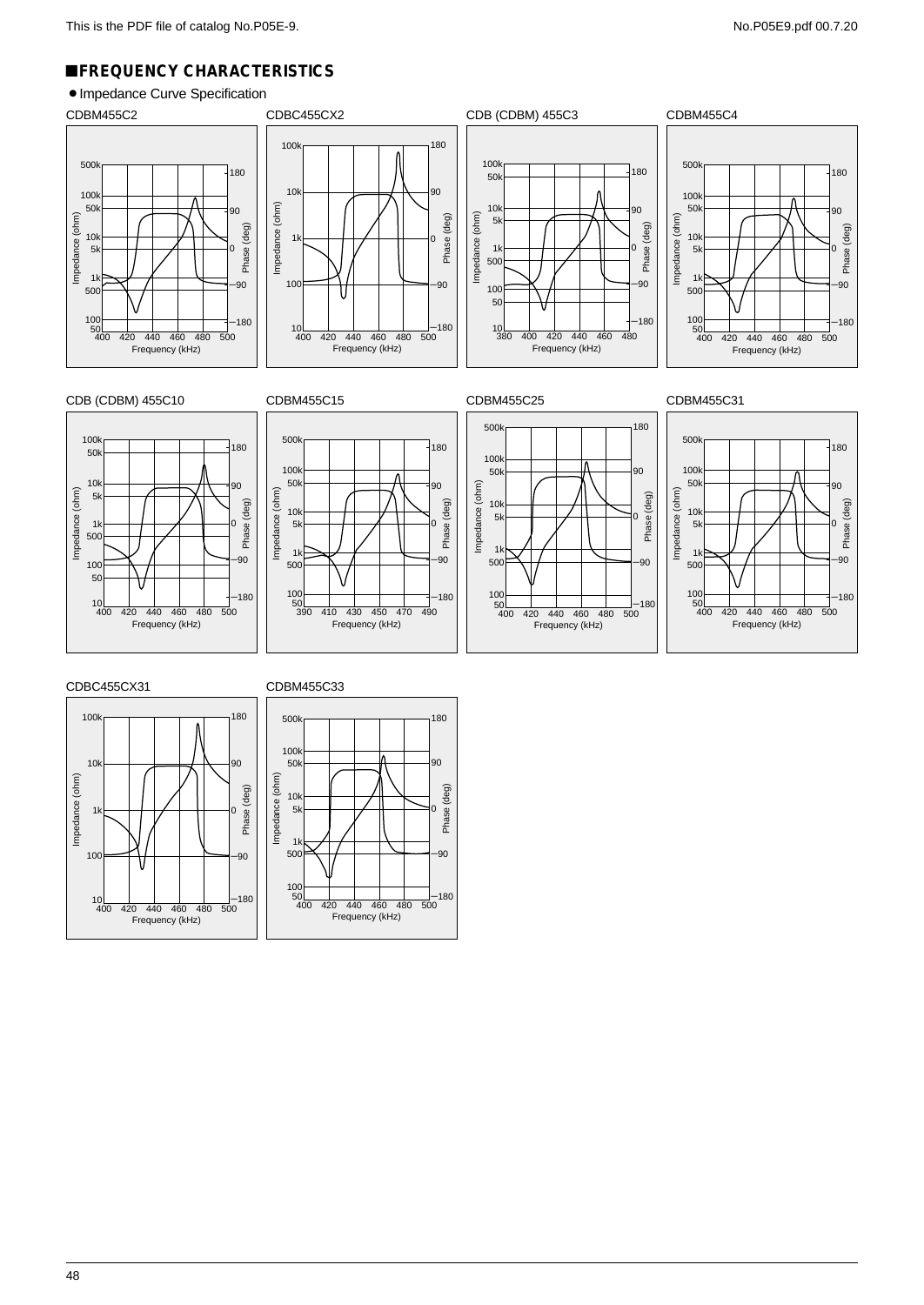# • Recovered Audio Curve Specification

Frequency (kHz)

Frequency (kHz)

Frequency (kHz)

395 435 475 515

440 450 460 470

440 450 460 470



Frequency (kHz) 420 440 470 490

49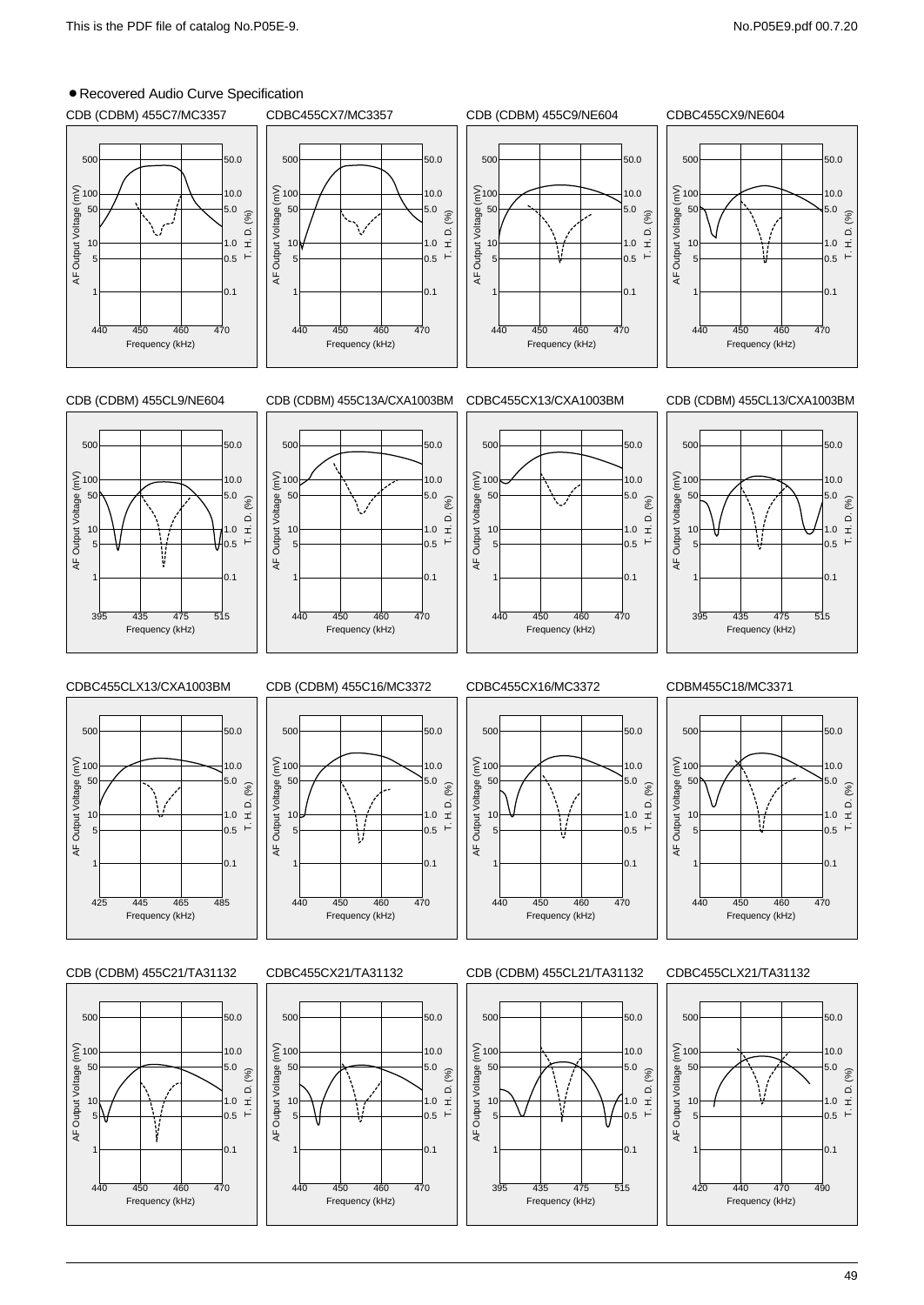# • Recovered Audio Curve Specification



50

Frequency (kHz)

Frequency (kHz)

Frequency (kHz) 440 450 460 470

Frequency (kHz)

440 450 460 470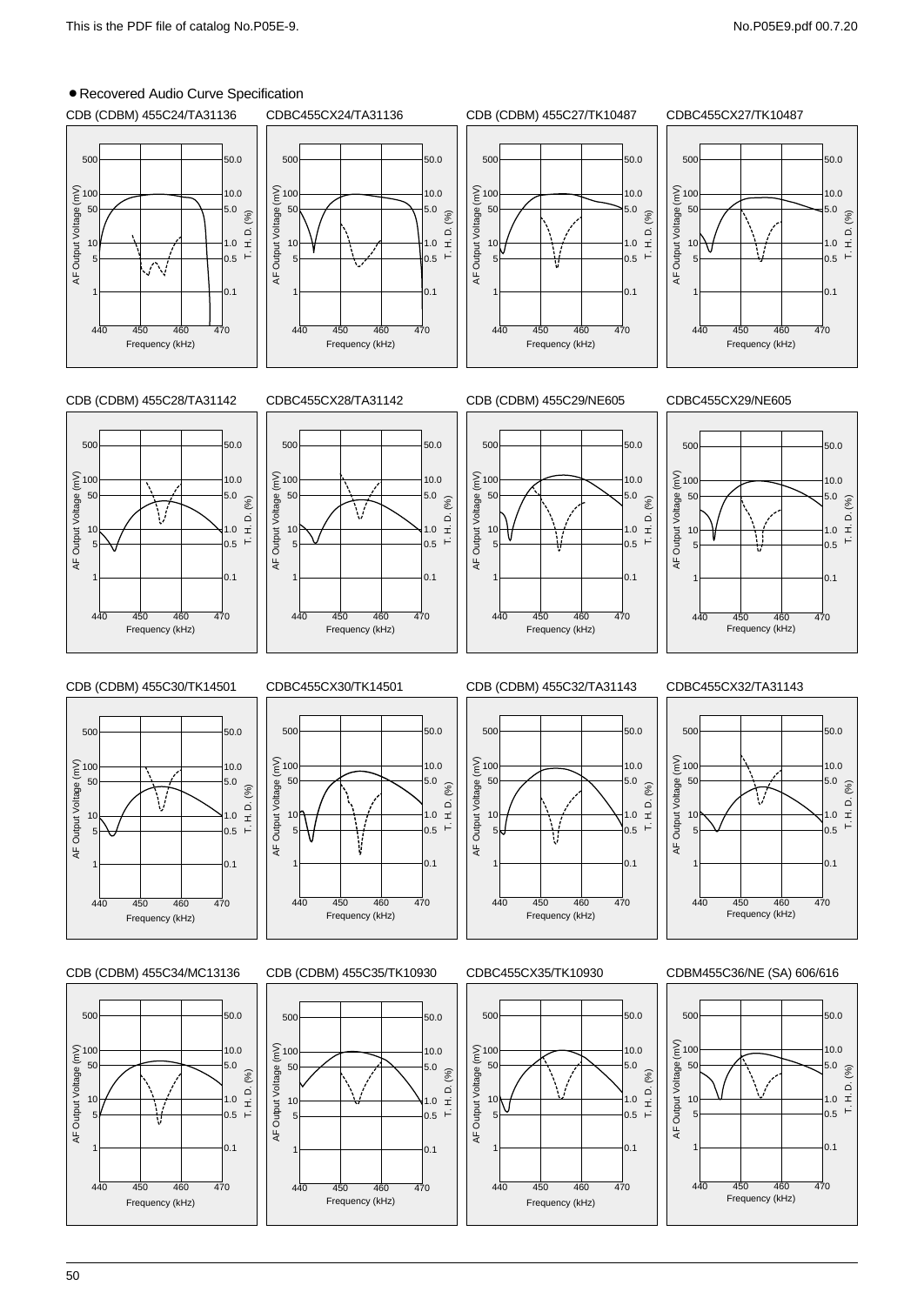# **• Recovered Audio Curve Specification**











CDBM455C50/CXA3117



#### CDBC455CX50/CXA3117



• S Curve Specification

#### CDBM455C47/TA31147







#### CDBC455CX47/TA31147 CDBM455C54/TA31149 CDBC455CX54/TA31149